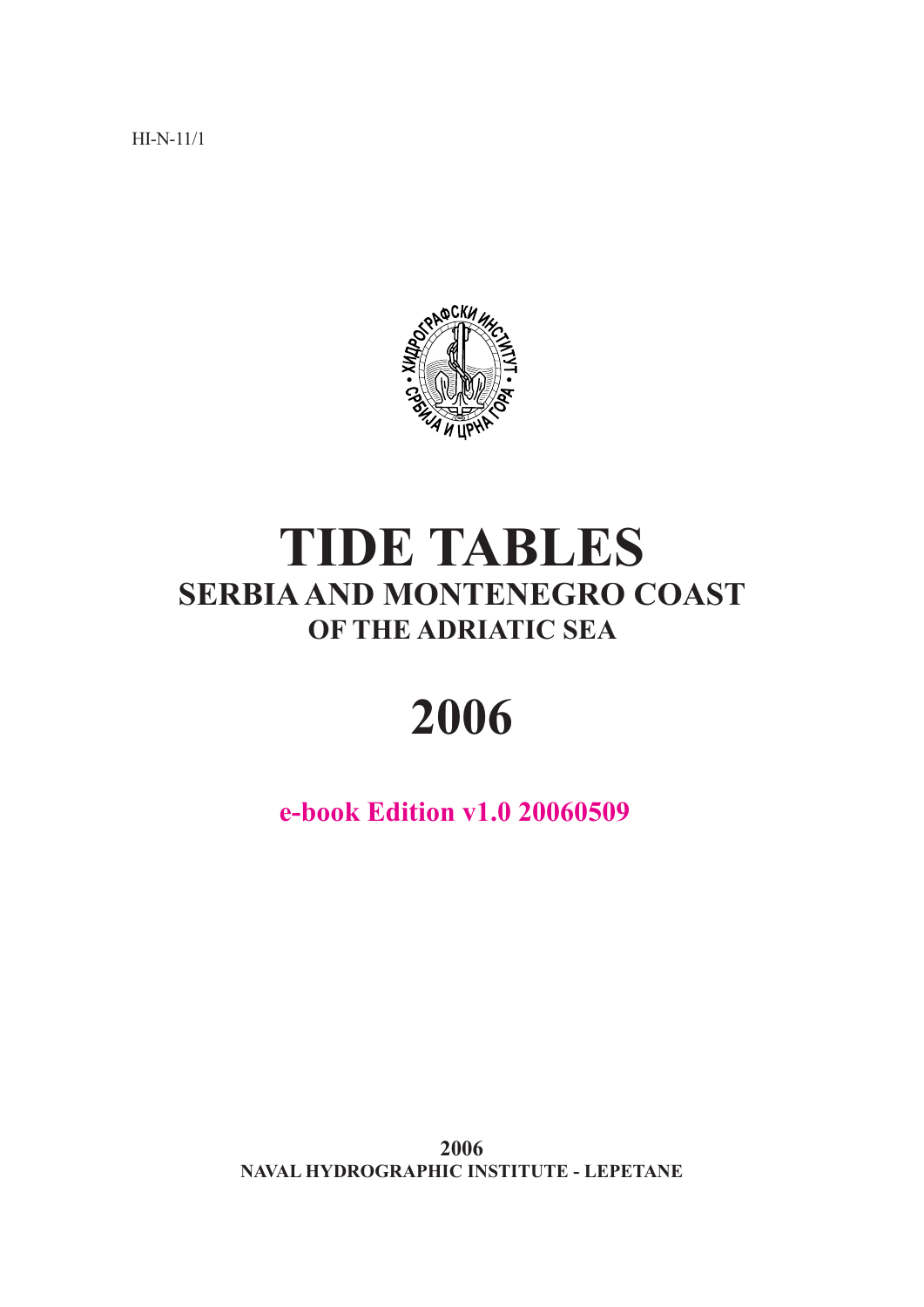### PUBLISHED BY THE NAVAL HYDROGRAPHIC INSTITUTE 85333 LEPETANE SERBIA AND MONTENEGRO e-mail: hirm@cg.yu http://hirm.users.cg.yu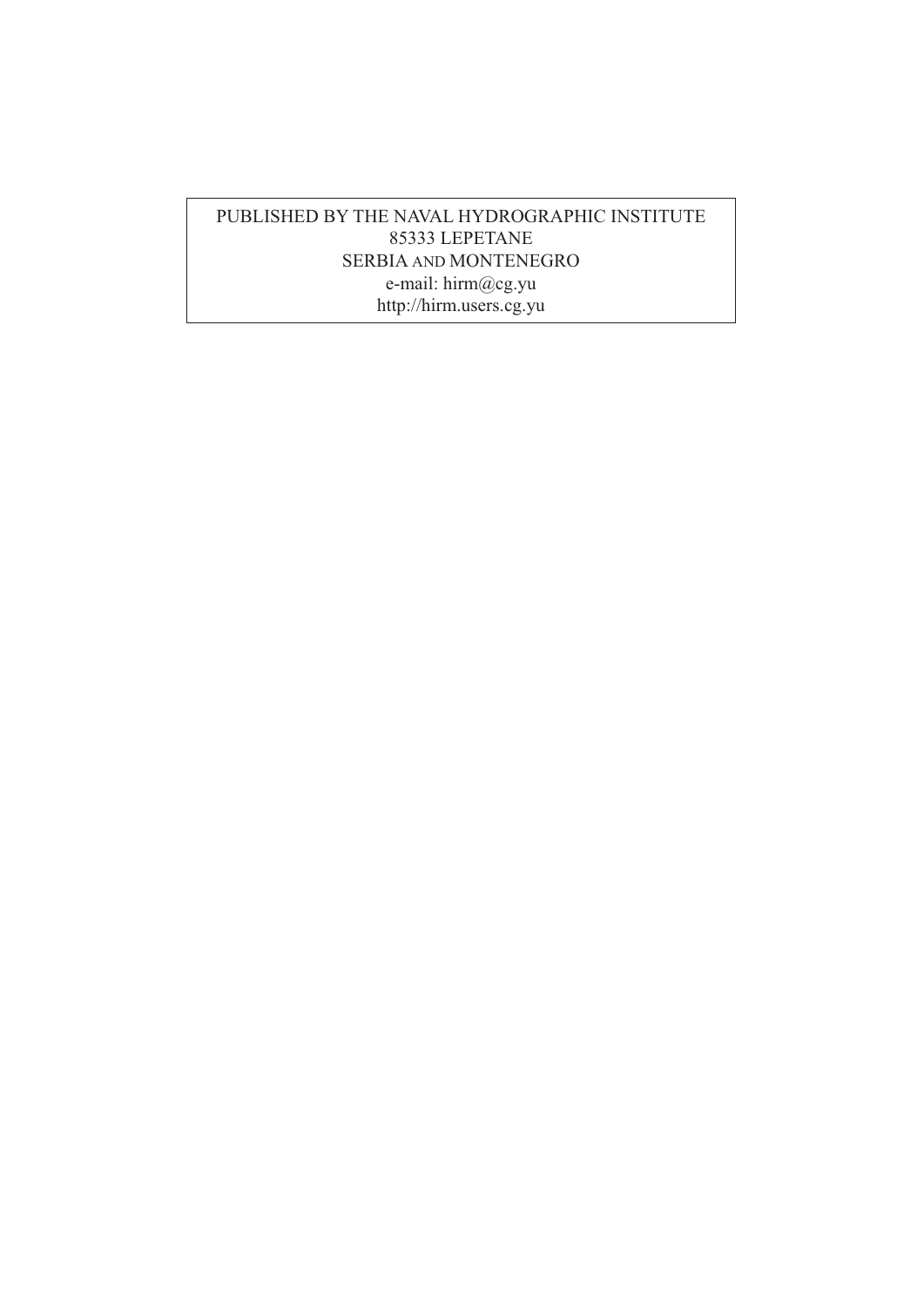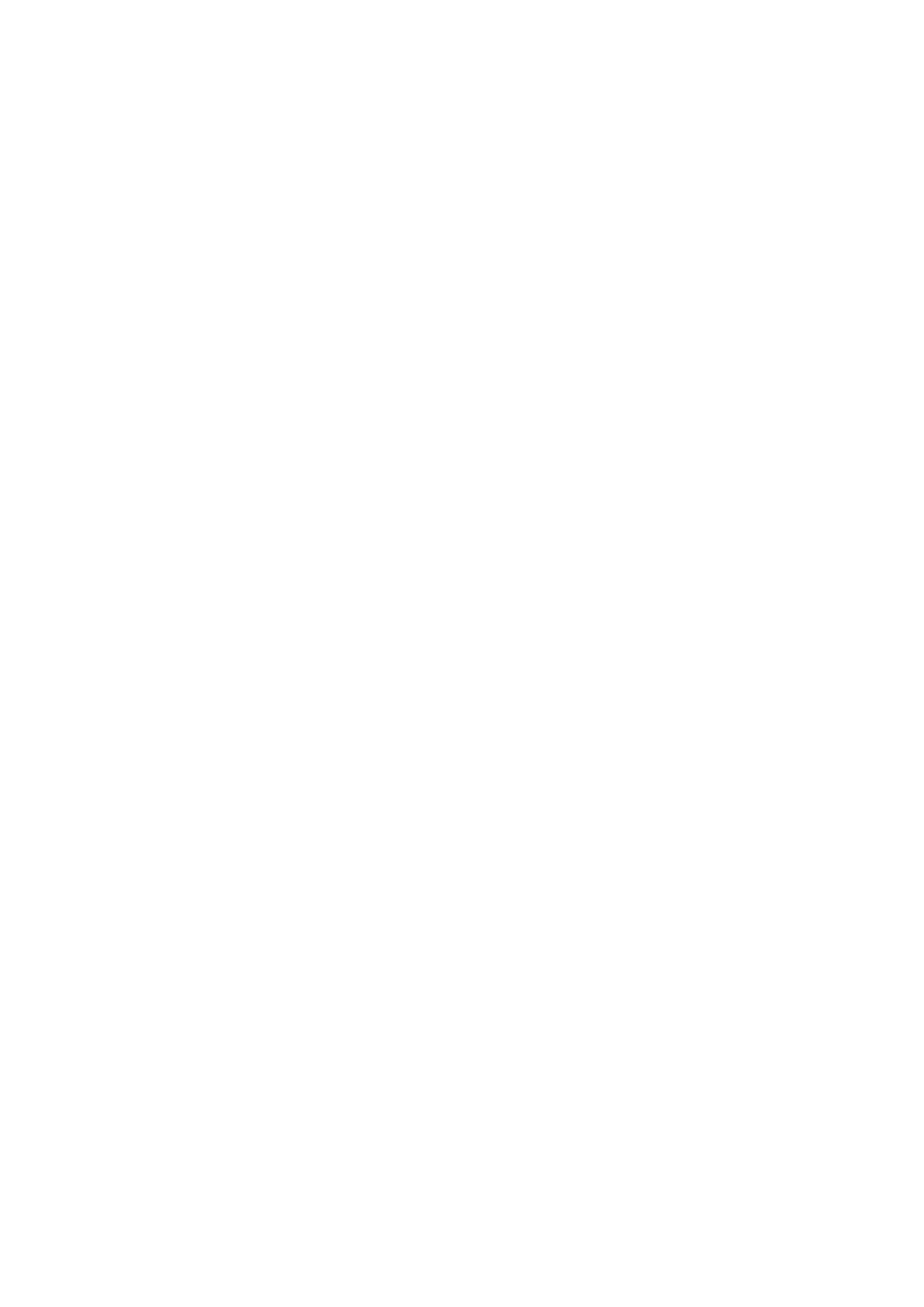### **TABLE OF CONTENTS**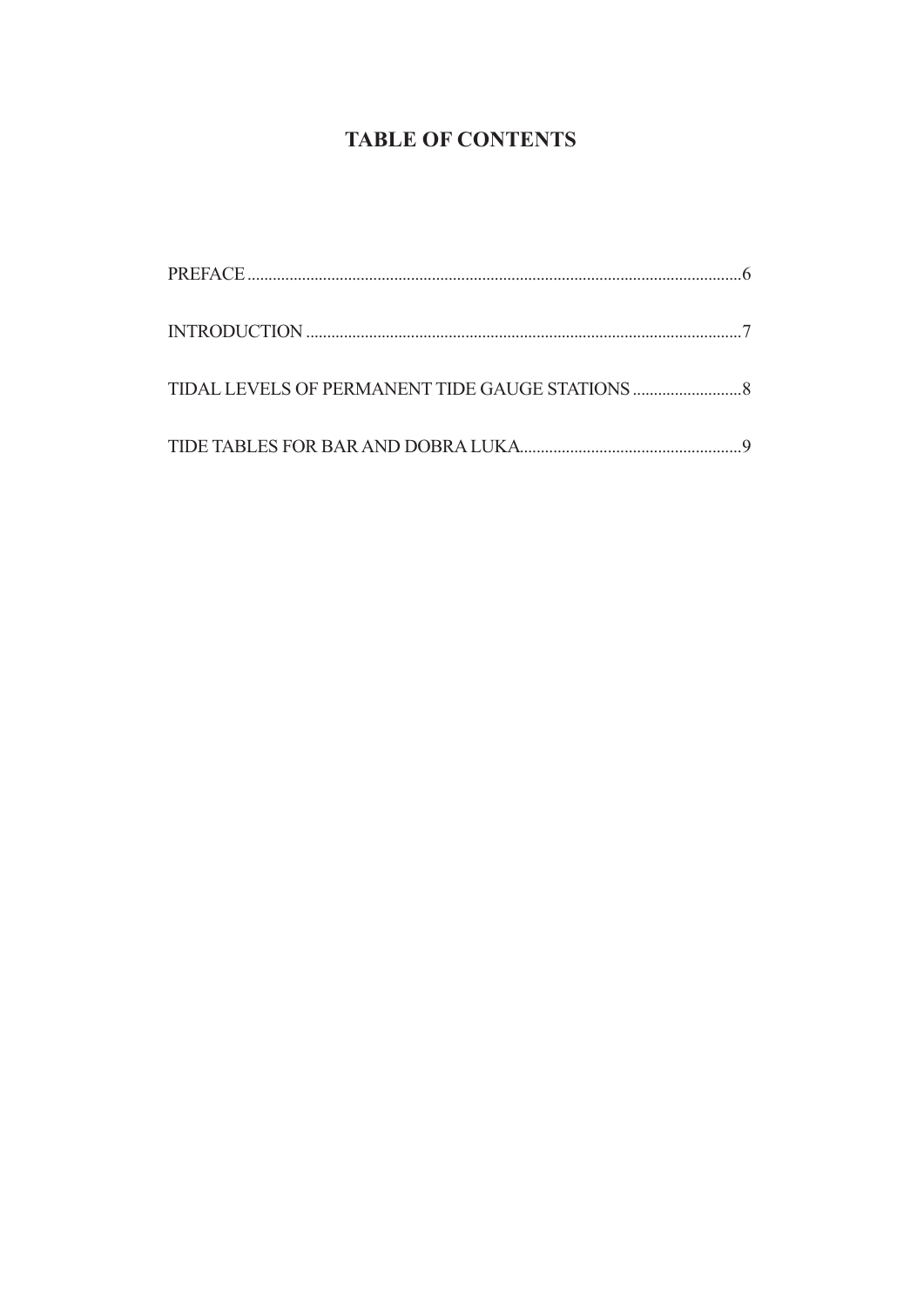### **PREFACE**

The Tide Tables for year 2006 are based on data recorded at two permanent tide gauge stations that exist on Serbia and Montenegro coast of Adriatic Sea. Tidal analysis and predictions are done by using of Sea Level Data Processing software written by Patric Caldwell at University of Hawaii Sea Level Center and includes M.G.G. Foreman's tidal analysis and prediction routines.

This publication is designed for all navigators, and especially it may be useful for the owners of small vessels (yachts, sailing yachts, boats, etc.); i.e. as for those dealing with this activity, as well as for others staying in this part of the Adriatic Sea for recreational and tourist reasons (nautical tourism).

Part I gives Tidal Levels of Permanent Tide Gauge Stations and their mutual differences.

Part II gives predictions of high and low waters for these places grouped by months

ALL TIMES OF PREDICTIONS ARE GIVEN IN THE OFFICIAL STANDARD TIME KEPT AT THE PLACE. No adjustment has been made for Daylight Saving Time (Summer Time) period.

ALL PREDICTED HEIGHTS ARE GIVEN IN CENTIMETRES above Lowest Astronomical Tide Datum (LAT) and are computed for average meteorological conditions.

METEOROLOGICAL CONDITIONS WHICH DIFFER FROM THE AVERAGE WILL CAUSE CORRESPONDING DIFFERENCES BETWEEN THE PREDICTED AND THE ACTUAL TIDE.

> Naval Hydrographic Institute of Serbia and Montenegro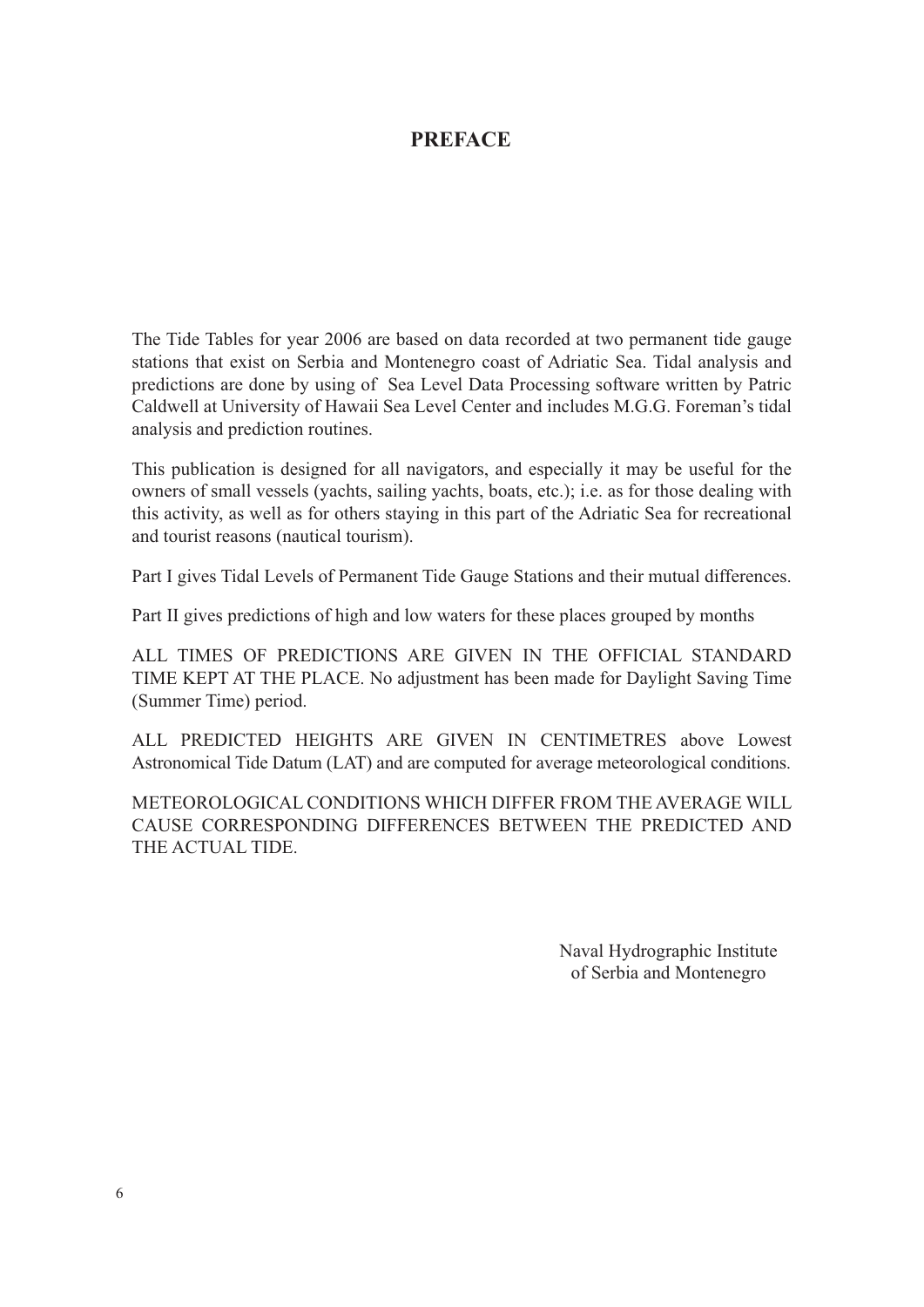### **INTRODUCTION**

### **1. GENERAL**

Predictions are based on continuous observation of the tide over a period of at least one year. As predictions are given for average meteorological conditions it follows that when conditions are not average the actual tides may differ from those predicted. Under extreme conditions these differences can be very large.

#### **2. TIDAL LEVELS**

Tidal levels given in Part I are calculated on continuous observations over a period of at least six years. Lowest Astronomical Tide (LAT) is calculated based on predictions made for period from years 2006 to 2010. All levels are given in centimetres above tide gauge zero. Minimal and maximal values are given as illustration of extreme meteorological conditions and should not be used for any other purposes.

### **3. METEOROLOGICAL EFFECTS ON TIDES**

Meteorological conditions which differ from the average will cause corresponding differences between the predicted and the actual tide. Variations in tidal heights are mainly caused by strong or prolonged winds and by unusually high or low barometric pressure. Differences between predicted and actual times of high and low water are caused mainly by wind and differences in levels are mostly caused by barometric pressure. Tidal predictions are computed for average barometric pressure so difference from the average of 34 millibars can cause a difference in height of about 30 cm. A low barometer will tend to rise sea level and a high barometer will tend to depress it.

#### **4. TIME ZONE**

All times are given in the official standard time that is  $UTC+1$  for this region. No adjustment has been made for Daylight Saving Time (Summer Time) period.

#### **5. TIDAL PREDICTION AND CHART DATUMS**

Tidal predictions given in this publication are referred to Lowest Astronomical Tide (LAT) Datum. Most of charts that covers Serbia and Montenegro waters are referred to Mean Lowest Low Water Spring (MLLWS) Datum.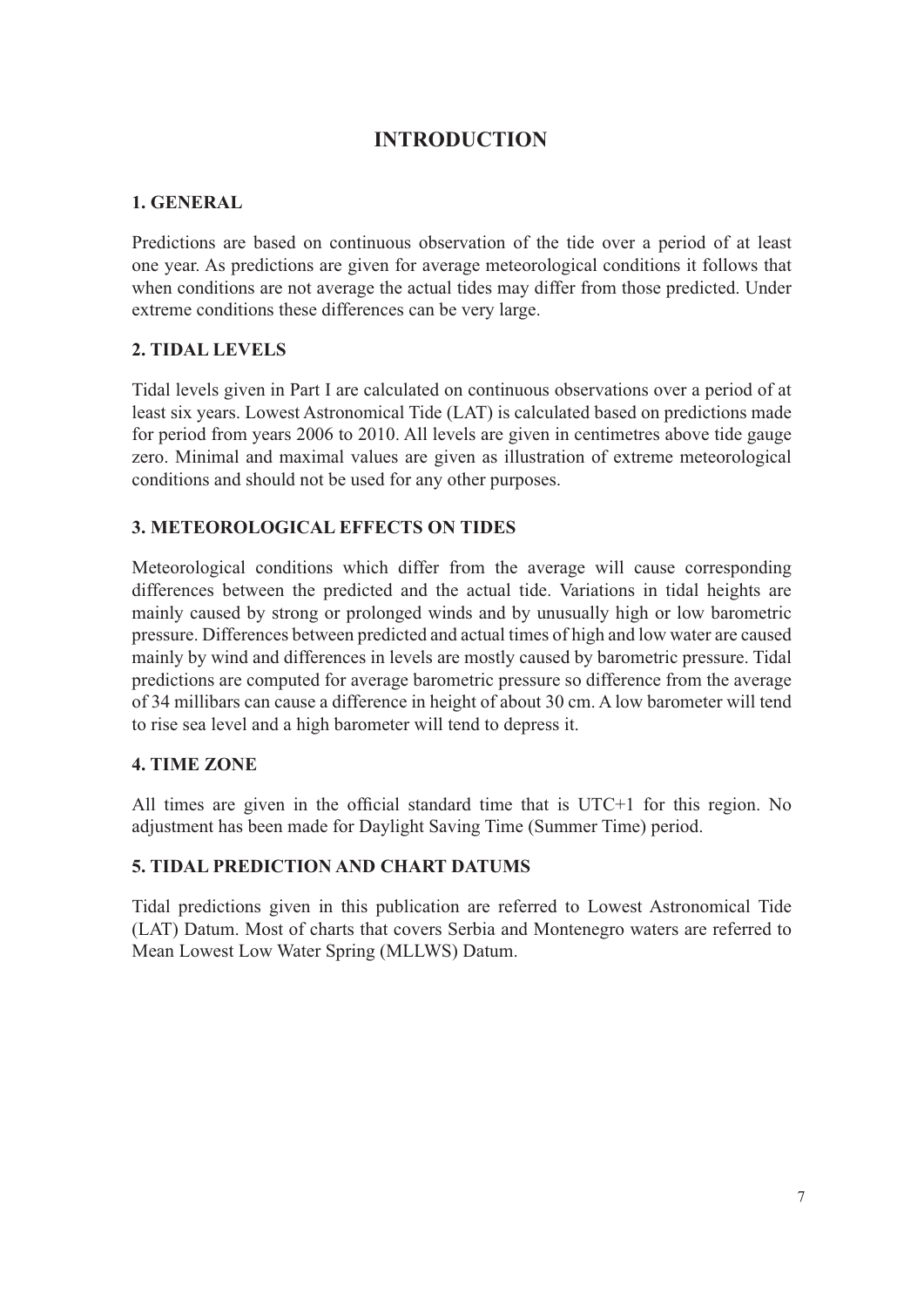

levels are in cm above gauge zero

### (1) Bar . . . . . . . . . . . . .

time frame: 01.01.1999 01:00 - 10.04.2006 12:30 (UTC+1)

| max.         | 171.00 | HAT   | <b>MHHWS</b> | <b>MHHW</b> | <b>MSL</b> | <b>MLLW</b> | <b>MLLWS</b> | LAT   |  |
|--------------|--------|-------|--------------|-------------|------------|-------------|--------------|-------|--|
| <b>HAT</b>   | 136.00 |       | 9.14         | 21.80       | 37.05      | 50.38       | 60.10        | 65.00 |  |
| MHHWS        | 126.86 | 9.14  |              | 12.66       | 27.91      | 41.24       | 50.95        | 55.86 |  |
| <b>MHHW</b>  | 114.20 | 21.80 | 12.66        |             | 15.25      | 28.58       | 38.29        | 43.20 |  |
| <b>MSL</b>   | 98.95  | 37.05 | 27.91        | 15.25       |            | 13.33       | 23.05        | 27.95 |  |
| <b>MLLW</b>  | 85.62  | 50.38 | 41.24        | 28.58       | 13.33      |             | 9.71         | 14.62 |  |
| <b>MLLWS</b> | 75.90  | 60.10 | 50.95        | 38.29       | 23.05      | 9.71        |              | 4.90  |  |
| LAT          | 71.00  | 65.00 | 55.86        | 43.20       | 27.95      | 14.62       | 4.90         |       |  |
| min.         | 54.00  |       |              |             |            |             |              |       |  |

### (2) Dobra Luka

time frame: 15.09.2000 09:00 - 20.04.2006 12:00 (UTC+1)

| max.                | 180.10 | HAT   | <b>MHHWS</b> | <b>MHHW</b> | MSL   | MLLW  | MLLWS | LAT   |  |
|---------------------|--------|-------|--------------|-------------|-------|-------|-------|-------|--|
| HAT                 | 125.90 |       | 6.24         | 20.19       | 36.24 | 50.74 | 60.72 | 68.00 |  |
| <b>MHHWS 119.66</b> |        | 6.24  |              | 13.96       | 30.00 | 44.50 | 54.48 | 61.76 |  |
| <b>MHHW</b>         | 105.71 | 20.19 | 13.96        |             | 16.05 | 30.55 | 40.52 | 47.81 |  |
| <b>MSL</b>          | 89.66  | 36.24 | 30.00        | 16.05       |       | 14.50 | 24.47 | 31.76 |  |
| MLLW                | 75.16  | 50.74 | 44.50        | 30.55       | 14.50 |       | 9.97  | 17.26 |  |
| <b>MLLWS</b>        | 65.18  | 60.72 | 54.48        | 40.52       | 24.47 | 9.97  |       | 7.28  |  |
| <b>LAT</b>          | 57.90  | 68.00 | 61.76        | 47.81       | 31.76 | 17.26 | 7.28  |       |  |
| min.                | 40.30  |       |              |             |       |       |       |       |  |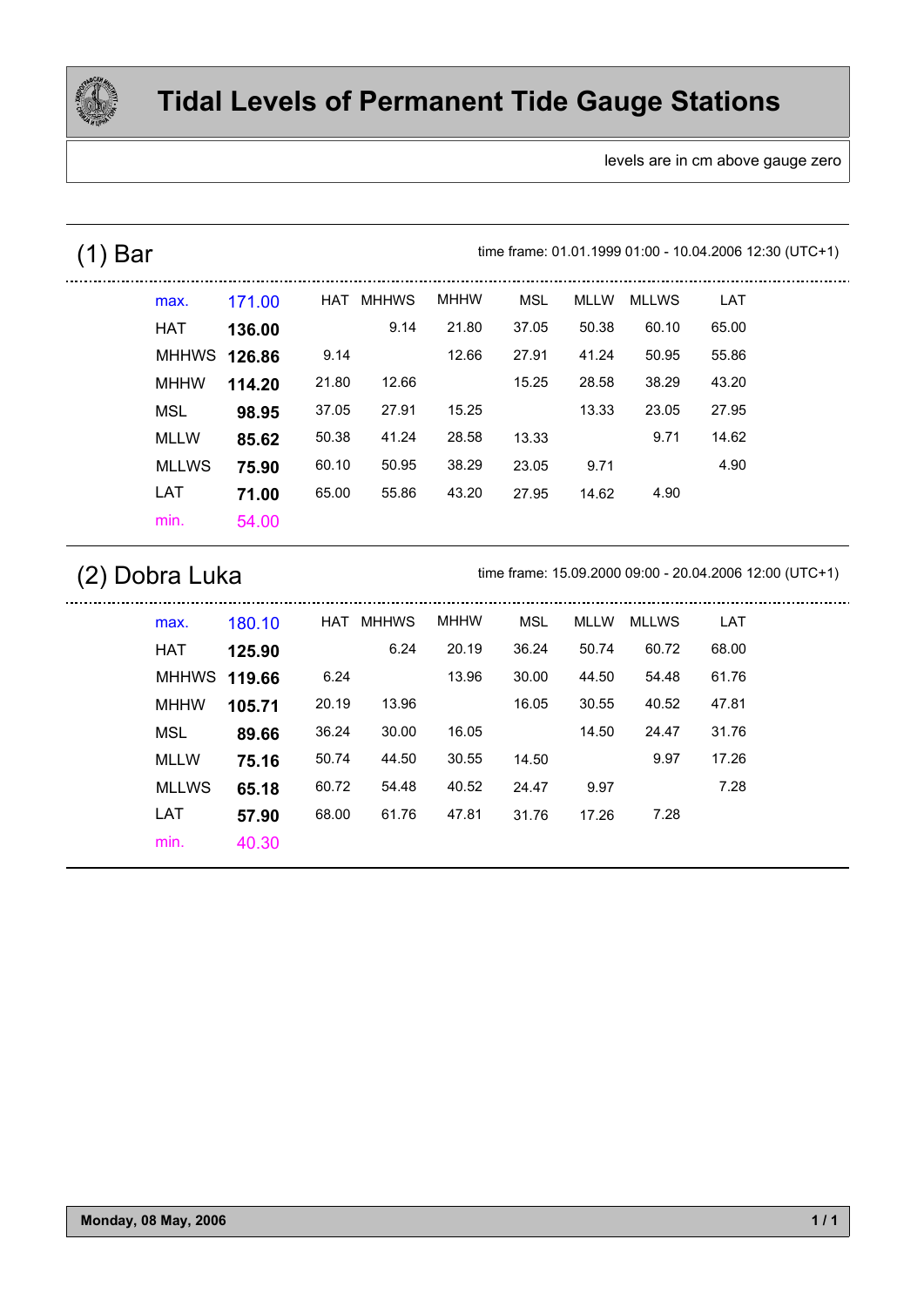

### (1) Bar **42°05.2'N, 019°04.8'E, UTC+1, levels above LAT are in cm**

| 01.01.2006 | 04:15       | 55 <sup>hw</sup> | 11:01 | 18                | 16:47       | 39 <sup>hw</sup> | 22:10 | 18                |  |
|------------|-------------|------------------|-------|-------------------|-------------|------------------|-------|-------------------|--|
| 02.01.2006 | 04:55       | 54 <sup>hw</sup> | 11:45 | $18_{\text{lw}}$  | 17:32       | 38 <sup>hw</sup> | 22:55 | $20_{\text{lw}}$  |  |
| 03.01.2006 | 05:33       | 51 <sup>hw</sup> | 12:28 | 17 <sub>1</sub>   | 18:20       | 37 <sup>hw</sup> | 23:40 | 23                |  |
| 04.01.2006 | 06:08       | 47 <sup>hw</sup> | 13:08 | 18 $_{\text{lw}}$ | 19:13       | 36 <sup>hw</sup> |       |                   |  |
| 05.01.2006 | 00:26       | 25               | 06:40 | 43 <sup>hw</sup>  | 13:47       | 18               | 20:19 | 35 <sup>hw</sup>  |  |
| 06.01.2006 | 01:24       | $28_{\text{lw}}$ | 07:12 | 39 <sup>hw</sup>  | 14:27       | $18_{\text{hw}}$ | 22:02 | 36 <sup>hw</sup>  |  |
| 07.01.2006 | 03:05       | 30               | 07:50 | 34 hw             | 15:15       | 19               | 23:35 | 38 hw             |  |
| 08.01.2006 | 06:30       | $28_{\text{lw}}$ | 09:17 | 29 <sup>hw</sup>  | 16:22       | $19_{\text{lw}}$ |       |                   |  |
| 09.01.2006 | 00:32       | 40 <sup>hw</sup> | 07:40 | 24 <sub>1</sub>   | 11:53       | 27 <sup>hw</sup> | 17:40 | 19 <sub>1</sub>   |  |
| 10.01.2006 | 01:17 41 hw |                  | 08:16 | 19 $_{\text{lw}}$ | 13:23       | 27 <sup>hw</sup> | 18:45 | $18_{\text{lw}}$  |  |
| 11.01.2006 | 01:57       | 43 hw            | 08:48 | 16                | 14:18       | 27 <sup>hw</sup> | 19:36 | 15                |  |
| 12.01.2006 | 02:34       | 45 <sup>hw</sup> | 09:20 | 13 <sub>lw</sub>  | 14:59       | 28 <sup>hw</sup> | 20:18 | 13 <sub>lw</sub>  |  |
| 13.01.2006 | 03:09       | 45 hw            | 09:51 | 9 <sub>h</sub>    | 15:32       | 28 hw            | 20:53 | 10                |  |
| 14.01.2006 | 03:40       | 45 <sup>hw</sup> | 10:20 | $8_{\text{lw}}$   | 16:01       | 28 <sup>hw</sup> | 21:24 | 9 <sub>lw</sub>   |  |
| 15.01.2006 | 04:08       | 45 <sup>hw</sup> | 10:46 | 7 <sub>hw</sub>   | 16:28       | 28 <sup>hw</sup> | 21:51 | 9 <sub>1</sub>    |  |
| 16.01.2006 | 04:32       | 43 hw            | 11:10 | 7 <sub>lw</sub>   | 16:53       | 28 <sup>hw</sup> | 22:16 | 10 $_{\text{lw}}$ |  |
| 17.01.2006 | 04:54       | 41 <sup>hw</sup> | 11:33 | 8 <sub>h</sub>    | 17:19       | 28 hw            | 22:41 | 13                |  |
| 18.01.2006 | 05:15       | 41 <sup>hw</sup> | 11:57 | 9 <sub>lw</sub>   | 17:49       | 29 <sup>hw</sup> | 23:07 | 15 <sub>lw</sub>  |  |
| 19.01.2006 | 05:37       | 40 <sup>hw</sup> | 12:23 | 10                | 18:22       | 30 <sup>hw</sup> | 23:37 | 18                |  |
| 20.01.2006 | 05:59       | 38 <sup>hw</sup> | 12:50 | $13_{\text{lw}}$  | 19:01       | 31 <sup>hw</sup> |       |                   |  |
| 21.01.2006 | 00:14       | 21               | 06:22 | 36 <sup>hw</sup>  | 13:21       | 16               | 19:50 | 31 <sup>hw</sup>  |  |
| 22.01.2006 | 01:11       | $25_{\text{lw}}$ | 06:45 | 32 <sup>hw</sup>  | 13:57       | 18 <sub>lw</sub> | 21:05 | 34 <sup>hw</sup>  |  |
| 23.01.2006 | 03:24       | 28               | 07:09 | 28 hw             | 14:48       | 20               | 23:21 | 36 <sup>hw</sup>  |  |
| 24.01.2006 | 07:32 24    |                  | 10:53 | 25 <sup>hw</sup>  | 16:20       | 21 <sub>lw</sub> |       |                   |  |
| 25.01.2006 | 00:32 40 hw |                  | 07:58 | 20                | 13:11       | 26 <sup>hw</sup> | 17:59 | 20                |  |
| 26.01.2006 | 01:21 43 hw |                  | 08:27 | 17 <sub>lw</sub>  | 14:04 28 hw |                  | 19:07 | 18 $_{\text{lw}}$ |  |
| 27.01.2006 | 02:06 47 hw |                  | 08:58 | 14                | 14:44       | 31 <sup>hw</sup> | 20:01 | 15                |  |
| 28.01.2006 | 02:48 49hw  |                  | 09:32 | 10 $_{\text{lw}}$ | 15:22       | $34$ hw          | 20:48 | 12 <sub>lw</sub>  |  |
| 29.01.2006 | 03:28       | $51$ hw          | 10:08 | $\bf 8$           | 16:01       | 36 hw            | 21:31 | 10 <sub>1</sub>   |  |
| 30.01.2006 | 04:06       | 51 <sup>hw</sup> | 10:43 | 8 <sub>lw</sub>   | 16:40       | 37 <sup>hw</sup> | 22:12 | 12 <sub>lw</sub>  |  |
| 31.01.2006 | 04:40       | 49 hw            | 11:17 | 8                 | 17:19       | 38 hw            | 22:51 | 14                |  |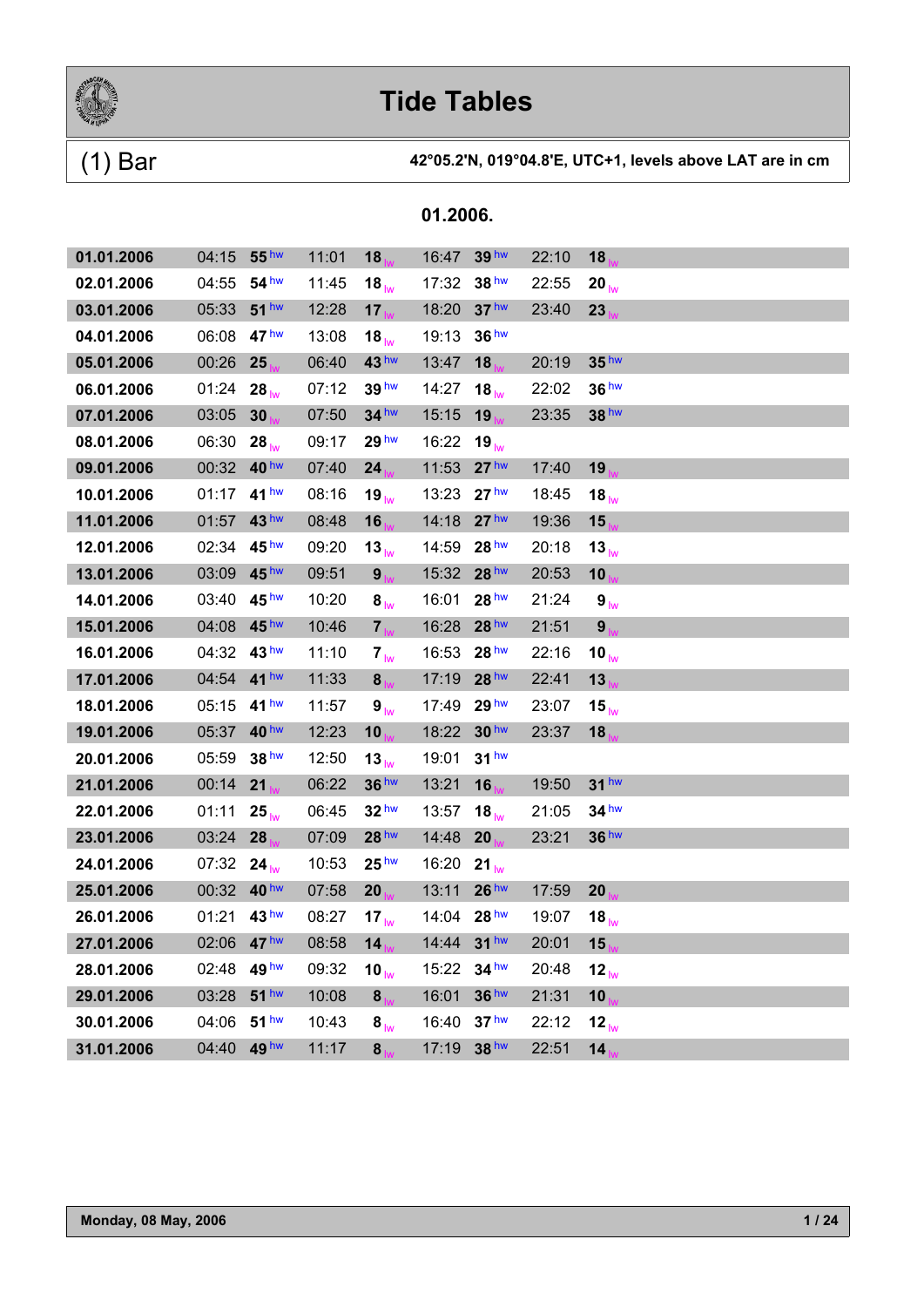

| 02.2006. |
|----------|
|          |
|          |

| 01.02.2006 | 05:11      | 47 <sup>hw</sup> | 11:48 | 9 <sub>h</sub>    | 17:58 | 38 <sup>hw</sup> | 23:28 | 18                   |  |
|------------|------------|------------------|-------|-------------------|-------|------------------|-------|----------------------|--|
| 02.02.2006 | 05:38      | 45 <sup>hw</sup> | 12:17 | 12 <sub>lw</sub>  | 18:36 | 38 <sup>hw</sup> |       |                      |  |
| 03.02.2006 | 00:05      | 21               | 06:00 | 41 hw             | 12:42 | 15               | 19:16 | 38 hw                |  |
| 04.02.2006 | 00:46      | $25_{\text{lw}}$ | 06:17 | 37 <sup>hw</sup>  | 13:06 | 17 <sub>hw</sub> | 20:06 | 37 <sup>hw</sup>     |  |
| 05.02.2006 | 01:47      | 29               | 06:22 | 32 <sup>hw</sup>  | 13:33 | 19               | 22:17 | 36 hw                |  |
| 06.02.2006 | 14:17      | $21_{\text{lw}}$ |       |                   |       |                  |       |                      |  |
| 07.02.2006 | 00:14      | 37 <sup>hw</sup> | 08:39 | 23                | 12:55 | $24$ hw          | 17:31 | 23                   |  |
| 08.02.2006 | 01:09      | 39 <sup>hw</sup> | 08:30 | 18 <sub>lw</sub>  | 13:56 | 25 <sup>hw</sup> | 19:01 | $18_{\text{hw}}$     |  |
| 09.02.2006 | 01:51      | 41 hw            | 08:50 | 13                | 14:31 | 26 <sup>hw</sup> | 19:49 | 15                   |  |
| 10.02.2006 | 02:26      | 41 <sup>hw</sup> | 09:13 | 8 <sub>lw</sub>   | 14:59 | 26 <sup>hw</sup> | 20:24 | $10_{\text{lw}}$     |  |
| 11.02.2006 | 02:57      | 41 <sup>hw</sup> | 09:36 | 5 <sub>1M</sub>   | 15:25 | 27 <sup>hw</sup> | 20:54 | $6\phantom{a}$       |  |
| 12.02.2006 | 03:24      | 41 <sup>hw</sup> | 09:58 | 3 <sub>lw</sub>   | 15:48 | 27 <sup>hw</sup> | 21:20 | 5 <sub>lw</sub>      |  |
| 13.02.2006 | 03:47      | 40 <sup>hw</sup> | 10:17 | 2 <sub>b</sub>    | 16:10 | 28 <sup>hw</sup> | 21:44 | 5 <sub>1</sub>       |  |
| 14.02.2006 | 04:08      | 40 <sup>hw</sup> | 10:35 | 2 <sub>lw</sub>   | 16:31 | 29 <sup>hw</sup> | 22:07 | 6 <sub>lw</sub>      |  |
| 15.02.2006 | 04:28      | 39 <sup>hw</sup> | 10:53 | 3 <sub>hu</sub>   | 16:55 | 30 <sup>hw</sup> | 22:30 | 8                    |  |
| 16.02.2006 | 04:47      | 38 hw            | 11:12 | 5 <sub>lw</sub>   | 17:20 | 32 <sup>hw</sup> | 22:54 | 12 <sub>lw</sub>     |  |
| 17.02.2006 | 05:06      | 37 <sup>hw</sup> | 11:32 | $7_{\text{hs}}$   | 17:46 | 34 <sup>hw</sup> | 23:21 | 16                   |  |
| 18.02.2006 | 05:24      | 36 <sup>hw</sup> | 11:52 | 10 $_{\text{lw}}$ | 18:15 | 35 <sup>hw</sup> | 23:54 | 18 <sub>lw</sub>     |  |
| 19.02.2006 | 05:40      | 32 hw            | 12:12 | 14                | 18:49 | 35 <sup>hw</sup> |       |                      |  |
| 20.02.2006 | 00:40      | 23 <sub>lw</sub> | 05:50 | 29 hw             | 12:33 | $17_{h\nu}$      | 19:36 | $34$ hw              |  |
| 21.02.2006 | 02:15      | 24               | 05:03 | 25 <sup>hw</sup>  | 12:55 | 19               | 21:26 | 32 <sup>hw</sup>     |  |
| 22.02.2006 | 07:59      | $20_{\text{lw}}$ | 13:04 | 21 <sup>hw</sup>  | 15:04 | $21_{\text{lw}}$ |       |                      |  |
| 23.02.2006 | 00:12      | 35 <sup>hw</sup> | 07:49 | 16 <sub>h</sub>   | 13:35 | $24$ hw          | 18:15 | 19                   |  |
| 24.02.2006 | 01:09      | 38 hw            | 08:10 | 12 <sub>lw</sub>  | 14:04 | 27 <sup>hw</sup> | 19:18 | 15 $_{\text{lw}}$    |  |
| 25.02.2006 | 01:53      | 41 <sup>hw</sup> | 08:38 | 8 <sub>h</sub>    | 14:36 | 30 <sup>hw</sup> | 20:05 | 10                   |  |
| 26.02.2006 | 02:34      | 43 <sup>hw</sup> | 09:08 | 5 <sub>lw</sub>   | 15:10 | $34$ hw          | 20:47 | $7_{\text{lw}}$      |  |
| 27.02.2006 | 03:11      | 45 hw            | 09:39 | 4 <sub>h</sub>    | 15:45 | 37 <sup>hw</sup> | 21:26 | 7 <sub>h</sub>       |  |
| 28.02.2006 | 03:45 45hw |                  | 10:09 | 4 <sub>lw</sub>   | 16:21 | 40 hw            | 22:03 | $\bm{9}_{\text{lw}}$ |  |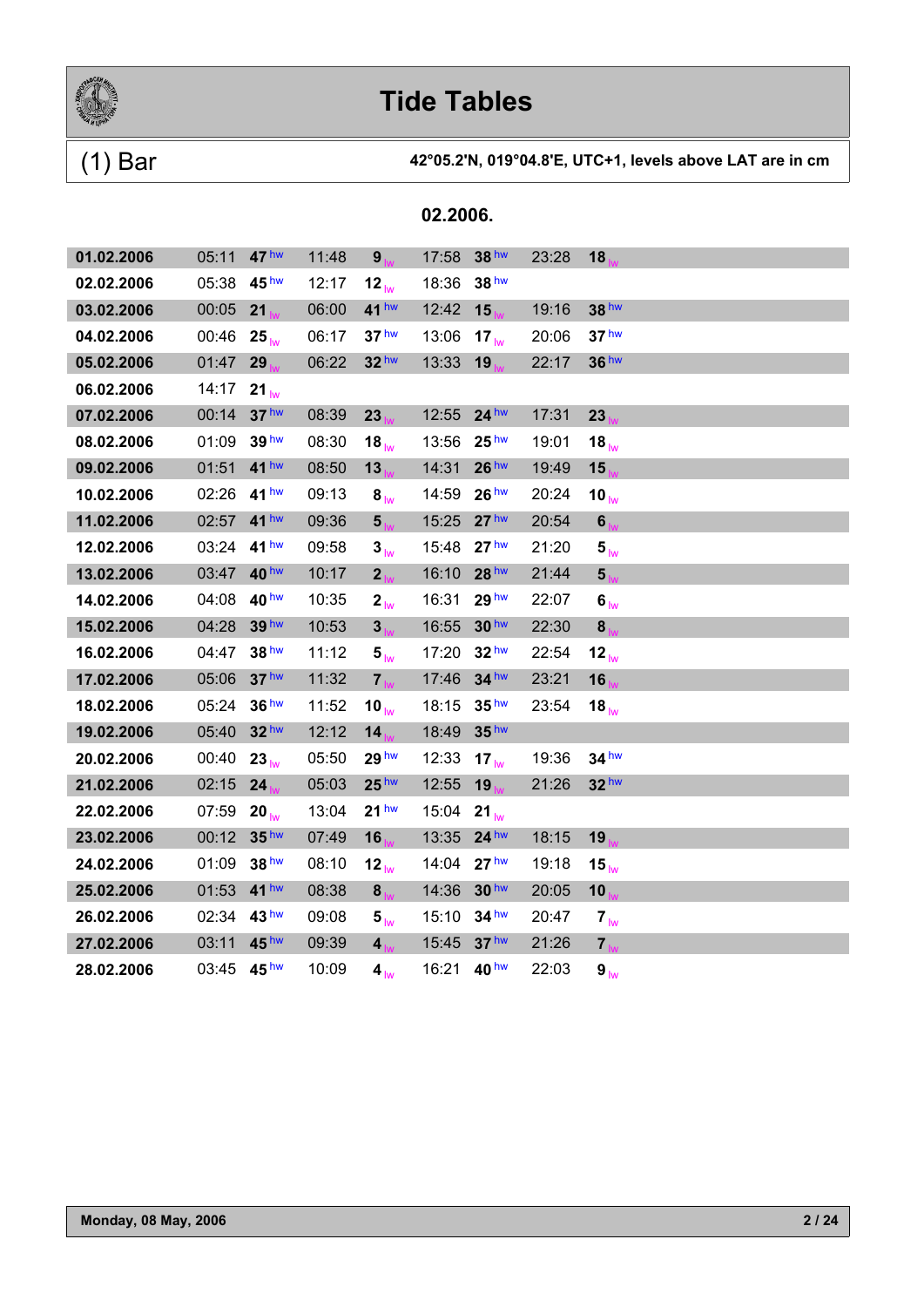

| 01.03.2006 | 04:16 45hw  |                  | 10:37 | 5 <sub>h</sub>               | 16:56       | 41 <sup>hw</sup>  | 22:39 | 13                   |  |
|------------|-------------|------------------|-------|------------------------------|-------------|-------------------|-------|----------------------|--|
| 02.03.2006 | 04:44       | 43 <sup>hw</sup> | 11:03 | 8 <sub>lw</sub>              | 17:28       | 43 <sup>hw</sup>  | 23:14 | $18_{\text{lw}}$     |  |
| 03.03.2006 | 05:08       | 41 <sup>hw</sup> | 11:25 | 13                           | 17:59       | 43 <sup>hw</sup>  | 23:48 | 23 <sub>1</sub>      |  |
| 04.03.2006 | 05:30       | 40 <sup>hw</sup> | 11:45 | 17 <sub>lw</sub>             | 18:28       | 43 <sup>hw</sup>  |       |                      |  |
| 05.03.2006 | 00:25       | 26               | 05:47 | 37 <sup>hw</sup>             | 12:03       | 20                | 19:00 | 41 hw                |  |
| 06.03.2006 | 01:16       | $29_{h}$         | 05:51 | $34$ hw                      | 12:18 24    |                   | 19:51 | 38 hw                |  |
| 07.03.2006 | 10:56       | 26               | 23:44 | 37 <sup>hw</sup>             |             |                   |       |                      |  |
| 08.03.2006 | 08:12       | $24_{\text{lw}}$ | 14:09 | 28 <sup>hw</sup>             | 18:13       | $26_{\text{lw}}$  |       |                      |  |
| 09.03.2006 | 00:49       | 39 hw            | 08:05 | 18                           | 14:00       | 29 <sup>hw</sup>  | 19:14 | 21                   |  |
| 10.03.2006 | 01:30       | 40 <sup>hw</sup> | 08:22 | 14 <sub>lw</sub>             | 14:19       | 30 <sup>hw</sup>  | 19:49 | 17 $_{\text{lw}}$    |  |
| 11.03.2006 | 02:03       | 40 hw            | 08:41 | 9 <sub>1</sub>               | 14:40       | 30 <sup>hw</sup>  | 20:18 | 12 <sub>1</sub>      |  |
| 12.03.2006 | 02:31       | 40 <sup>hw</sup> | 09:01 | 6 <sub>lw</sub>              | 15:02       | 31 <sup>hw</sup>  | 20:43 | 8 <sub>lw</sub>      |  |
| 13.03.2006 | 02:56       | 40 hw            | 09:18 | 5 <sub>ha</sub>              | 15:22       | 32 hw             | 21:07 | $\mathbf{7}_b$       |  |
| 14.03.2006 | 03:18       | 39 hw            | 09:35 | 4 <sub>lw</sub>              | 15:43       | 35 <sup>hw</sup>  | 21:30 | $7_{\text{lw}}$      |  |
| 15.03.2006 | 03:39       | 39 hw            | 09:51 | 5 <sub>hx</sub>              | 16:04       | 37 <sup>hw</sup>  | 21:54 | 9 <sub>1</sub>       |  |
| 16.03.2006 | 03:58       | 39 hw            | 10:08 | $\boldsymbol{6}_{\text{lw}}$ | 16:27       | 39 hw             | 22:18 | $12_{\text{lw}}$     |  |
| 17.03.2006 | 04:18       | 38 hw            | 10:26 | 8                            | 16:50       | 40 <sup>hw</sup>  | 22:43 | 15                   |  |
| 18.03.2006 | 04:38       | 37 <sup>hw</sup> | 10:43 | 12 <sub>lw</sub>             | 17:15       | 41 <sup>hw</sup>  | 23:12 | 18 <sub>lw</sub>     |  |
| 19.03.2006 | 04:58       | 35 <sup>hw</sup> | 11:01 | 15                           | 17:41       | 41 <sup>hw</sup>  | 23:49 | 20                   |  |
| 20.03.2006 | 05:19       | 31 <sup>hw</sup> | 11:18 | 18 $_{\text{lw}}$            | 18:11       | 40 <sup>hw</sup>  |       |                      |  |
| 21.03.2006 | 00:42       | 23               | 05:37 | 28 <sup>hw</sup>             | 11:31       | 19                | 18:54 | 37 <sup>hw</sup>     |  |
| 22.03.2006 | 03:00       | $24_{\text{lw}}$ | 04:10 | 24 <sup>hw</sup>             | 10:49       | 23 <sub>hw</sub>  | 20:39 | 32 <sup>hw</sup>     |  |
| 23.03.2006 | 06:42       | 19               | 13:06 | $24$ hw                      | 16:25       | 24                | 23:44 | $34$ hw              |  |
| 24.03.2006 | 07:06       | $15_{\text{lw}}$ | 13:17 | 27 <sup>hw</sup>             | 18:24       | 18 $_{\text{lw}}$ |       |                      |  |
| 25.03.2006 | 00:44       | 37 <sup>hw</sup> | 07:33 | 10 <sub>1</sub>              | 13:44       | 30 <sup>hw</sup>  | 19:15 | 14                   |  |
| 26.03.2006 | 01:29       | 39 <sup>hw</sup> | 08:02 | 7 <sub>lw</sub>              | 14:16       | 34 <sup>hw</sup>  | 19:58 | 10 $_{\text{lw}}$    |  |
| 27.03.2006 | 02:08 41 hw |                  | 08:31 | 5 <sub>1</sub>               | 14:49 38 hw |                   | 20:38 | 8                    |  |
| 28.03.2006 | 02:44 41 hw |                  | 09:00 | $4_{\text{lw}}$              | 15:24 41 hw |                   | 21:16 | $\bm{8}_{\text{lw}}$ |  |
| 29.03.2006 | 03:18       | $41$ hw          | 09:27 | 6                            | 15:57       | 45 <sup>hw</sup>  | 21:53 | 12 <sub>1</sub>      |  |
| 30.03.2006 | 03:50       | 41 <sup>hw</sup> | 09:53 | 8 <sub>lw</sub>              | 16:29       | 47 <sup>hw</sup>  | 22:29 | 16 $_{\text{lw}}$    |  |
| 31.03.2006 | 04:20       | 41 <sup>hw</sup> | 10:18 | 13                           | 16:59       | 49 hw             | 23:04 | 19                   |  |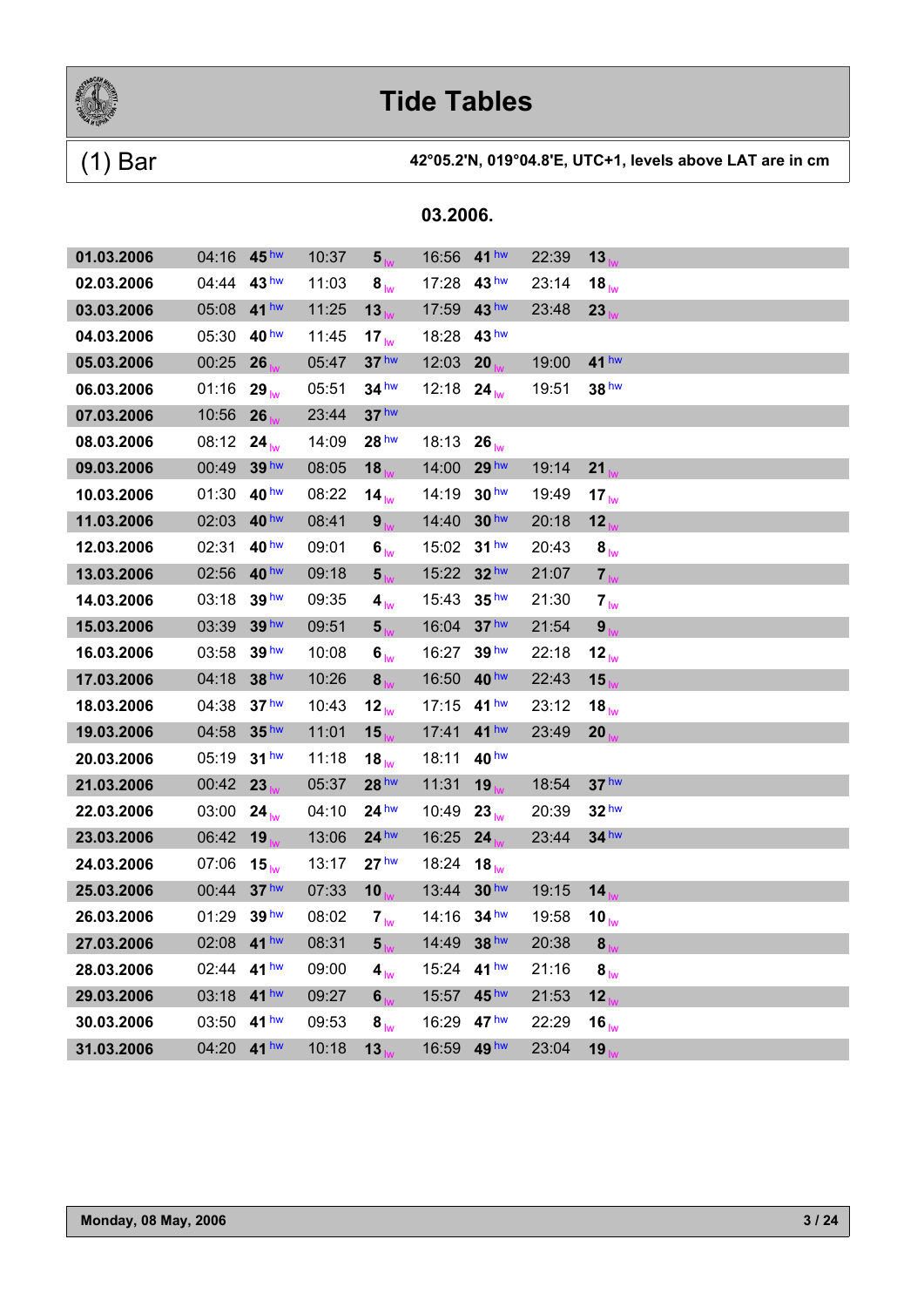

| 01.04.2006 | 04:47 41 hw |                  | 10:40 | 18                | 17:27 | 49 <sup>hw</sup> | 23:40 | 24                |
|------------|-------------|------------------|-------|-------------------|-------|------------------|-------|-------------------|
| 02.04.2006 | 05:14       | 39 <sup>hw</sup> | 11:01 | $21_{\text{lw}}$  | 17:55 | 47 <sup>hw</sup> |       |                   |
| 03.04.2006 | 00:21       | 27 <sub>1</sub>  | 05:41 | 37 <sup>hw</sup>  | 11:20 | 25               | 18:25 | 45 <sup>hw</sup>  |
| 04.04.2006 | 01:23       | $30_{\text{lw}}$ | 06:10 | $34$ hw           | 11:29 | $28_{\text{lw}}$ | 19:07 | 41 hw             |
| 05.04.2006 | 05:30       | 29               | 07:21 | 29 hw             | 08:47 | 29               | 22:38 | 39 hw             |
| 06.04.2006 | 06:39       | $25_{\text{lw}}$ | 13:34 | 34 <sup>hw</sup>  | 18:06 | 30 <sub>lw</sub> |       |                   |
| 07.04.2006 | 00:03       | 39 hw            | 07:07 | 21                | 13:31 | 35 <sup>hw</sup> | 18:58 | 25                |
| 08.04.2006 | 00:48       | 40 <sup>hw</sup> | 07:30 | 18 <sub>lw</sub>  | 13:48 | 36 <sup>hw</sup> | 19:31 | $20_{\text{hw}}$  |
| 09.04.2006 | 01:23       | 40 <sup>hw</sup> | 07:51 | 14                | 14:09 | 37 <sup>hw</sup> | 19:58 | 17 <sub>1</sub>   |
| 10.04.2006 | 01:53       | 40 <sup>hw</sup> | 08:10 | 12 <sub>lw</sub>  | 14:30 | 39 <sup>hw</sup> | 20:24 | $15_{h\nu}$       |
| 11.04.2006 | 02:19       | 40 <sup>hw</sup> | 08:28 | 10                | 14:51 | 41 <sup>hw</sup> | 20:50 | 14 <sub>1</sub>   |
| 12.04.2006 | 02:44       | 40 hw            | 08:46 | 10 $_{\text{lw}}$ | 15:13 | 43 <sup>hw</sup> | 21:16 | 14 <sub>lw</sub>  |
| 13.04.2006 | 03:07       | 39 <sup>hw</sup> | 09:04 | 12                | 15:36 | 45 <sup>hw</sup> | 21:42 | 16                |
| 14.04.2006 | 03:30       | 39 <sup>hw</sup> | 09:23 | $13_{\text{lw}}$  | 16:01 | 47 <sup>hw</sup> | 22:11 | $18_{\text{lw}}$  |
| 15.04.2006 | 03:55       | 38 hw            | 09:43 | 15                | 16:26 | 47 <sup>hw</sup> | 22:42 | 19                |
| 16.04.2006 | 04:22       | 37 <sup>hw</sup> | 10:04 | 18 $_{\text{lw}}$ | 16:54 | $47$ hw          | 23:19 | $21_{\text{lw}}$  |
| 17.04.2006 | 04:52       | 35 <sup>hw</sup> | 10:26 | 19                | 17:24 | 45 <sup>hw</sup> |       |                   |
| 18.04.2006 | 00:08       | $23_{\text{hw}}$ | 05:32 | 31 <sup>hw</sup>  | 10:51 | $21_{h}$         | 18:02 | 43 <sup>hw</sup>  |
| 19.04.2006 | 01:25       | 24               | 06:37 | 27 <sup>hw</sup>  | 11:20 | 24               | 18:59 | 39 hw             |
| 20.04.2006 | 03:55 21    |                  | 11:19 | 25 <sup>hw</sup>  | 12:51 | $25_{\text{hw}}$ | 20:55 | 35 <sup>hw</sup>  |
| 21.04.2006 | 05:26       | 18               | 12:08 | 27 <sup>hw</sup>  | 16:40 | 24               | 23:01 | 35 <sup>hw</sup>  |
| 22.04.2006 | 06:10       | 14 <sub>lw</sub> | 12:42 | 30 <sup>hw</sup>  | 18:07 | 19 <sub>hw</sub> |       |                   |
| 23.04.2006 | 00:04       | 35 <sup>hw</sup> | 06:46 | 9 <sub>1</sub>    | 13:17 | 34 <sup>hw</sup> | 19:01 | 16                |
| 24.04.2006 | 00:52       | 36 <sup>hw</sup> | 07:17 | 7 <sub>lw</sub>   | 13:51 | 38 <sup>hw</sup> | 19:46 | 13 <sub>lw</sub>  |
| 25.04.2006 | 01:34       | 36 hw            | 07:47 | 6 <sub>ha</sub>   | 14:26 | 41 <sup>hw</sup> | 20:28 | 12 <sub>1</sub>   |
| 26.04.2006 | 02:14       | 36 <sup>hw</sup> | 08:16 | $7_{\text{lw}}$   | 15:00 | 45 <sup>hw</sup> | 21:07 | $12_{\text{hw}}$  |
| 27.04.2006 | 02:52       | 37 <sup>hw</sup> | 08:45 | 9 <sub>h</sub>    | 15:34 | 49 <sup>hw</sup> | 21:46 | 14 <sub>1</sub>   |
| 28.04.2006 | 03:28       | 37 <sup>hw</sup> | 09:13 | $13_{\text{lw}}$  | 16:06 | 51 <sup>hw</sup> | 22:23 | 17 $_{\text{lw}}$ |
| 29.04.2006 | 04:04       | 37 <sup>hw</sup> | 09:41 | 16                | 16:38 | 51 <sup>hw</sup> | 23:02 | 19                |
| 30.04.2006 | 04:39       | 37 <sup>hw</sup> | 10:09 | $19_{\text{lw}}$  |       | 17:09 51 hw      | 23:43 | $23_{\text{hw}}$  |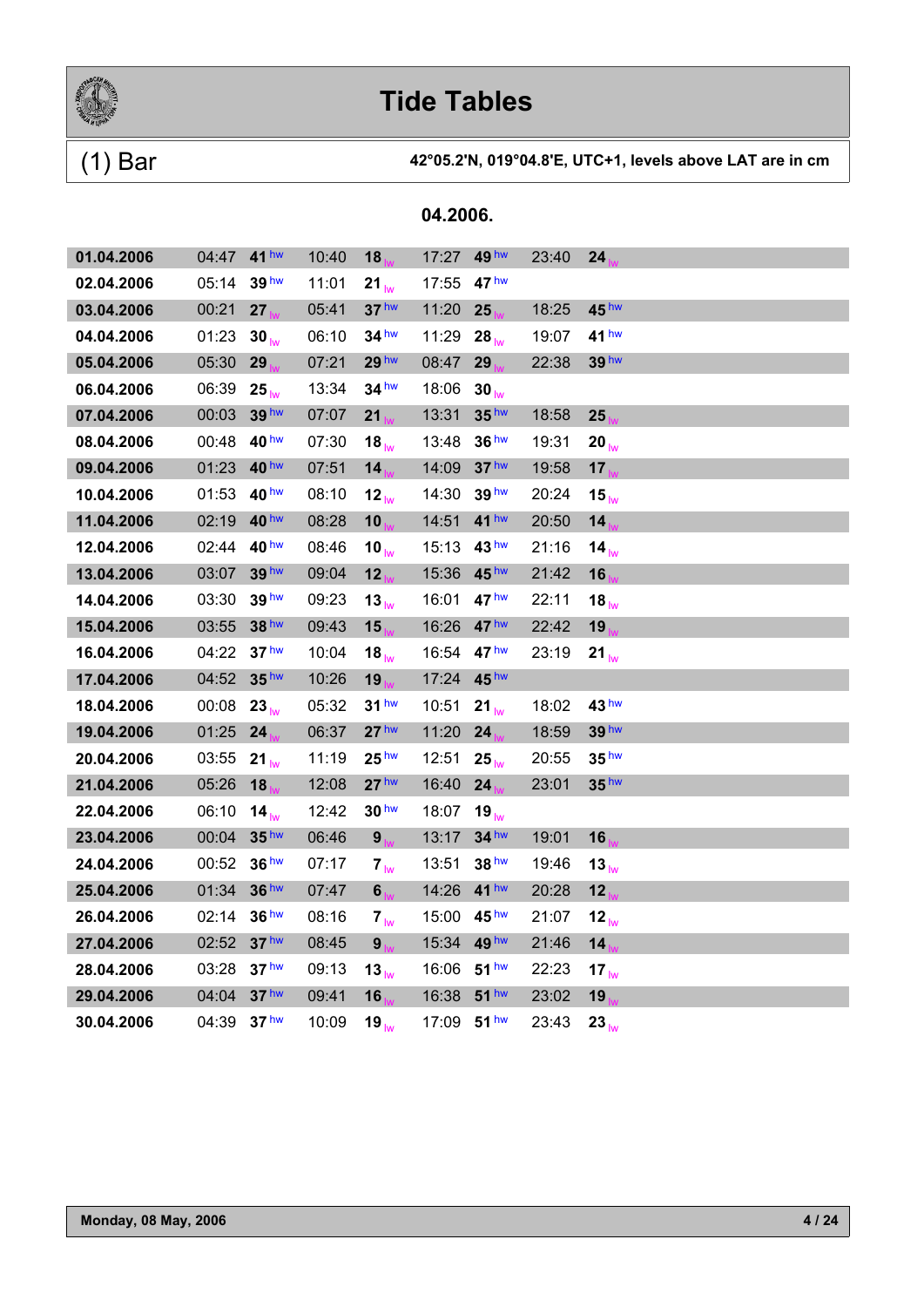

|  | 05.2006. |
|--|----------|
|  |          |

| 01.05.2006 | 05:15      | 37 <sup>hw</sup> | 10:35 | 24                | 17:40 | 49 hw                 |       |                   |
|------------|------------|------------------|-------|-------------------|-------|-----------------------|-------|-------------------|
| 02.05.2006 | 00:33      | $25_{\text{lw}}$ | 05:55 | 35 <sup>hw</sup>  | 11:01 | $26_{\text{lw}}$      | 18:15 | 45 <sup>hw</sup>  |
| 03.05.2006 | 01:42      | 26               | 06:52 | 32 <sup>hw</sup>  | 11:25 | 29                    | 19:00 | 43 <sup>hw</sup>  |
| 04.05.2006 | 03:28      | $26_{\text{lw}}$ | 20:30 | 40 hw             |       |                       |       |                   |
| 05.05.2006 | 04:59      | 24               | 12:22 | $34$ hw           | 16:43 | 31                    | 22:41 | 38 hw             |
| 06.05.2006 | 05:48      | $21_{\text{lw}}$ | 12:44 | 36 <sup>hw</sup>  | 18:09 | $28_{\text{lw}}$      | 23:42 | 38 <sup>hw</sup>  |
| 07.05.2006 | 06:22      | 18               | 13:07 | 38 hw             | 18:55 | 24                    |       |                   |
| 08.05.2006 | 00:26      | 38 <sup>hw</sup> | 06:49 | 17 <sub>lw</sub>  | 13:30 | 40 <sup>hw</sup>      | 19:30 | $21_{\text{lw}}$  |
| 09.05.2006 | 01:03      | 38 hw            | 07:13 | 16                | 13:54 | 43 <sup>hw</sup>      | 20:02 | 19                |
| 10.05.2006 | 01:36      | 38 hw            | 07:35 | $16_{\text{lw}}$  | 14:18 | 45 <sup>hw</sup>      | 20:33 | 18 $_{\text{lw}}$ |
| 11.05.2006 | 02:07      | 38 hw            | 07:58 | 16                | 14:44 | 49 <sup>hw</sup>      | 21:04 | 18                |
| 12.05.2006 | 02:38      | 37 <sup>hw</sup> | 08:21 | $16_{\text{lw}}$  | 15:12 | 51 hw                 | 21:37 | $19_{\text{lw}}$  |
| 13.05.2006 | 03:10      | 37 <sup>hw</sup> | 08:46 | 17 <sub>1</sub>   | 15:41 | 51 <sup>hw</sup>      | 22:12 | 19                |
| 14.05.2006 | 03:44      | 36 <sup>hw</sup> | 09:13 | $18_{\text{lw}}$  | 16:13 | 51 <sup>hw</sup>      | 22:52 | 20 <sub>lw</sub>  |
| 15.05.2006 | 04:24      | 35 <sup>hw</sup> | 09:45 | <b>19 IVA</b>     | 16:48 | 49 <sup>hw</sup>      | 23:40 | 20                |
| 16.05.2006 | 05:10      | 32 <sup>hw</sup> | 10:21 | $20_{\text{lw}}$  | 17:28 | 47 <sup>hw</sup>      |       |                   |
| 17.05.2006 | 00:40      | 20               | 06:08 | 30 <sup>hw</sup>  | 11:07 | 23                    | 18:15 | 43 <sup>hw</sup>  |
| 18.05.2006 | 01:52      | 19 <sub>lw</sub> | 07:27 | 27 <sup>hw</sup>  | 12:11 | 24 <sub>lw</sub>      | 19:14 | 40 <sup>hw</sup>  |
| 19.05.2006 | 03:10      | 17 <sub>h</sub>  | 09:36 | 27 <sup>hw</sup>  | 13:53 | 24                    | 20:33 | 36 hw             |
| 20.05.2006 | 04:18      | $15_{\text{lw}}$ | 11:12 | 28 <sup>hw</sup>  | 16:00 | 23 <sub>lw</sub>      | 22:02 | $34$ hw           |
| 21.05.2006 | 05:10      | 12               | 12:06 | 31 <sup>hw</sup>  | 17:38 | 20                    | 23:11 | 31 <sup>hw</sup>  |
| 22.05.2006 | 05:51      | 9 <sub>lw</sub>  | 12:48 | 35 <sup>hw</sup>  | 18:45 | 17 <sub>lw</sub>      |       |                   |
| 23.05.2006 | 00:07      | 30 <sup>hw</sup> | 06:28 | 7 <sub>hs</sub>   | 13:26 | 38 <sup>hw</sup>      | 19:38 | 15 <sub>1</sub>   |
| 24.05.2006 | 00:58      | 29 <sup>hw</sup> | 07:02 | $7_{\text{lw}}$   | 14:03 | 41 <sup>hw</sup>      | 20:22 | $13_{\text{lw}}$  |
| 25.05.2006 | 01:47      | 29 hw            | 07:36 | 8 <sub>hs</sub>   | 14:39 | 45 <sup>hw</sup>      | 21:03 | 12                |
| 26.05.2006 | 02:33 29hw |                  | 08:11 | 9 <sub>lw</sub>   |       | 15:15 $47 \text{ hw}$ | 21:43 | $13_{\text{lw}}$  |
| 27.05.2006 | 03:17      | 30 <sup>hw</sup> | 08:46 | 12                | 15:50 | 47 <sup>hw</sup>      | 22:23 | 14                |
| 28.05.2006 | 03:59      | 30 <sup>hw</sup> | 09:20 | 14 $_{\text{lw}}$ | 16:25 | 47 <sup>hw</sup>      | 23:04 | 15 <sub>lw</sub>  |
| 29.05.2006 | 04:39      | 30 hw            | 09:54 | 17                | 16:58 | 47 <sup>hw</sup>      | 23:47 | 17 <sub>1</sub>   |
| 30.05.2006 | 05:19      | 30 <sup>hw</sup> | 10:27 | $18_{\text{lw}}$  | 17:31 | 45 <sup>hw</sup>      |       |                   |
| 31.05.2006 | 00:32      | 18               | 06:01 | 29 hw             | 10:59 | 20                    | 18:04 | 43 hw             |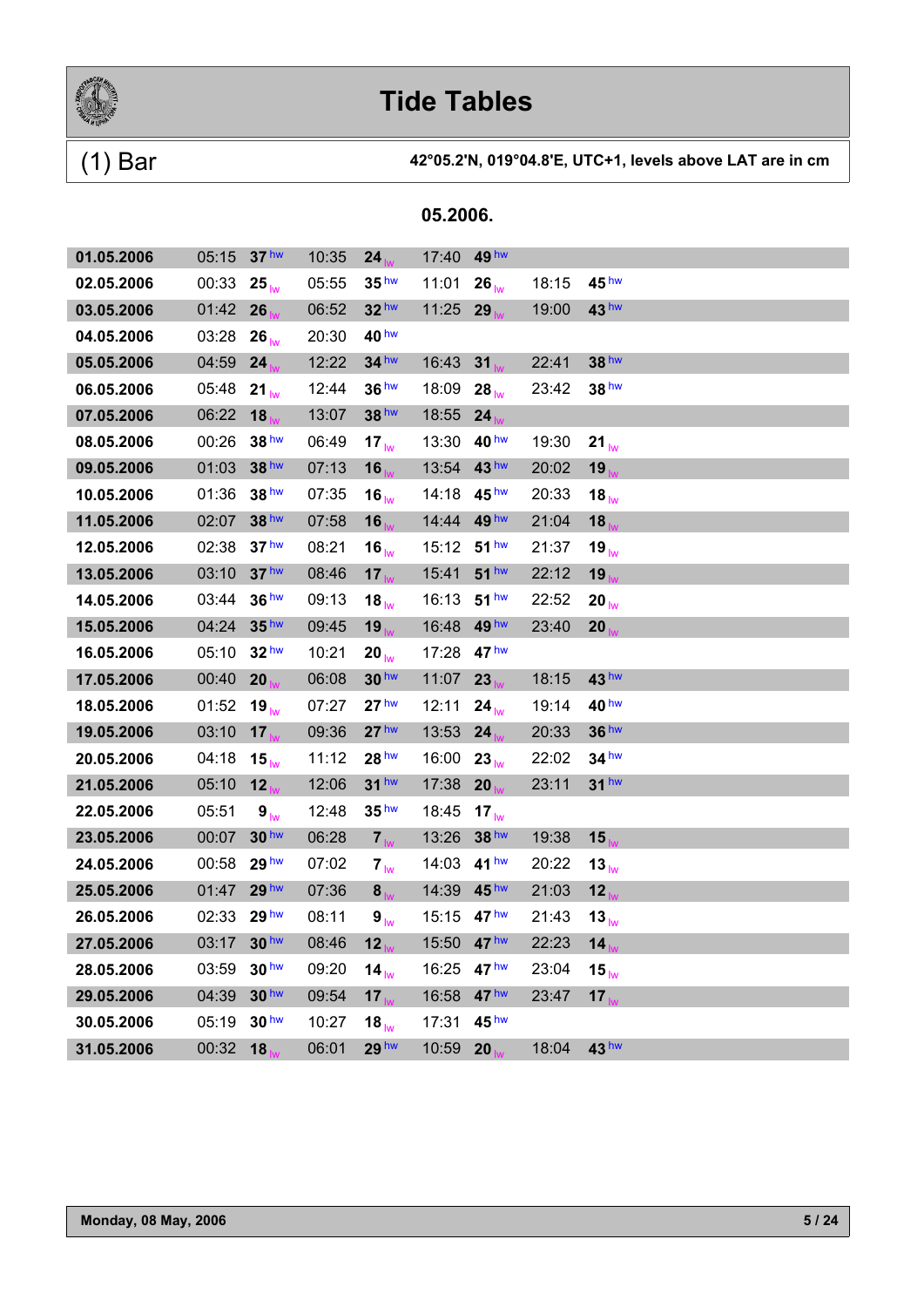

### (1) Bar **42°05.2'N, 019°04.8'E, UTC+1, levels above LAT are in cm**

| 01.06.2006 | 01:20       | 18                | 06:51 | 28 hw                | 11:35 24 |                  | 18:40 | 41 <sup>hw</sup> |  |  |
|------------|-------------|-------------------|-------|----------------------|----------|------------------|-------|------------------|--|--|
| 02.06.2006 | 02:13       | $18_{\text{lw}}$  | 08:04 | 27 <sup>hw</sup>     | 12:24    | $25_{\text{hw}}$ | 19:25 | 38 hw            |  |  |
| 03.06.2006 | 03:10       | 18                | 10:28 | 28 hw                | 13:56    | 27               | 20:32 | 35 <sup>hw</sup> |  |  |
| 04.06.2006 | 04:06       | $18_{\text{lw}}$  | 11:37 | 31 <sup>hw</sup>     | 16:26    | $27_{hw}$        | 21:58 | $34$ hw          |  |  |
| 05.06.2006 | 04:55       | 18                | 12:16 | 35 hw                | 18:04    | 25               | 23:09 | 32 hw            |  |  |
| 06.06.2006 | 05:36       | 17 <sub>lw</sub>  | 12:47 | 39 <sup>hw</sup>     | 19:00    | $24_{\text{lw}}$ |       |                  |  |  |
| 07.06.2006 | 00:04       | 32 hw             | 06:11 | 17                   | 13:17    | 41 <sup>hw</sup> | 19:43 | 21               |  |  |
| 08.06.2006 | 00:53       | 32 <sup>hw</sup>  | 06:43 | $17_{\text{hw}}$     | 13:47    | 45 <sup>hw</sup> | 20:21 | $19_{\text{lw}}$ |  |  |
| 09.06.2006 | 01:38       | 32 <sup>hw</sup>  | 07:15 | 17                   | 14:18    | 47 <sup>hw</sup> | 20:57 | 18               |  |  |
| 10.06.2006 | 02:21       | 32 <sup>hw</sup>  | 07:48 | 16 <sub>hw</sub>     | 14:52    | 49 <sup>hw</sup> | 21:34 | $18_{\text{lw}}$ |  |  |
| 11.06.2006 | 03:03       | 32 hw             | 08:24 | 16                   | 15:28    | $51$ hw          | 22:13 | 17               |  |  |
| 12.06.2006 | 03:46       | 31 <sup>hw</sup>  | 09:04 | 16 <sub>lw</sub>     | 16:06    | 51 <sup>hw</sup> | 22:56 | 16 <sub>lw</sub> |  |  |
| 13.06.2006 | 04:32       | $31$ hw           | 09:47 | 16                   | 16:47    | 49 hw            | 23:44 | 15               |  |  |
| 14.06.2006 | 05:20       | 30 <sup>hw</sup>  | 10:33 | $17_{\text{lw}}$     | 17:28    | 47 <sup>hw</sup> |       |                  |  |  |
| 15.06.2006 | 00:34       | 14                | 06:14 | 29 <sup>hw</sup>     | 11:24    | 18               | 18:11 | 43 <sup>hw</sup> |  |  |
| 16.06.2006 | 01:25       | 13 <sub>lw</sub>  | 07:16 | 27 <sup>hw</sup>     | 12:22    | 18 <sub>hw</sub> | 18:56 | 40 <sup>hw</sup> |  |  |
| 17.06.2006 | 02:16       | 12                | 08:34 | 27 <sup>hw</sup>     | 13:33    | 20               | 19:46 | 35 <sup>hw</sup> |  |  |
| 18.06.2006 | 03:07       | 10 $_{\text{lw}}$ | 10:12 | 28 <sup>hw</sup>     | 15:08    | $21_{\text{lw}}$ | 20:45 | 30 <sup>hw</sup> |  |  |
| 19.06.2006 | 03:58       | 9 <sub>h</sub>    | 11:27 | 30 <sup>hw</sup>     | 17:11    | 20               | 21:59 | 26 <sup>hw</sup> |  |  |
| 20.06.2006 | 04:47       | 9 <sub>lw</sub>   | 12:20 | 34 hw                | 18:44    | $18_{\text{lw}}$ | 23:19 | 24 <sup>hw</sup> |  |  |
| 21.06.2006 | 05:36       | 8 <sub>1</sub>    | 13:03 | 37 <sup>hw</sup>     | 19:42    | 15               |       |                  |  |  |
| 22.06.2006 | 00:32 23 hw |                   | 06:23 | 8 <sub>lw</sub>      | 13:44    | 39 <sup>hw</sup> | 20:25 | 12 <sub>lw</sub> |  |  |
| 23.06.2006 | 01:37       | 23 <sup>hw</sup>  | 07:09 | 8 <sub>1</sub>       | 14:23    | 41 <sup>hw</sup> | 21:04 | 9                |  |  |
| 24.06.2006 | 02:31       | $24^{\text{hw}}$  | 07:54 | $7_{\text{lw}}$      | 15:01    | 43 <sup>hw</sup> | 21:41 | $7_{\text{lw}}$  |  |  |
| 25.06.2006 | 03:16       | 24 <sup>hw</sup>  | 08:35 | $7_{\text{hs}}$      | 15:37    | 43 <sup>hw</sup> | 22:18 | $6\phantom{a}$   |  |  |
| 26.06.2006 | 03:56       | 24 <sup>hw</sup>  | 09:13 | 7 <sub>lw</sub>      | 16:11    | 43 <sup>hw</sup> | 22:54 | 6 <sub>iw</sub>  |  |  |
| 27.06.2006 | 04:32       | 24 <sup>hw</sup>  | 09:47 | $8_{\dots}$          | 16:42    | 41 <sup>hw</sup> | 23:28 | $7_{hs}$         |  |  |
| 28.06.2006 | 05:06 24 hw |                   | 10:18 | $\bm{9}_{\text{lw}}$ | 17:10    | 40 hw            |       |                  |  |  |
| 29.06.2006 | 00:01       | 8                 | 05:39 | 24 <sup>hw</sup>     | 10:48    | 12               | 17:36 | 39 <sup>hw</sup> |  |  |
| 30.06.2006 | 00:32       | 8 <sub>hw</sub>   | 06:14 | 24 <sup>hw</sup>     | 11:18    | $15_{h\nu}$      | 18:02 | 37 <sup>hw</sup> |  |  |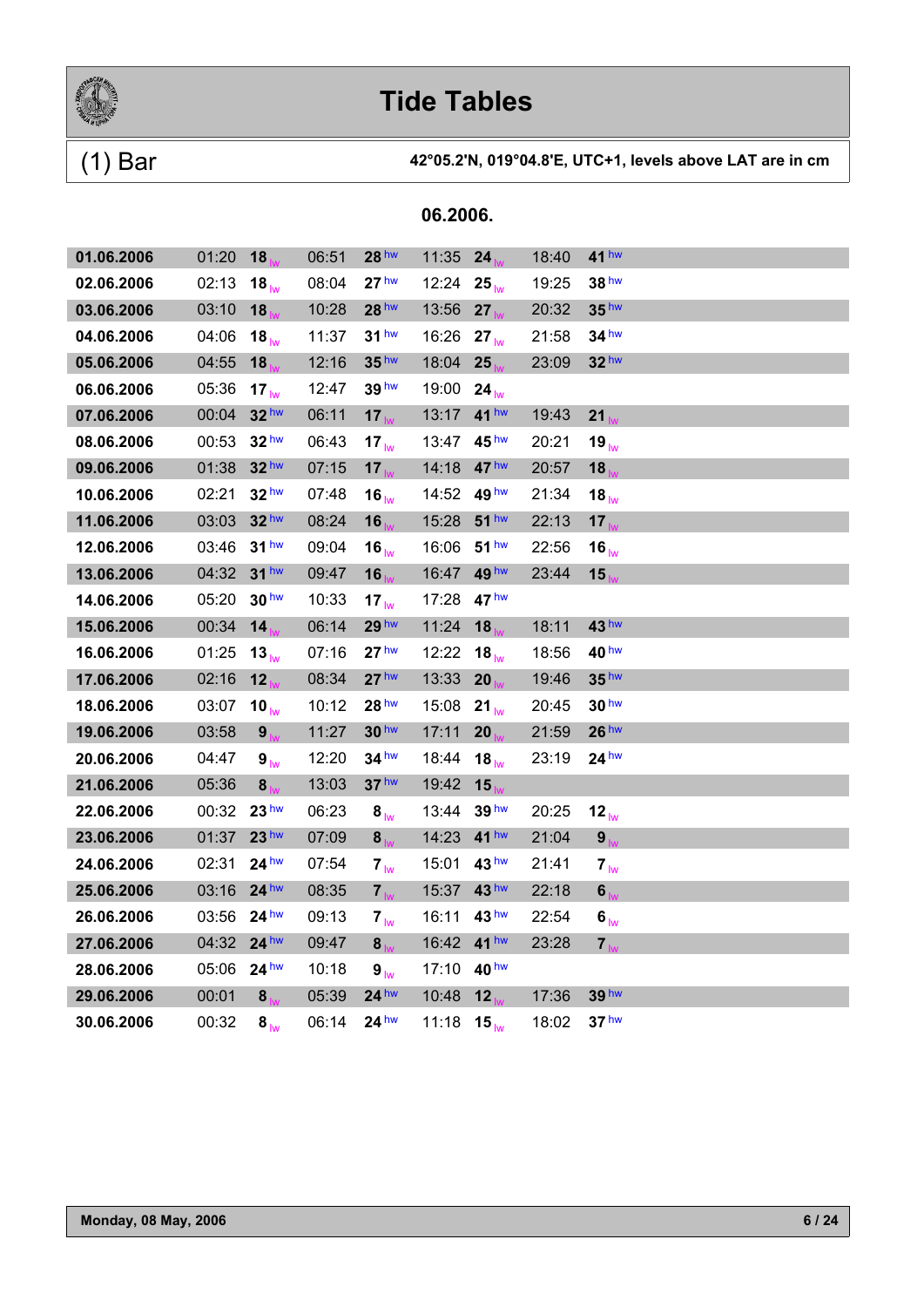

### (1) Bar **42°05.2'N, 019°04.8'E, UTC+1, levels above LAT are in cm**

| 01.07.2006 | 01:04       | 10                | 06:56 | 25 <sup>hw</sup>  | 11:54 | 18               | 18:30 | 35 <sup>hw</sup>             |  |  |
|------------|-------------|-------------------|-------|-------------------|-------|------------------|-------|------------------------------|--|--|
| 02.07.2006 | 01:39       | 12 <sub>lw</sub>  | 07:48 | 25 <sup>hw</sup>  | 12:43 | $20_{\text{lw}}$ | 19:05 | 32 <sup>hw</sup>             |  |  |
| 03.07.2006 | 02:19       | 13                | 09:06 | 27 <sup>hw</sup>  | 14:02 | 24               | 19:55 | 29 <sup>hw</sup>             |  |  |
| 04.07.2006 | 03:07       | $15_{\text{lw}}$  | 10:57 | 30 <sup>hw</sup>  | 16:50 | $24_{\text{lw}}$ | 21:18 | 27 <sup>hw</sup>             |  |  |
| 05.07.2006 | 04:04       | 16                | 11:58 | 35 <sup>hw</sup>  | 18:48 | 23               | 23:04 | 26 <sup>hw</sup>             |  |  |
| 06.07.2006 | 05:03       | 17 <sub>lw</sub>  | 12:40 | 39 <sup>hw</sup>  | 19:38 | $19_{\text{lw}}$ |       |                              |  |  |
| 07.07.2006 | 00:29       | 26 <sup>hw</sup>  | 05:58 | 17 <sub>1</sub>   | 13:18 | $41$ hw          | 20:14 | 17                           |  |  |
| 08.07.2006 | 01:31       | 26 <sup>hw</sup>  | 06:47 | 16 <sub>lw</sub>  | 13:56 | 45 <sup>hw</sup> | 20:48 | 15 <sub>lw</sub>             |  |  |
| 09.07.2006 | 02:19       | 27 <sup>hw</sup>  | 07:33 | 14 <sub>1</sub>   | 14:35 | 47 <sup>hw</sup> | 21:22 | 12 <sub>1</sub>              |  |  |
| 10.07.2006 | 03:01       | 28 <sup>hw</sup>  | 08:19 | 12 $_{\text{lw}}$ | 15:14 | 47 <sup>hw</sup> | 21:58 | 10 $_{\text{lw}}$            |  |  |
| 11.07.2006 | 03:42       | 29 hw             | 09:03 | 10                | 15:53 | 47 <sup>hw</sup> | 22:37 | 8                            |  |  |
| 12.07.2006 | 04:23       | 30 <sup>hw</sup>  | 09:47 | 9 <sub>lw</sub>   | 16:32 | 47 <sup>hw</sup> | 23:17 | $7_{\text{lw}}$              |  |  |
| 13.07.2006 | 05:07       | 30 hw             | 10:31 | 10                | 17:08 | 45 <sup>hw</sup> | 23:57 | 7 <sub>1</sub>               |  |  |
| 14.07.2006 | 05:53       | 30 <sup>hw</sup>  | 11:16 | 14 $_{\text{lw}}$ | 17:43 | 41 <sup>hw</sup> |       |                              |  |  |
| 15.07.2006 | 00:36       | 7 <sub>ha</sub>   | 06:42 | 30 <sup>hw</sup>  | 12:02 | 17               | 18:16 | 38 hw                        |  |  |
| 16.07.2006 | 01:13       | 8 <sub>lw</sub>   | 07:38 | 29 <sup>hw</sup>  | 12:55 | 19 <sub>lw</sub> | 18:46 | $34$ hw                      |  |  |
| 17.07.2006 | 01:49       | 9 <sub>1</sub>    | 08:51 | 29 hw             | 14:11 | 23               | 19:17 | 28 hw                        |  |  |
| 18.07.2006 | 02:27       | 12 <sub>lw</sub>  | 10:37 | 30 <sup>hw</sup>  | 17:24 | $24_{\text{lw}}$ | 20:02 | 24 <sup>hw</sup>             |  |  |
| 19.07.2006 | 03:20       | 13                | 11:54 | 32 <sup>hw</sup>  | 19:24 | 18               | 22:37 | 19 <sup>hw</sup>             |  |  |
| 20.07.2006 | 04:42       | 14 $_{\text{lw}}$ | 12:47 | 35 <sup>hw</sup>  | 20:00 | $15_{\text{lw}}$ |       |                              |  |  |
| 21.07.2006 | 00:50       | 19 <sup>hw</sup>  | 06:05 | 13                | 13:30 | 37 <sup>hw</sup> | 20:29 | 10                           |  |  |
| 22.07.2006 | 01:53       | 20 <sup>hw</sup>  | 07:06 | 9 <sub>lw</sub>   | 14:10 | 39 <sup>hw</sup> | 20:59 | $\boldsymbol{6}_{\text{lw}}$ |  |  |
| 23.07.2006 | 02:36       | $21$ hw           | 07:53 | $6\phantom{1}$    | 14:46 | 40 <sup>hw</sup> | 21:29 | 3 <sub>1</sub>               |  |  |
| 24.07.2006 | 03:12 23 hw |                   | 08:32 | 4 <sub>lw</sub>   | 15:19 | 40 <sup>hw</sup> | 21:58 | 1 <sub>lw</sub>              |  |  |
| 25.07.2006 | 03:43       | 23 <sup>hw</sup>  | 09:06 | 3 <sub>1</sub>    | 15:48 | 39 hw            | 22:25 | 1 <sub>1</sub>               |  |  |
| 26.07.2006 | 04:11       | $24$ hw           | 09:35 | $3_{\text{lw}}$   | 16:13 | 38 <sup>hw</sup> | 22:49 | 1 <sub>lw</sub>              |  |  |
| 27.07.2006 | 04:37 24 hw |                   | 10:01 | 4                 | 16:36 | 37 <sup>hw</sup> | 23:11 | $\mathbf{2}$                 |  |  |
| 28.07.2006 | 05:03 24 hw |                   | 10:26 | 6 <sub>lw</sub>   | 16:56 | 36 <sup>hw</sup> | 23:33 | 3 <sub>iw</sub>              |  |  |
| 29.07.2006 | 05:31       | 25 <sup>hw</sup>  | 10:51 | 10                | 17:16 | 35 <sup>hw</sup> | 23:56 | 5                            |  |  |
| 30.07.2006 | 06:02 27 hw |                   | 11:20 | $14_{\text{lw}}$  | 17:36 | $34$ hw          |       |                              |  |  |
| 31.07.2006 | 00:22       | 8 <sub>1</sub>    | 06:38 | 28 hw             | 11:55 | 18               | 17:57 | $31$ hw                      |  |  |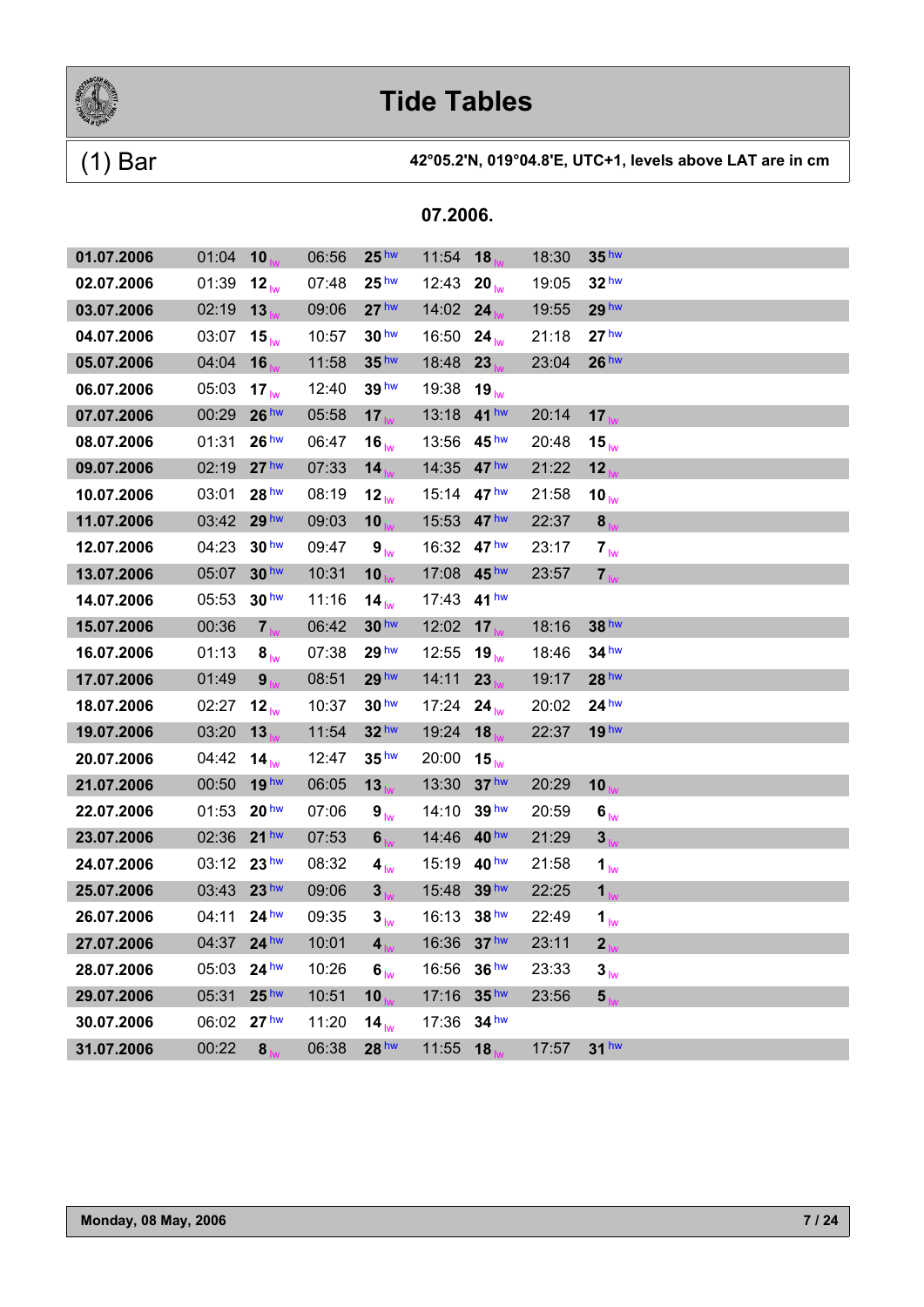

### (1) Bar **42°05.2'N, 019°04.8'E, UTC+1, levels above LAT are in cm**

| 01.08.2006 | 00:50       | 12                | 07:22 | 29 <sup>hw</sup>  | 12:48 | 21               | 18:15 | 28 <sup>hw</sup>             |  |  |
|------------|-------------|-------------------|-------|-------------------|-------|------------------|-------|------------------------------|--|--|
| 02.08.2006 | 01:23       | $15_{\text{lw}}$  | 08:26 | 30 <sup>hw</sup>  | 14:41 | $24_{\text{lw}}$ | 17:49 | 25 <sup>hw</sup>             |  |  |
| 03.08.2006 | 02:09       | 18                | 10:41 | $32$ hw           | 19:25 | 21               | 22:14 | 23 <sup>hw</sup>             |  |  |
| 04.08.2006 | 03:39       | $19_{\text{lw}}$  | 12:06 | 36 <sup>hw</sup>  | 19:39 | 18 <sub>lw</sub> |       |                              |  |  |
| 05.08.2006 | 00:56       | $24$ hw           | 05:31 | 18                | 12:54 | 40 <sup>hw</sup> | 20:01 | 14                           |  |  |
| 06.08.2006 | 01:40       | 25 <sup>hw</sup>  | 06:40 | $16_{\text{lw}}$  | 13:35 | 43 <sup>hw</sup> | 20:27 | 10 $_{\text{lw}}$            |  |  |
| 07.08.2006 | 02:15       | 28 hw             | 07:31 | 13                | 14:15 | 45 <sup>hw</sup> | 20:56 | 7 <sub>k</sub>               |  |  |
| 08.08.2006 | 02:49       | 30 <sup>hw</sup>  | 08:15 | 9 <sub>lw</sub>   | 14:53 | 47 <sup>hw</sup> | 21:28 | $\boldsymbol{6}_{\text{lw}}$ |  |  |
| 09.08.2006 | 03:25       | 32 hw             | 08:57 | $7_{h}$           | 15:30 | 47 <sup>hw</sup> | 22:02 | 5 <sub>1M</sub>              |  |  |
| 10.08.2006 | 04:03       | 35 <sup>hw</sup>  | 09:37 | 7 <sub>lw</sub>   | 16:05 | 47 hw            | 22:35 | $5_{\text{lw}}$              |  |  |
| 11.08.2006 | 04:43       | 37 <sup>hw</sup>  | 10:17 | 10                | 16:36 | 45 <sup>hw</sup> | 23:08 | $6\phantom{a}$               |  |  |
| 12.08.2006 | 05:23       | 38 <sup>hw</sup>  | 10:56 | 15 <sub>lw</sub>  | 17:05 | 43 <sup>hw</sup> | 23:37 | 8 <sub>lw</sub>              |  |  |
| 13.08.2006 | 06:02       | 38 hw             | 11:35 | 19                | 17:28 | 39 hw            |       |                              |  |  |
| 14.08.2006 | 00:03       | 12 <sub>lw</sub>  | 06:42 | 38 hw             | 12:17 | $24_{\text{lw}}$ | 17:44 | 36 <sup>hw</sup>             |  |  |
| 15.08.2006 | 00:25       | 16                | 07:28 | 37 <sup>hw</sup>  | 13:16 | 27               | 17:41 | 31 <sup>hw</sup>             |  |  |
| 16.08.2006 | 00:47       | 18 $_{\text{lw}}$ | 08:47 | 35 <sup>hw</sup>  |       |                  |       |                              |  |  |
| 17.08.2006 | 01:16       | 20                | 11:36 | 36 hw             | 20:59 | 21               |       |                              |  |  |
| 18.08.2006 | 00:48       | 23 <sup>hw</sup>  | 03:55 | $23_{\text{lw}}$  | 12:36 | 38 <sup>hw</sup> | 20:05 | 17 $_{\text{lw}}$            |  |  |
| 19.08.2006 | 01:34       | 24 hw             | 06:26 | 18                | 13:18 | 39 hw            | 20:19 | 13 <sub>1</sub>              |  |  |
| 20.08.2006 | 02:03       | 25 <sup>hw</sup>  | 07:17 | 15 $_{\text{lw}}$ | 13:53 | 40 <sup>hw</sup> | 20:39 | 7 <sub>lw</sub>              |  |  |
| 21.08.2006 | 02:30       | 26 <sup>hw</sup>  | 07:55 | 9 <sub>1</sub>    | 14:24 | 41 <sup>hw</sup> | 21:02 | 4 <sub>1</sub>               |  |  |
| 22.08.2006 | 02:56       | 27 <sup>hw</sup>  | 08:26 | 6 <sub>lw</sub>   | 14:52 | 41 hw            | 21:23 | $2_{\text{lw}}$              |  |  |
| 23.08.2006 | 03:20       | 27 <sup>hw</sup>  | 08:53 | 5 <sub>h</sub>    | 15:17 | 40 <sup>hw</sup> | 21:43 | 1 <sub>b</sub>               |  |  |
| 24.08.2006 | 03:42 29 hw |                   | 09:17 | 5 <sub>lw</sub>   | 15:38 | 39 <sup>hw</sup> | 22:00 | 2 <sub>lw</sub>              |  |  |
| 25.08.2006 | 04:04       | 30 <sup>hw</sup>  | 09:40 | 6 <sub>h</sub>    | 15:57 | 39 hw            | 22:17 | $\mathbf{3}$                 |  |  |
| 26.08.2006 | 04:26       | 32 <sup>hw</sup>  | 10:02 | 9 <sub>lw</sub>   | 16:14 | 38 <sup>hw</sup> | 22:34 | $\mathbf{5}_{\text{lw}}$     |  |  |
| 27.08.2006 | 04:50 35hw  |                   | 10:25 | 13                | 16:31 | 38 hw            | 22:53 | 8                            |  |  |
| 28.08.2006 | 05:15       | 36 <sup>hw</sup>  | 10:51 | 17 $_{\text{lw}}$ | 16:48 | 37 <sup>hw</sup> | 23:11 | $12_{\text{lw}}$             |  |  |
| 29.08.2006 | 05:43       | 37 <sup>hw</sup>  | 11:21 | 20                | 17:00 | 35 <sup>hw</sup> | 23:28 | 16                           |  |  |
| 30.08.2006 | 06:15       | 37 <sup>hw</sup>  | 12:04 | $24_{\text{lw}}$  | 17:02 | 31 <sup>hw</sup> | 23:40 | $18_{\text{lw}}$             |  |  |
| 31.08.2006 | 06:58       | 37 hw             | 13:36 | 27                | 16:15 | 28 hw            | 23:30 | 21                           |  |  |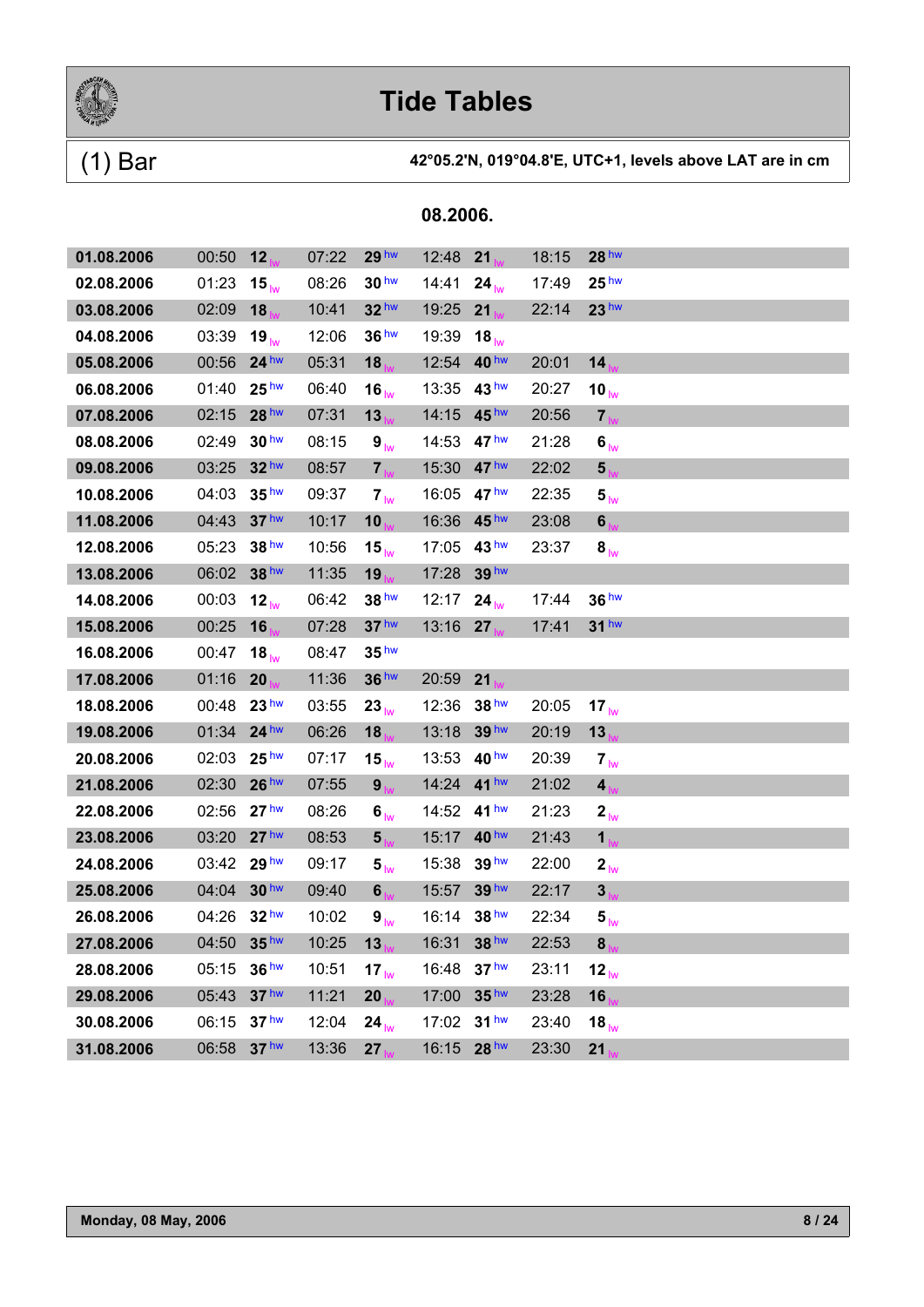

### (1) Bar **42°05.2'N, 019°04.8'E, UTC+1, levels above LAT are in cm**

| 01.09.2006 | 08:28       | 35 <sup>hw</sup> | 19:53 | 23                |       |                  |       |                      |  |  |
|------------|-------------|------------------|-------|-------------------|-------|------------------|-------|----------------------|--|--|
| 02.09.2006 | 11:38       | 37 <sup>hw</sup> | 19:20 | $18_{\text{lw}}$  |       |                  |       |                      |  |  |
| 03.09.2006 | 01:15       | 27 <sup>hw</sup> | 05:40 | 24                | 12:32 | 41 <sup>hw</sup> | 19:34 | 15                   |  |  |
| 04.09.2006 | 01:32       | 30 <sup>hw</sup> | 06:42 | $18_{\text{lw}}$  | 13:13 | 43 <sup>hw</sup> | 19:56 | 12 <sub>lw</sub>     |  |  |
| 05.09.2006 | 01:58       | 34 hw            | 07:26 | 14                | 13:51 | 47 <sup>hw</sup> | 20:23 | 8                    |  |  |
| 06.09.2006 | 02:29       | 37 <sup>hw</sup> | 08:07 | 10 $_{\text{lw}}$ | 14:28 | 49 hw            | 20:52 | $7_{\text{lw}}$      |  |  |
| 07.09.2006 | 03:04       | 41 <sup>hw</sup> | 08:46 | 10                | 15:02 | 49 hw            | 21:22 | $\overline{7}$       |  |  |
| 08.09.2006 | 03:39       | 43 <sup>hw</sup> | 09:23 | $13_{\text{lw}}$  | 15:33 | 49 hw            | 21:50 | 8 <sub>lw</sub>      |  |  |
| 09.09.2006 | 04:15       | 47 <sup>hw</sup> | 10:00 | 17                | 16:02 | 47 <sup>hw</sup> | 22:16 | 12                   |  |  |
| 10.09.2006 | 04:50       | 47 <sup>hw</sup> | 10:36 | $21_{\text{lw}}$  | 16:27 | 45 <sup>hw</sup> | 22:39 | $16_{\text{lw}}$     |  |  |
| 11.09.2006 | 05:22       | 49 hw            | 11:10 | 26                | 16:46 | 43 hw            | 22:57 | 20                   |  |  |
| 12.09.2006 | 05:51       | 47 <sup>hw</sup> | 11:47 | 31 <sub>lw</sub>  | 16:56 | 41 <sup>hw</sup> | 23:11 | $24_{\text{lw}}$     |  |  |
| 13.09.2006 | 06:22 45hw  |                  | 12:35 | 35                | 16:34 | 38 <sup>hw</sup> | 23:13 | 27                   |  |  |
| 14.09.2006 | 07:04       | 43 <sup>hw</sup> | 22:04 | $29_{\text{lw}}$  |       |                  |       |                      |  |  |
| 15.09.2006 | 11:20       | 41 <sup>hw</sup> | 20:09 | 27                |       |                  |       |                      |  |  |
| 16.09.2006 | 02:47       | 34 <sup>hw</sup> | 05:44 | $32_{\text{lw}}$  | 12:20 | 43 <sup>hw</sup> | 19:39 | 23 <sub>lw</sub>     |  |  |
| 17.09.2006 | 01:39       | 35 <sup>hw</sup> | 06:44 | 27                | 12:58 | 43 <sup>hw</sup> | 19:50 | 18                   |  |  |
| 18.09.2006 | 01:51       | 36 <sup>hw</sup> | 07:18 | 21 <sub>lw</sub>  | 13:29 | 45 <sup>hw</sup> | 20:07 | 15 $_{\text{lw}}$    |  |  |
| 19.09.2006 | 02:11       | 37 <sup>hw</sup> | 07:47 | 18                | 13:57 | 45 <sup>hw</sup> | 20:25 | 12                   |  |  |
| 20.09.2006 | 02:31       | 38 hw            | 08:13 | $14_{\text{lw}}$  | 14:22 | 45 <sup>hw</sup> | 20:42 | $\bm{9}_{\text{lw}}$ |  |  |
| 21.09.2006 | 02:52       | 39 hw            | 08:37 | 13                | 14:44 | 43 <sup>hw</sup> | 20:58 | 8                    |  |  |
| 22.09.2006 | 03:11       | 41 <sup>hw</sup> | 08:59 | $13_{\text{lw}}$  | 15:03 | 43 <sup>hw</sup> | 21:13 | 9 <sub>iw</sub>      |  |  |
| 23.09.2006 | 03:31       | 43 hw            | 09:21 | 15                | 15:21 | 43 hw            | 21:28 | 10                   |  |  |
| 24.09.2006 | 03:52       | 45 <sup>hw</sup> | 09:43 | $18_{\text{lw}}$  | 15:39 | 43 <sup>hw</sup> | 21:44 | 14 <sub>lw</sub>     |  |  |
| 25.09.2006 | 04:15       | 47 <sup>hw</sup> | 10:07 | 20                | 15:56 | 43 <sup>hw</sup> | 22:00 | 17 <sub>1</sub>      |  |  |
| 26.09.2006 | 04:38       | 47 <sup>hw</sup> | 10:32 | $24_{\text{hw}}$  | 16:12 | 41 <sup>hw</sup> | 22:15 | $19_{\text{lw}}$     |  |  |
| 27.09.2006 | 05:02       | 47 <sup>hw</sup> | 11:03 | 27                | 16:24 | 39 hw            | 22:27 | 23                   |  |  |
| 28.09.2006 | 05:28       | 45 <sup>hw</sup> | 11:47 | $29_{\text{lw}}$  | 16:26 | 36 <sup>hw</sup> | 22:31 | $25_{\text{lw}}$     |  |  |
| 29.09.2006 | 06:06       | 43 <sup>hw</sup> | 13:34 | 31                | 15:32 | $32$ hw          | 22:04 | 27                   |  |  |
| 30.09.2006 | 07:32 40 hw |                  | 18:44 | $26_{\text{lw}}$  |       |                  |       |                      |  |  |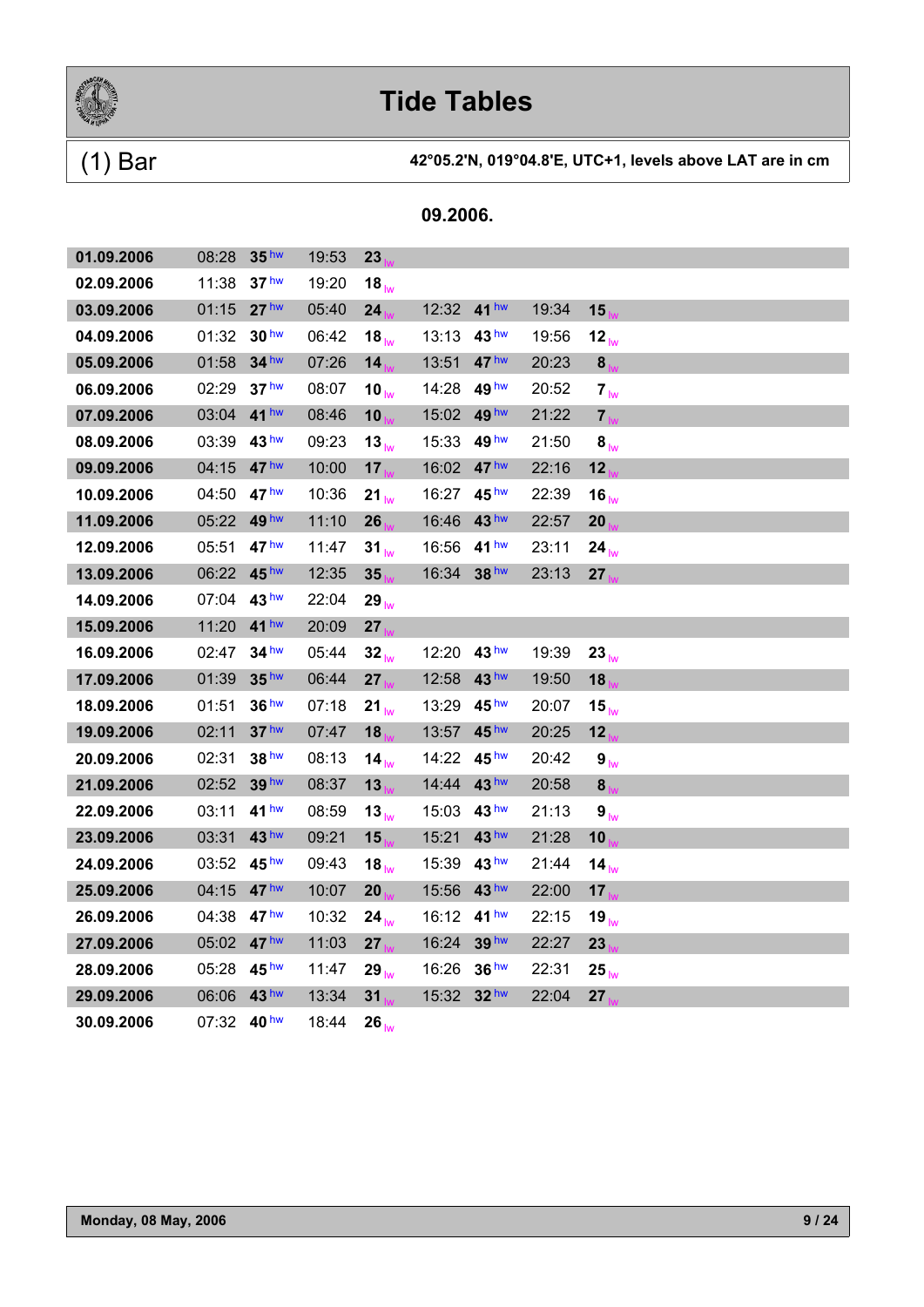

### (1) Bar **42°05.2'N, 019°04.8'E, UTC+1, levels above LAT are in cm**

| 01.10.2006 | 11:09       | 41 <sup>hw</sup>     | 18:38 | 23                |             |                  |       |                   |
|------------|-------------|----------------------|-------|-------------------|-------------|------------------|-------|-------------------|
| 02.10.2006 | 00:51       | 34 hw                | 05:44 | $27_{\text{lw}}$  | 12:05       | 43 <sup>hw</sup> | 18:56 | 18 $_{\text{lw}}$ |
| 03.10.2006 | 01:08       | 38 <sup>hw</sup>     | 06:35 | 21                | 12:47       | 45 <sup>hw</sup> | 19:21 | 15                |
| 04.10.2006 | 01:36 41 hw |                      | 07:16 | $18_{\text{lw}}$  | 13:25       | 47 hw            | 19:47 | $13_{\text{lw}}$  |
| 05.10.2006 | 02:07       | 45 hw                | 07:56 | 17                | 14:00       | 49 <sup>hw</sup> | 20:15 | 12                |
| 06.10.2006 | 02:41       | 49 <sup>hw</sup>     | 08:35 | 17 <sub>lw</sub>  | 14:34       | 49 <sup>hw</sup> | 20:42 | $13_{\text{lw}}$  |
| 07.10.2006 | 03:16       | 53 hw                | 09:12 | 19                | 15:06       | 49 <sup>hw</sup> | 21:08 | 16                |
| 08.10.2006 | 03:49       | 56 <sup>hw</sup>     | 09:48 | $24_{\text{lw}}$  | 15:35       | 49 <sup>hw</sup> | 21:32 | $19_{\text{lw}}$  |
| 09.10.2006 | 04:20       | 57 <sup>hw</sup>     | 10:22 | 27                | 16:02       | 47 <sup>hw</sup> | 21:54 | 24                |
| 10.10.2006 | 04:49       | 57 <sup>hw</sup>     | 10:56 | 32 <sub>lw</sub>  | 16:24 47 hw |                  | 22:13 | $28_{\text{lw}}$  |
| 11.10.2006 | 05:16       | 55 <sup>hw</sup>     | 11:33 | 37                | 16:42 45 hw |                  | 22:27 | 32                |
| 12.10.2006 | 05:44       | 53 <sup>hw</sup>     | 12:29 | 40 $_{\text{lw}}$ | 16:42 41 hw |                  | 22:24 | 36 <sub>hw</sub>  |
| 13.10.2006 | 06:21       | 49 hw                | 20:59 | 37                |             |                  |       |                   |
| 14.10.2006 | 10:22       | 45 <sup>hw</sup>     | 18:46 | 34 <sub>hw</sub>  |             |                  |       |                   |
| 15.10.2006 | 01:52 41 hw |                      | 05:46 | 40                | 11:43       | 47 <sup>hw</sup> | 18:50 | 29                |
| 16.10.2006 | 01:13       | 43 hw                | 06:33 | $34_{\text{lw}}$  | 12:24       | 47 <sup>hw</sup> | 19:07 | $25_{\text{lw}}$  |
| 17.10.2006 | 01:25       | 43 <sup>hw</sup>     | 07:04 | 29                | 12:56       | 47 <sup>hw</sup> | 19:25 | 21                |
| 18.10.2006 | 01:43       | 45 <sup>hw</sup>     | 07:31 | $25_{h}$          | 13:24       | 47 hw            | 19:42 | 19 <sub>lw</sub>  |
| 19.10.2006 | 02:02       | 47 hw                | 07:57 | 23                | 13:49       | 47 <sup>hw</sup> | 19:58 | 18                |
| 20.10.2006 | 02:22       | 49 hw                | 08:21 | $21_{\text{lw}}$  | 14:12       | 47 <sup>hw</sup> | 20:15 | $18_{\text{lw}}$  |
| 21.10.2006 | 02:42 51hw  |                      | 08:45 | 21                | 14:33       | 47 <sup>hw</sup> | 20:31 | 18                |
| 22.10.2006 | 03:04       | 53 <sup>hw</sup>     | 09:09 | $24_{\text{lw}}$  | 14:54       | 47 <sup>hw</sup> | 20:49 | $19_{\text{lw}}$  |
| 23.10.2006 | 03:27       | 55 <sup>hw</sup>     | 09:34 | 25                | 15:16       | 47 <sup>hw</sup> | 21:07 | 21                |
| 24.10.2006 | 03:50       | $55^{\,\mathrm{hw}}$ | 10:00 | $27_{\text{lw}}$  | 15:38       | 45 <sup>hw</sup> | 21:26 | $24_{\text{lw}}$  |
| 25.10.2006 | 04:15       | 55 <sup>hw</sup>     | 10:30 | 29                | 16:02       | 43 <sup>hw</sup> | 21:46 | 26                |
| 26.10.2006 | 04:43       | 53 <sup>hw</sup>     | 11:08 | 31 <sub>lw</sub>  | 16:28       | 41 <sup>hw</sup> | 22:05 | $28_{\text{lw}}$  |
| 27.10.2006 | 05:16       | 51 <sup>hw</sup>     | 12:09 | 32                | 17:04       | 37 <sup>hw</sup> | 22:21 | 30                |
| 28.10.2006 | 06:04       | 47 <sup>hw</sup>     | 14:31 | 32 <sub>lw</sub>  | 19:01       | 34 <sup>hw</sup> | 22:00 | 32 <sub>lw</sub>  |
| 29.10.2006 | 07:40       | 43 hw                | 17:03 | 28                | 23:55       | 36 <sup>hw</sup> |       |                   |
| 30.10.2006 | 03:22       | 34 <sub>hw</sub>     | 10:17 | 43 <sup>hw</sup>  | 17:40       | $24_{\text{lw}}$ |       |                   |
| 31.10.2006 | 00:12       | 38 <sup>hw</sup>     | 05:23 | 29                | 11:27       | 43 <sup>hw</sup> | 18:11 | 20                |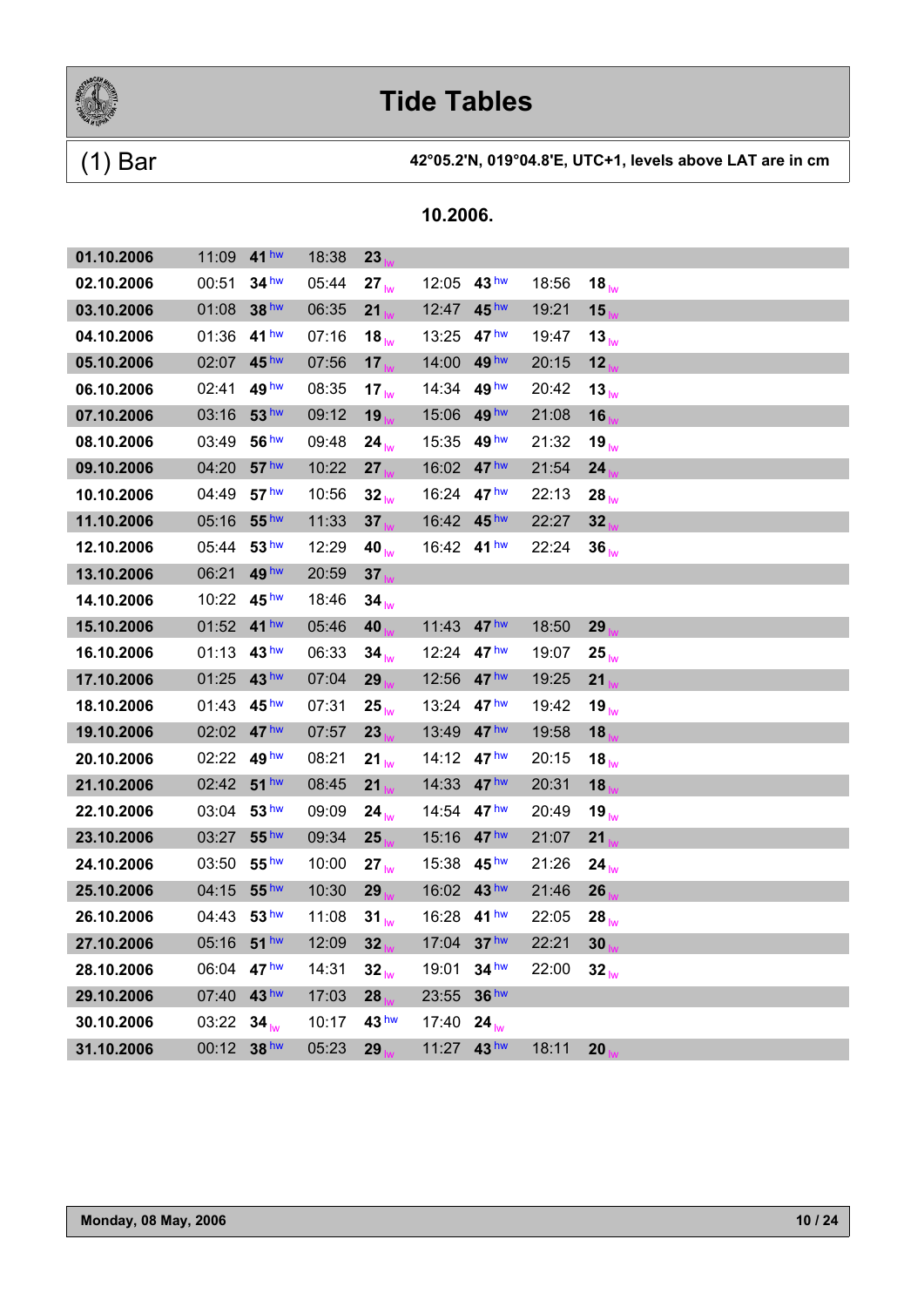

### (1) Bar **42°05.2'N, 019°04.8'E, UTC+1, levels above LAT are in cm**

| 01.11.2006 | 00:41 41 hw |                  | 06:20 | 25               | 12:14 45 hw |                  | 18:40 | 18                |
|------------|-------------|------------------|-------|------------------|-------------|------------------|-------|-------------------|
| 02.11.2006 | 01:13       | 45 <sup>hw</sup> | 07:07 | $23_{\text{hw}}$ | 12:56       | 45 <sup>hw</sup> | 19:10 | 17 <sub>lw</sub>  |
| 03.11.2006 | 01:47       | 51 <sup>hw</sup> | 07:50 | 20               | 13:35       | 45 <sup>hw</sup> | 19:39 | 17 <sub>k</sub>   |
| 04.11.2006 | 02:22 54 hw |                  | 08:30 | $21_{\text{lw}}$ | 14:13       | 45 <sup>hw</sup> | 20:08 | 18 $_{\text{lw}}$ |
| 05.11.2006 | 02:56       | 57 <sup>hw</sup> | 09:08 | 23               | 14:49       | 47 <sup>hw</sup> | 20:36 | 20                |
| 06.11.2006 | 03:30       | 60 <sup>hw</sup> | 09:45 | $25_{\text{lw}}$ | 15:24       | 47 <sup>hw</sup> | 21:04 | $24_{\text{lw}}$  |
| 07.11.2006 | 04:02       | $61$ hw          | 10:21 | 28               | 15:58       | 47 <sup>hw</sup> | 21:32 | 27                |
| 08.11.2006 | 04:34       | 60 <sup>hw</sup> | 10:59 | $31_{\text{lw}}$ | 16:30       | 45 <sup>hw</sup> | 21:58 | $30_{\text{lw}}$  |
| 09.11.2006 | 05:06 57 hw |                  | 11:45 | 35               | 17:05       | 43 <sup>hw</sup> | 22:22 | 35                |
| 10.11.2006 | 05:40       | 54 hw            | 12:50 | 37 <sub>lw</sub> | 17:50       | 41 <sup>hw</sup> | 22:42 | $37_{\text{hw}}$  |
| 11.11.2006 | 06:22 51 hw |                  | 14:45 | 37               | 19:24       | 40 <sup>hw</sup> | 21:31 | 39 <sub>1</sub>   |
| 12.11.2006 | 07:40       | 47 <sup>hw</sup> | 16:45 | 35 <sub>lw</sub> |             |                  |       |                   |
| 13.11.2006 | 00:37 41 hw |                  | 04:02 | 41               | 10:21       | 45 <sup>hw</sup> | 17:35 | 31                |
| 14.11.2006 | 00:31       | 43 <sup>hw</sup> | 05:53 | $38_{\text{lw}}$ | 11:27       | 45 <sup>hw</sup> | 18:06 | $28_{\text{lw}}$  |
| 15.11.2006 | 00:49       | 45 <sup>hw</sup> | 06:38 | 34               | 12:10       | 47 <sup>hw</sup> | 18:31 | 26                |
| 16.11.2006 | 01:11       | 49 hw            | 07:12 | 30 <sub>lw</sub> | 12:46       | 47 <sup>hw</sup> | 18:54 | $24_{\text{lw}}$  |
| 17.11.2006 | 01:33       | 51 <sup>hw</sup> | 07:43 | 28               | 13:17       | 47 <sup>hw</sup> | 19:15 | 24                |
| 18.11.2006 | 01:56       | 53 <sup>hw</sup> | 08:11 | $26_{\text{lw}}$ | 13:46       | 45 <sup>hw</sup> | 19:37 | $24_{\text{lw}}$  |
| 19.11.2006 | 02:20       | 56 hw            | 08:40 | 26               | 14:15       | 45 <sup>hw</sup> | 19:59 | 24                |
| 20.11.2006 | 02:46       | 57 <sup>hw</sup> | 09:09 | $26_{\text{lw}}$ | 14:43       | 45 <sup>hw</sup> | 20:23 | $24_{\text{lw}}$  |
| 21.11.2006 | 03:13       | 59 hw            | 09:39 | 27               | 15:14       | 45 <sup>hw</sup> | 20:49 | 25                |
| 22.11.2006 | 03:43       | 59 hw            | 10:11 | $28_{\text{lw}}$ | 15:47 43 hw |                  | 21:17 | $26_{\text{lw}}$  |
| 23.11.2006 | 04:15       | 57 <sup>hw</sup> | 10:50 | 28               | 16:25       | $41$ hw          | 21:49 | 27                |
| 24.11.2006 | 04:50 54 hw |                  | 11:39 | $28_{\text{lw}}$ | 17:11       | 40 <sup>hw</sup> | 22:25 | $28_{\text{lw}}$  |
| 25.11.2006 | 05:32       | 51 <sup>hw</sup> | 12:43 | 28               | 18:13       | 37 <sup>hw</sup> | 23:13 | 29                |
| 26.11.2006 | 06:23 47 hw |                  | 14:00 | $26_{\text{lw}}$ | 19:43       | 35 <sup>hw</sup> |       |                   |
| 27.11.2006 | 00:32       | 30               | 07:30 | 45 <sup>hw</sup> | 15:19       | 24               | 22:08 | 35 <sup>hw</sup>  |
| 28.11.2006 | 02:40       | $31_{\text{lw}}$ | 09:01 | 41 <sup>hw</sup> | 16:24       | $21_{\text{lw}}$ | 23:26 | 38 <sup>hw</sup>  |
| 29.11.2006 | 04:47       | 29               | 10:28 | 40 <sup>hw</sup> | 17:13       | 19               |       |                   |
| 30.11.2006 | 00:14 41 hw |                  | 06:10 | $26_{\text{hw}}$ | 11:33 39 hw |                  | 17:54 | 18 $_{\text{lw}}$ |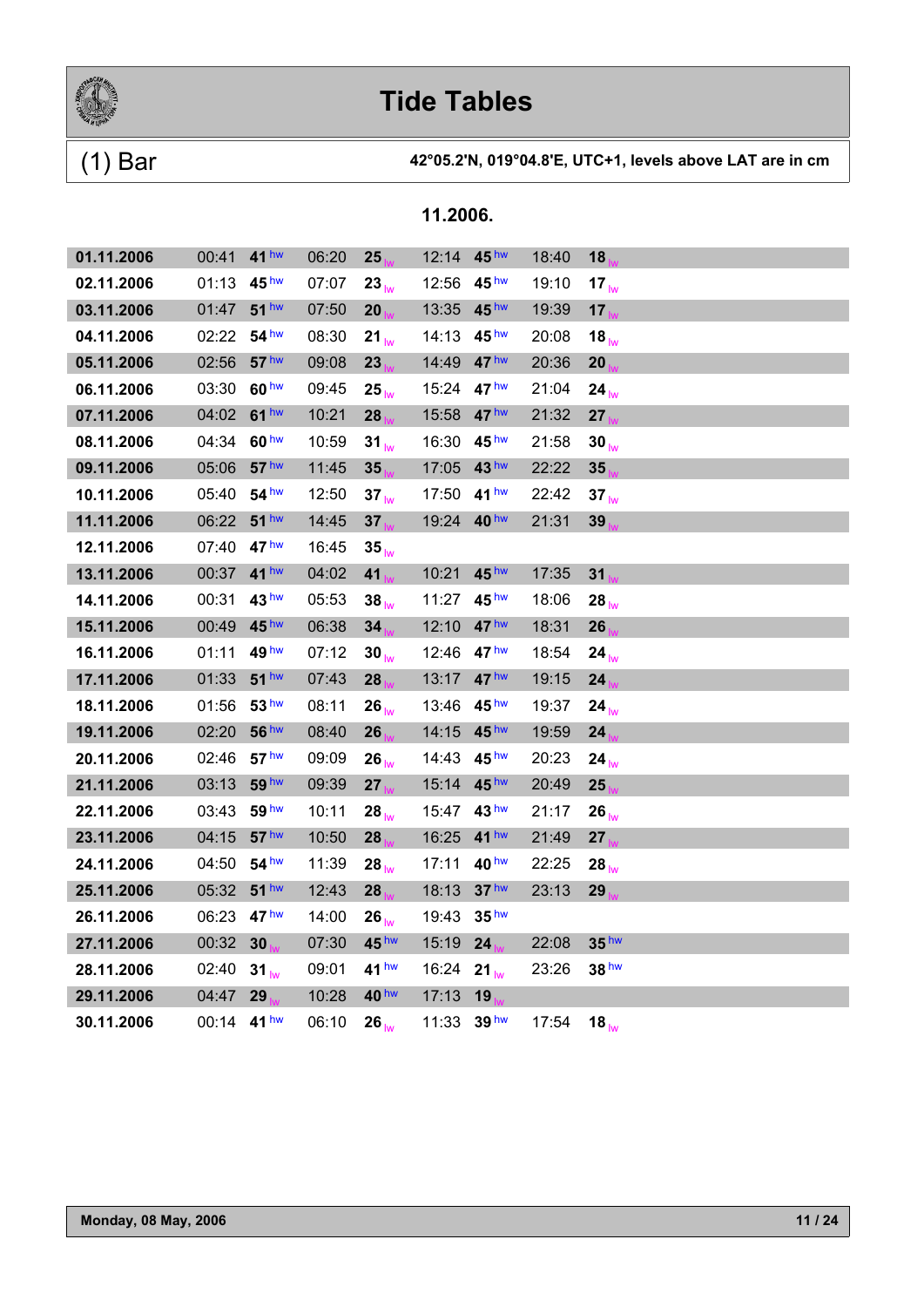

### (1) Bar **42°05.2'N, 019°04.8'E, UTC+1, levels above LAT are in cm**

| 01.12.2006 | 00:54 45 hw |                  | 07:08 | 24               | 12:29    | 38 <sup>hw</sup>  | 18:31 | 18                |
|------------|-------------|------------------|-------|------------------|----------|-------------------|-------|-------------------|
| 02.12.2006 | 01:32       | 49 hw            | 07:55 | $21_{\text{lw}}$ | 13:20    | 38 <sup>hw</sup>  | 19:08 | $18_{\text{lw}}$  |
| 03.12.2006 | 02:10       | 52 <sup>hw</sup> | 08:37 | 20               | 14:08    | 38 <sup>hw</sup>  | 19:45 | 18 <sub>1</sub>   |
| 04.12.2006 | 02:47       | 54 <sup>hw</sup> | 09:15 | 20 <sub>lw</sub> | 14:52    | 39 <sup>hw</sup>  | 20:22 | 19 <sub>lw</sub>  |
| 05.12.2006 | 03:24       | 55 <sup>hw</sup> | 09:53 | 20 <sub>1</sub>  | 15:33    | 40 <sup>hw</sup>  | 20:58 | 21                |
| 06.12.2006 | 04:00       | 55 <sup>hw</sup> | 10:32 | $23_{\text{lw}}$ | 16:12    | 40 <sup>hw</sup>  | 21:33 | 23 <sub>lw</sub>  |
| 07.12.2006 | 04:34       | 54 hw            | 11:12 | 24 <sub>1</sub>  | 16:50    | 40 <sup>hw</sup>  | 22:07 | 24                |
| 08.12.2006 | 05:07       | 53 <sup>hw</sup> | 11:55 | $24_{\text{lw}}$ | 17:29    | 39 <sup>hw</sup>  | 22:39 | $27_{\text{lw}}$  |
| 09.12.2006 | 05:39       | 51 <sup>hw</sup> | 12:40 | 26               | 18:12    | 38 <sup>hw</sup>  | 23:12 | 29                |
| 10.12.2006 | 06:12       | 49 hw            | 13:28 | $26_{\text{lw}}$ | 19:06    | 37 <sup>hw</sup>  | 23:50 | $31_{\text{lw}}$  |
| 11.12.2006 | 06:49       | 45 <sup>hw</sup> | 14:21 | $27_{hs}$        | 20:37    | 37 <sup>hw</sup>  |       |                   |
| 12.12.2006 | 00:55       | 35 <sub>lw</sub> | 07:41 | 43 <sup>hw</sup> | 15:22    | $27_{\text{lw}}$  | 23:15 | 39 <sup>hw</sup>  |
| 13.12.2006 | 03:29       | 37               | 09:11 | 40 <sup>hw</sup> | 16:24    | 26                |       |                   |
| 14.12.2006 | 00:03       | 41 <sup>hw</sup> | 06:02 | $35_{\text{lw}}$ | 10:49    | 39 <sup>hw</sup>  | 17:15 | $26_{\text{lw}}$  |
| 15.12.2006 | 00:37       | 45 <sup>hw</sup> | 07:00 | $31_{h}$         | 11:57    | 39 <sup>hw</sup>  | 17:56 | 25                |
| 16.12.2006 | 01:07       | 47 <sup>hw</sup> | 07:41 | $28_{\text{lw}}$ | 12:50    | 39 <sup>hw</sup>  | 18:33 | $25_{\text{lw}}$  |
| 17.12.2006 | 01:36       | 51 <sup>hw</sup> | 08:15 | 26 <sub>1</sub>  | 13:35    | 39 <sup>hw</sup>  | 19:06 | 24                |
| 18.12.2006 | 02:07       | 53 <sup>hw</sup> | 08:48 | 24 <sub>lw</sub> | 14:15    | 39 <sup>hw</sup>  | 19:40 | $24_{\text{lw}}$  |
| 19.12.2006 | 02:38       | 55 <sup>hw</sup> | 09:19 | 24               | 14:53    | 39 hw             | 20:14 | 23 <sub>1</sub>   |
| 20.12.2006 | 03:11       | 55 <sup>hw</sup> | 09:52 | 23 <sub>lw</sub> | 15:29    | 39 <sup>hw</sup>  | 20:50 | 21 $_{\text{lw}}$ |
| 21.12.2006 | 03:45       | 55 <sup>hw</sup> | 10:27 | 21 <sub>1</sub>  | 16:06    | 39 <sup>hw</sup>  | 21:28 | 20                |
| 22.12.2006 | 04:21       | 54 <sup>hw</sup> | 11:05 | $20_{\text{lw}}$ | 16:47    | 38 <sup>hw</sup>  | 22:08 | $20_{\text{lw}}$  |
| 23.12.2006 | 04:58       | 52 <sup>hw</sup> | 11:48 | 19 <sub>h</sub>  | 17:31    | 37 <sup>hw</sup>  | 22:51 | 21                |
| 24.12.2006 | 05:35       | 49 <sup>hw</sup> | 12:33 | $18_{\text{lw}}$ | 18:22    | 36 <sup>hw</sup>  | 23:39 | 23 <sub>lw</sub>  |
| 25.12.2006 | 06:15       | 47 <sup>hw</sup> | 13:19 | $18_{\text{hs}}$ | 19:22    | 35 <sup>hw</sup>  |       |                   |
| 26.12.2006 | 00:36 24    |                  | 06:56 | 41 <sup>hw</sup> | 14:06 18 |                   | 20:41 | 34 <sup>hw</sup>  |
| 27.12.2006 | 01:53 27    |                  | 07:44 | 38 <sup>hw</sup> | 14:57 18 |                   | 22:29 | 36 <sup>hw</sup>  |
| 28.12.2006 | 04:00       | $28_{\text{lw}}$ | 08:51 | 32 <sup>hw</sup> | 15:53    | 18 $_{\text{lw}}$ | 23:47 | 38 <sup>hw</sup>  |
| 29.12.2006 | 06:26       | 25               | 10:33 | 28 hw            | 16:55    | 18                |       |                   |
| 30.12.2006 | 00:41       | 41 <sup>hw</sup> | 07:36 | $21_{\text{lw}}$ | 12:15    | 27 <sup>hw</sup>  | 17:57 | $18_{\text{lw}}$  |
| 31.12.2006 | 01:26 43hw  |                  | 08:19 | 18               | 13:31    | 27 <sup>hw</sup>  | 18:53 | 17 <sub>1</sub>   |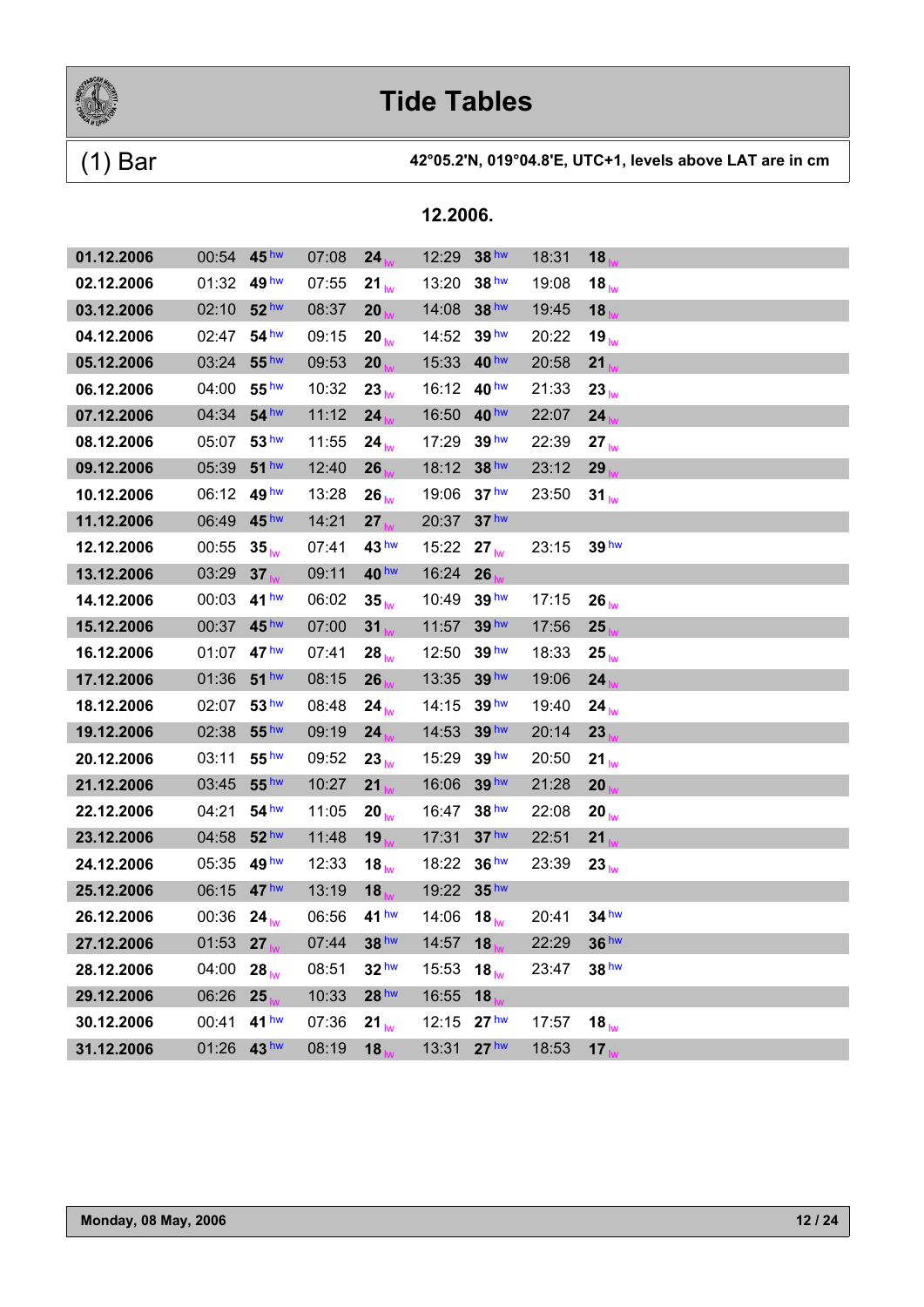

| 01.2006. |  |
|----------|--|
|----------|--|

| 01.01.2006 | 04:18       | 52 <sup>hw</sup> | 11:09 | 14                | 16:48       | $34$ hw          | 22:15 | 15                |
|------------|-------------|------------------|-------|-------------------|-------------|------------------|-------|-------------------|
| 02.01.2006 | 04:56       | 49 <sup>hw</sup> | 11:51 | 12 $_{\text{lw}}$ | 17:34       | 32 <sup>hw</sup> | 22:59 | 14 <sub>hw</sub>  |
| 03.01.2006 | 05:33       | 44 <sup>hw</sup> | 12:32 | 10                | 18:26       | 30 <sup>hw</sup> | 23:45 | 16 <sub>1</sub>   |
| 04.01.2006 | 06:09       | 41 hw            | 13:10 | 10 $_{\text{lw}}$ | 19:24       | 30 <sup>hw</sup> |       |                   |
| 05.01.2006 | 00:35       | 18               | 06:47 | 36 <sup>hw</sup>  | 13:49       | 11               | 20:29 | 30 <sup>hw</sup>  |
| 06.01.2006 | 01:36       | $20_{\text{lw}}$ | 07:28 | 32 <sup>hw</sup>  | 14:30       | $13_{h\nu}$      | 21:44 | 31 <sup>hw</sup>  |
| 07.01.2006 | 03:15       | 24               | 08:25 | 28 hw             | 15:20       | 15               | 23:15 | $34$ hw           |
| 08.01.2006 | 06:28       | $24_{\text{lw}}$ | 10:10 | 26 <sup>hw</sup>  | 16:30       | 18 <sub>hw</sub> |       |                   |
| 09.01.2006 | 00:39       | 37 <sup>hw</sup> | 07:44 | 21                | 12:30       | 26 <sup>hw</sup> | 17:56 | 19                |
| 10.01.2006 | 01:33       | 41 <sup>hw</sup> | 08:26 | $20_{\text{lw}}$  | 13:48       | 28 <sup>hw</sup> | 19:01 | 20 $_{\text{lw}}$ |
| 11.01.2006 | 02:12       | 43 <sup>hw</sup> | 09:00 | 18                | 14:34       | $31$ hw          | 19:48 | 19                |
| 12.01.2006 | 02:44       | 47 <sup>hw</sup> | 09:30 | $16_{\text{lw}}$  | 15:09       | 32 <sup>hw</sup> | 20:27 | 18 $_{\text{lw}}$ |
| 13.01.2006 | 03:13       | 48 hw            | 09:58 | 14 <sub>h</sub>   | 15:39       | 33 hw            | 21:00 | 17                |
| 14.01.2006 | 03:40       | 48 <sup>hw</sup> | 10:25 | 12 <sub>lw</sub>  | 16:08       | 33 <sup>hw</sup> | 21:30 | 16 $_{\text{lw}}$ |
| 15.01.2006 | 04:06       | 47 <sup>hw</sup> | 10:52 | 11                | 16:35       | 32 <sup>hw</sup> | 21:58 | 15                |
| 16.01.2006 | 04:32       | $46^{\text{hw}}$ | 11:18 | 11 $_{\text{lw}}$ | 17:02       | 31 <sup>hw</sup> | 22:24 | 14 $_{\text{lw}}$ |
| 17.01.2006 | 04:57       | 43 <sup>hw</sup> | 11:45 | 11                | 17:31       | $31$ hw          | 22:51 | 15                |
| 18.01.2006 | 05:20       | 42 <sup>hw</sup> | 12:11 | 11 $_{\text{lw}}$ | 18:04       | 31 <sup>hw</sup> | 23:19 | 17 <sub>lw</sub>  |
| 19.01.2006 | 05:42       | 40 <sup>hw</sup> | 12:38 | 12                | 18:42       | 31 <sup>hw</sup> | 23:51 | 20                |
| 20.01.2006 | 06:04       | 38 hw            | 13:06 | 14 $_{\text{lw}}$ | 19:30       | 32 <sup>hw</sup> |       |                   |
| 21.01.2006 | 00:30       | 24               | 06:27 | 36 <sup>hw</sup>  | 13:36       | 16               | 20:31 | $34$ hw           |
| 22.01.2006 | 01:33       | $28_{\text{lw}}$ | 06:54 | 33 <sup>hw</sup>  | 14:15       | $19_{\text{lw}}$ | 21:52 | 36 <sup>hw</sup>  |
| 23.01.2006 | 05:50       | 30               | 07:43 | 30 <sup>hw</sup>  | 15:14       | 21               | 23:33 | 38 hw             |
| 24.01.2006 | 07:24       | $27_{\text{lw}}$ | 11:22 | 28 <sup>hw</sup>  | 16:48       | $23_{\text{lw}}$ |       |                   |
| 25.01.2006 | 00:47 41 hw |                  | 08:02 | 23 <sub>1</sub>   | 13:16       | 29 <sup>hw</sup> | 18:22 | 21                |
| 26.01.2006 | 01:38 43 hw |                  | 08:36 | 19 $_{\text{lw}}$ | 14:08       | 31 <sup>hw</sup> | 19:25 | 18 $_{\text{lw}}$ |
| 27.01.2006 | 02:20 46 hw |                  | 09:11 | 14                | 14:48 31 hw |                  | 20:13 | 14                |
| 28.01.2006 | 02:58       | 48 <sup>hw</sup> | 09:45 | 10 $_{\text{lw}}$ | 15:26       | 32 <sup>hw</sup> | 20:56 | 10 $_{\text{lw}}$ |
| 29.01.2006 | 03:34       | 48 hw            | 10:19 | 7 <sub>b</sub>    | 16:03       | 32 hw            | 21:36 | 8 <sub>h</sub>    |
| 30.01.2006 | 04:08       | 47 <sup>hw</sup> | 10:51 | 4 <sub>lw</sub>   | 16:42       | 32 <sup>hw</sup> | 22:15 | $7_{\text{lw}}$   |
| 31.01.2006 | 04:40       | 44 <sup>hw</sup> | 11:21 | 3 <sub>1</sub>    | 17:20       | 32 hw            | 22:54 | $\overline{7}$    |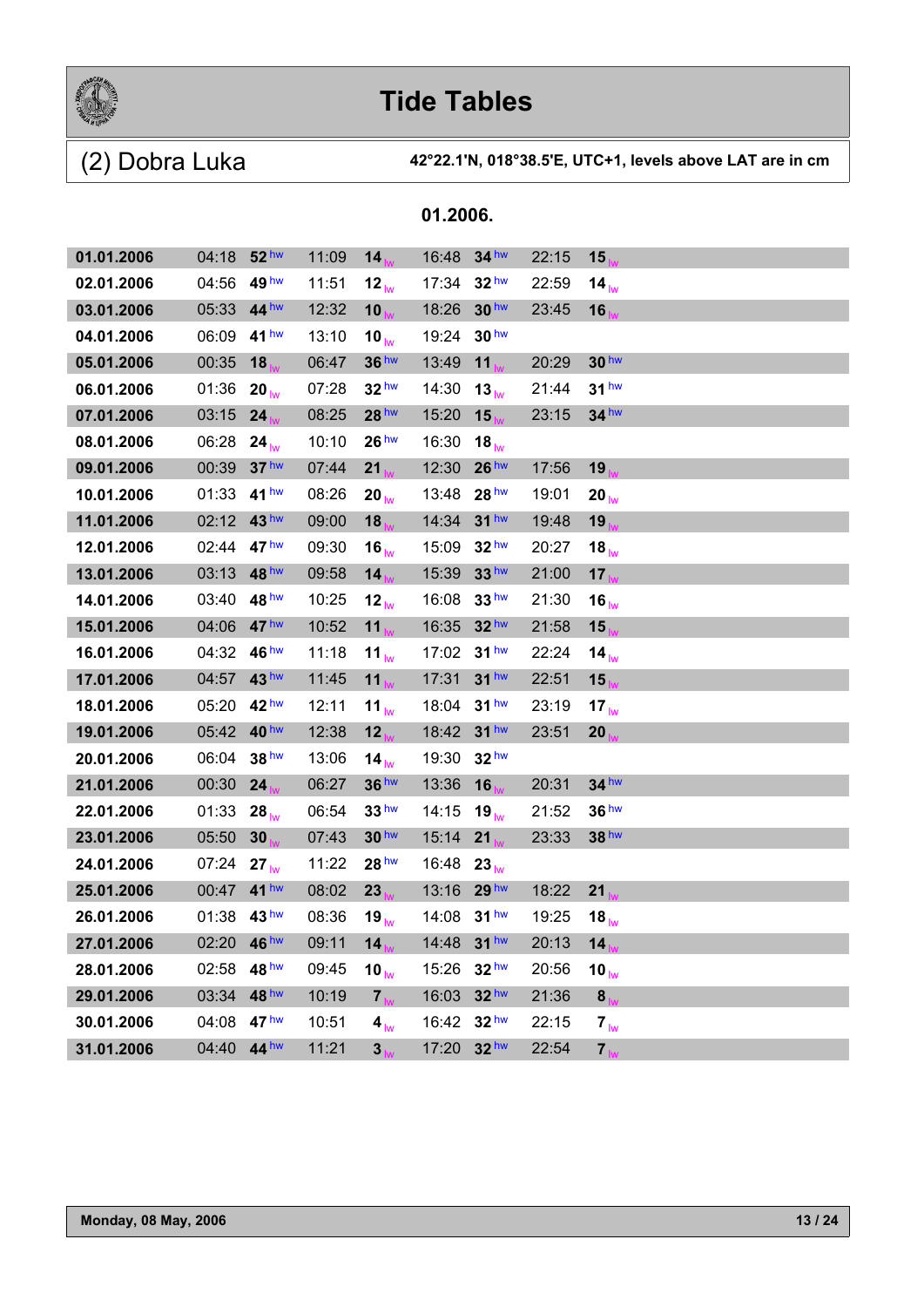

| 01.02.2006 | 05:11       | 41 <sup>hw</sup> | 11:49 | 3 <sub>h</sub>       | 17:59 | 32 <sup>hw</sup>  | 23:32 | 10                |
|------------|-------------|------------------|-------|----------------------|-------|-------------------|-------|-------------------|
| 02.02.2006 | 05:39       | 37 <sup>hw</sup> | 12:16 | 4 <sub>lw</sub>      | 18:39 | 32 <sup>hw</sup>  |       |                   |
| 03.02.2006 | 00:12       | 14               | 06:05 | 33 <sup>hw</sup>     | 12:43 | 7 <sub>hs</sub>   | 19:24 | 32 <sup>hw</sup>  |
| 04.02.2006 | 00:56       | $19_{\text{lw}}$ | 06:24 | 30 <sup>hw</sup>     | 13:10 | $12_{h}$          | 20:24 | 31 <sup>hw</sup>  |
| 05.02.2006 | 02:02       | 24               | 06:25 | 26 <sup>hw</sup>     | 13:41 | 16                | 22:22 | $32$ hw           |
| 06.02.2006 | 14:39       | 20 <sub>lw</sub> |       |                      |       |                   |       |                   |
| 07.02.2006 | 00:44       | 35 <sup>hw</sup> | 08:48 | 20                   | 13:47 | $24$ hw           | 18:05 | 21                |
| 08.02.2006 | 01:35       | 39 hw            | 08:47 | $18_{\text{lw}}$     | 14:20 | 27 <sup>hw</sup>  | 19:19 | 20 <sub>lw</sub>  |
| 09.02.2006 | 02:08       | 41 <sup>hw</sup> | 09:00 | 15 <sub>1</sub>      | 14:43 | 30 <sup>hw</sup>  | 20:01 | 18                |
| 10.02.2006 | 02:35       | 42 <sup>hw</sup> | 09:17 | $13_{\text{lw}}$     | 15:03 | 31 <sup>hw</sup>  | 20:33 | $15_{\text{lw}}$  |
| 11.02.2006 | 03:00       | 43 hw            | 09:36 | 11                   | 15:25 | 32 <sup>hw</sup>  | 20:59 | 13                |
| 12.02.2006 | 03:24       | 43 <sup>hw</sup> | 09:58 | 9 <sub>lw</sub>      | 15:47 | 33 <sup>hw</sup>  | 21:24 | $11_{\text{lw}}$  |
| 13.02.2006 | 03:48       | 43 hw            | 10:20 | 8 <sub>hs</sub>      | 16:11 | 33 <sup>hw</sup>  | 21:47 | 11                |
| 14.02.2006 | 04:11       | 43 hw            | 10:41 | $\bm{8}_{\text{lw}}$ | 16:36 | 34 <sup>hw</sup>  | 22:11 | 11 $_{\text{lw}}$ |
| 15.02.2006 | 04:33       | 43 <sup>hw</sup> | 11:02 | 9 <sub>ha</sub>      | 17:03 | 35 <sup>hw</sup>  | 22:36 | 13                |
| 16.02.2006 | 04:53       | 42 <sup>hw</sup> | 11:22 | 10 $_{\text{lw}}$    | 17:30 | 36 <sup>hw</sup>  | 23:04 | 16 $w$            |
| 17.02.2006 | 05:11       | $41$ hw          | 11:42 | 12                   | 17:59 | 38 hw             | 23:36 | 20                |
| 18.02.2006 | 05:30       | 39 <sup>hw</sup> | 12:01 | 14 $_{\text{lw}}$    | 18:30 | 39 <sup>hw</sup>  |       |                   |
| 19.02.2006 | 00:12       | 23               | 05:49 | 36 hw                | 12:21 | 17 <sub>1</sub>   | 19:06 | 39 <sup>hw</sup>  |
| 20.02.2006 | 00:59       | 27 <sub>lw</sub> | 06:07 | 33 <sup>hw</sup>     | 12:44 | 20 $_{\text{lw}}$ | 19:58 | 38 hw             |
| 21.02.2006 | 02:47       | 29               | 04:38 | 29 <sup>hw</sup>     | 13:15 | 23                | 22:15 | 36 <sup>hw</sup>  |
| 22.02.2006 | 08:40       | $24_{\text{lw}}$ | 12:44 | 26 <sup>hw</sup>     | 15:52 | $25_{\text{lw}}$  |       |                   |
| 23.02.2006 | 00:33       | 38 hw            | 08:06 | 20                   | 13:38 | 28 <sup>hw</sup>  | 18:38 | 20                |
| 24.02.2006 | 01:28       | 41 hw            | 08:29 | 14 <sub>lw</sub>     | 14:10 | 29 <sup>hw</sup>  | 19:34 | 16 <sub>lw</sub>  |
| 25.02.2006 | 02:08       | 42 <sup>hw</sup> | 08:55 | 9 <sub>h</sub>       | 14:42 | $31$ hw           | 20:15 | 11                |
| 26.02.2006 | 02:42       | 44 <sup>hw</sup> | 09:22 | $5_{\text{lw}}$      | 15:15 | 33 <sup>hw</sup>  | 20:52 | 7 <sub>lw</sub>   |
| 27.02.2006 | 03:14 44 hw |                  | 09:47 | 2 <sub>ha</sub>      | 15:48 | 34 hw             | 21:28 | 5 <sub>1</sub>    |
| 28.02.2006 | 03:45 44 hw |                  | 10:12 | 1 <sub>lw</sub>      | 16:21 | 36 <sup>hw</sup>  | 22:04 | 5 <sub>lw</sub>   |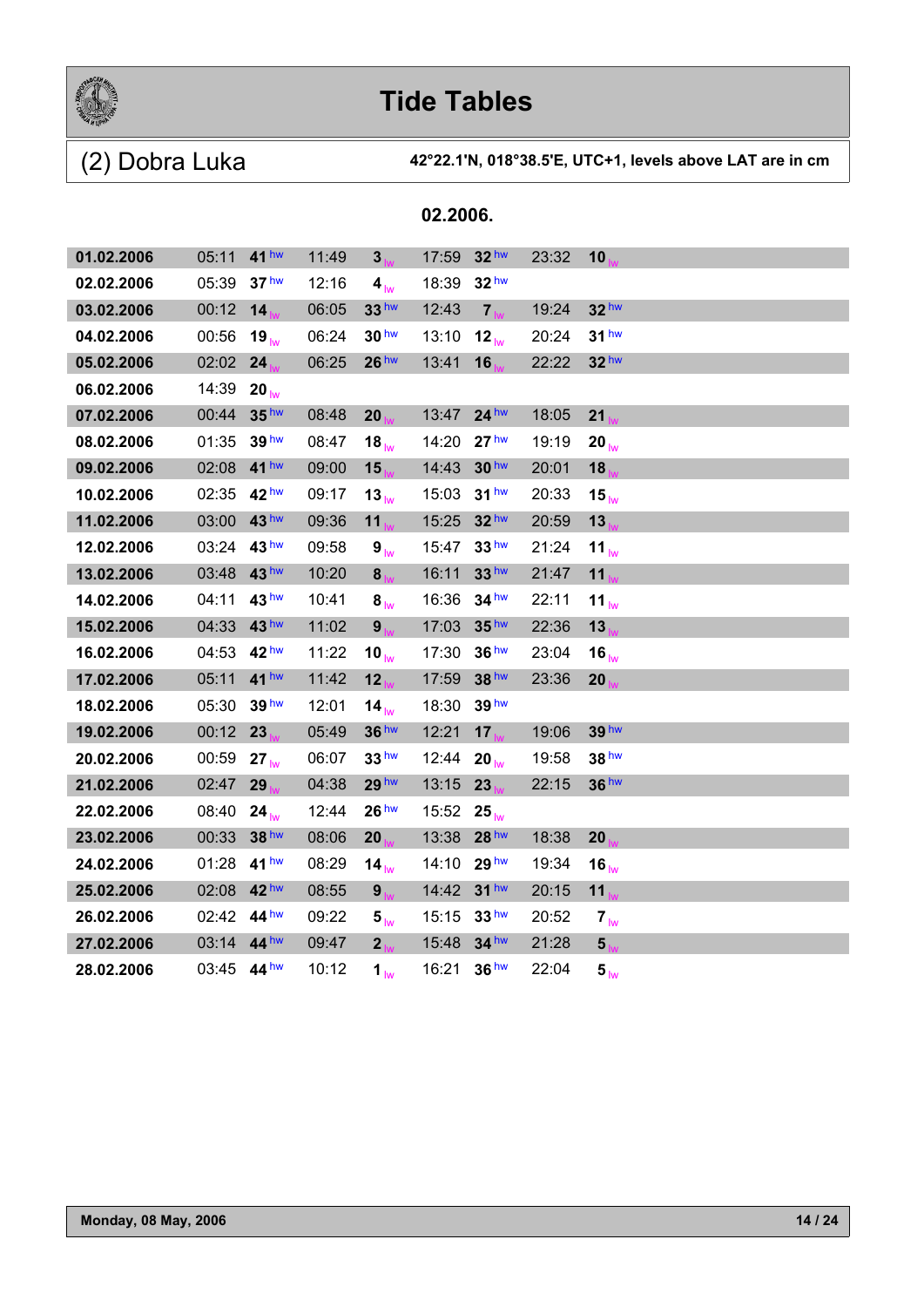

(2) Dobra Luka **42°22.1'N, 018°38.5'E, UTC+1, levels above LAT are in cm**

| 01.03.2006 | 04:14 $42^{\text{hw}}$ |                  | 10:36 | 1 <sub>hs</sub>            | 16:53       | 38 <sup>hw</sup> | 22:40 | $\overline{7}$    |  |  |
|------------|------------------------|------------------|-------|----------------------------|-------------|------------------|-------|-------------------|--|--|
| 02.03.2006 | 04:42                  | 40 <sup>hw</sup> | 11:00 | 3 <sub>lw</sub>            | 17:26       | 39 <sup>hw</sup> | 23:15 | $11_{\text{lw}}$  |  |  |
| 03.03.2006 | 05:07                  | 37 <sup>hw</sup> | 11:24 | 7 <sub>hx</sub>            | 17:58       | 39 <sup>hw</sup> | 23:51 | 16 <sub>1</sub>   |  |  |
| 04.03.2006 | 05:29                  | $34$ hw          | 11:46 | 11 $_{\text{lw}}$          | 18:32       | 38 <sup>hw</sup> |       |                   |  |  |
| 05.03.2006 | 00:32                  | 20               | 05:42 | $31$ hw                    | 12:03       | 16               | 19:14 | 36 hw             |  |  |
| 06.03.2006 | 01:36                  | $26_{\text{lw}}$ | 05:24 | 28 <sup>hw</sup>           | 12:01       | 20 <sub>lw</sub> | 21:05 | $34$ hw           |  |  |
| 07.03.2006 | 09:28                  | 23               |       |                            |             |                  |       |                   |  |  |
| 08.03.2006 | 00:21                  | 36 <sup>hw</sup> | 08:23 | $20_{\text{lw}}$           | 14:18 28 hw |                  | 18:35 | $26_{\text{lw}}$  |  |  |
| 09.03.2006 | 01:13                  | 38 hw            | 08:18 | 18 <sub>1</sub>            | 14:14       | 31 <sup>hw</sup> | 19:27 | 21                |  |  |
| 10.03.2006 | 01:45                  | 40 <sup>hw</sup> | 08:26 | 16 $_{\text{lw}}$          | 14:24       | 33 <sup>hw</sup> | 19:57 | $18_{\text{lw}}$  |  |  |
| 11.03.2006 | 02:11                  | 41 <sup>hw</sup> | 08:40 | 14 <sub>1</sub>            | 14:39       | $34$ hw          | 20:22 | 16                |  |  |
| 12.03.2006 | 02:35                  | 42 <sup>hw</sup> | 08:58 | 12 <sub>lw</sub>           | 14:58       | 36 <sup>hw</sup> | 20:45 | 14 $_{\text{lw}}$ |  |  |
| 13.03.2006 | 02:58                  | 43 hw            | 09:18 | 11 <sub>hu</sub>           | 15:21       | 38 <sup>hw</sup> | 21:07 | 13                |  |  |
| 14.03.2006 | 03:21                  | 44 <sup>hw</sup> | 09:38 | 10 $_{\text{lw}}$          | 15:45       | 40 <sup>hw</sup> | 21:31 | 13 <sub>lw</sub>  |  |  |
| 15.03.2006 | 03:43                  | 44 <sup>hw</sup> | 09:57 | $11_{hw}$                  | 16:09       | 42 <sup>hw</sup> | 21:56 | 15 <sub>1</sub>   |  |  |
| 16.03.2006 | 04:04                  | 44 <sup>hw</sup> | 10:15 | 12 <sub>lw</sub>           | 16:33       | 44 hw            | 22:23 | 17 <sub>lw</sub>  |  |  |
| 17.03.2006 | 04:24                  | 43 <sup>hw</sup> | 10:32 | 14 <sub>b</sub>            | 16:57       | 47 <sup>hw</sup> | 22:53 | 20                |  |  |
| 18.03.2006 | 04:44                  | 42 <sup>hw</sup> | 10:50 | 16 <sub>lw</sub>           | 17:21       | $48^{\text{hw}}$ | 23:25 | 21 <sub>lw</sub>  |  |  |
| 19.03.2006 | 05:04                  | 40 <sup>hw</sup> | 11:08 | 19                         | 17:46       | 47 <sup>hw</sup> |       |                   |  |  |
| 20.03.2006 | 00:01                  | $25_{h}$         | 05:25 | 37 <sup>hw</sup>           | 11:26       | $20_{h}$         | 18:16 | 44 <sup>hw</sup>  |  |  |
| 21.03.2006 | 00:49                  | 28               | 05:44 | 33 <sup>hw</sup>           | 11:42       | 24               | 18:57 | 41 <sup>hw</sup>  |  |  |
| 22.03.2006 | 11:33                  | $26_{\text{lw}}$ | 21:26 | 37 <sup>hw</sup>           |             |                  |       |                   |  |  |
| 23.03.2006 | 07:31                  | 23               | 13:37 | 28 <sup>hw</sup>           | 16:45       | 27               |       |                   |  |  |
| 24.03.2006 | 00:05                  | 38 <sup>hw</sup> | 07:34 | 17 $_{\text{lw}}$          | 13:32       | 30 <sup>hw</sup> | 18:43 | $20_{\text{lw}}$  |  |  |
| 25.03.2006 | 01:00                  | 40 <sup>hw</sup> | 07:55 | 12                         | 13:56       | 32 <sup>hw</sup> | 19:28 | 16                |  |  |
| 26.03.2006 | 01:38 42 hw            |                  | 08:18 | $7_{\text{lw}}$            | 14:24       | 35 <sup>hw</sup> | 20:05 | 11 $_{\text{lw}}$ |  |  |
| 27.03.2006 | 02:12 42 hw            |                  | 08:41 | 4 <sub>1</sub>             | 14:53 38 hw |                  | 20:40 | 9                 |  |  |
| 28.03.2006 | 02:44 42 hw            |                  | 09:03 | 3 <sub>lw</sub>            | 15:23       | 41 <sup>hw</sup> | 21:15 | $8_{\text{lw}}$   |  |  |
| 29.03.2006 | 03:15                  | 42 hw            | 09:27 | $3_{10}$                   | 15:54       | 43 hw            | 21:51 | 9                 |  |  |
| 30.03.2006 | 03:45                  | 41 <sup>hw</sup> | 09:50 | $\mathbf{5}_{\mathsf{lw}}$ | 16:24 46 hw |                  | 22:26 | 12 <sub>lw</sub>  |  |  |
| 31.03.2006 | 04:15                  | 39 hw            | 10:14 | 9 <sub>h</sub>             | 16:55 47 hw |                  | 23:03 | 16                |  |  |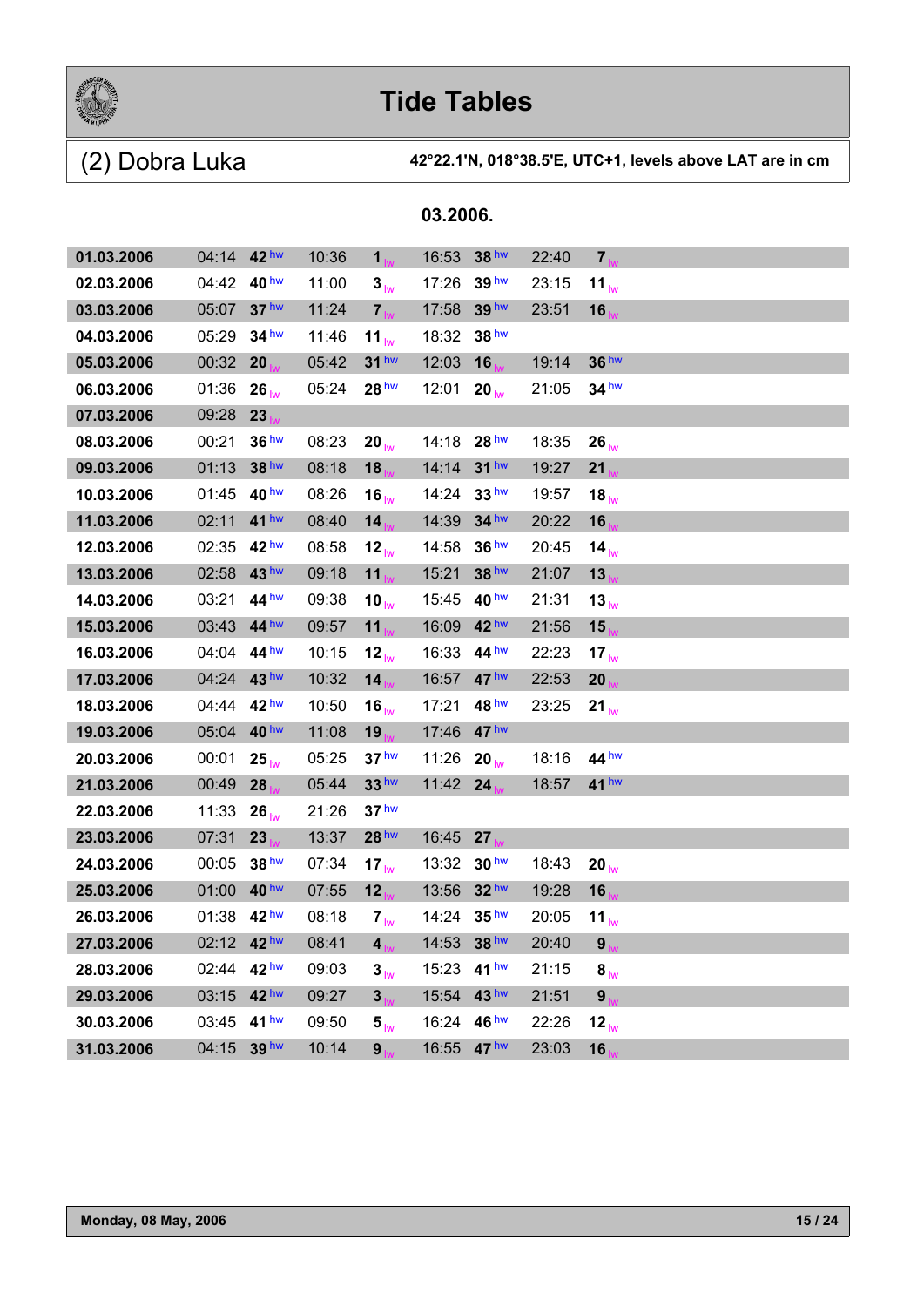

|            |             |                  |       |                   | 04.2006. |                  |       |                   |
|------------|-------------|------------------|-------|-------------------|----------|------------------|-------|-------------------|
| 01.04.2006 | 04:42       | 37 <sup>hw</sup> | 10:37 | 13                | 17:25    | 46 hw            | 23:43 | 20                |
| 02.04.2006 | 05:06       | 34 <sup>hw</sup> | 10:57 | $17_{\text{lw}}$  | 17:56    | 43 <sup>hw</sup> |       |                   |
| 03.04.2006 | 00:34       | 24               | 05:24 | 31 <sup>hw</sup>  | 11:08    | 20               | 18:30 | 41 hw             |
| 04.04.2006 | 02:25       | $27_{\text{lw}}$ | 05:23 | 28 <sup>hw</sup>  | 10:42    | $25_{h}$         | 19:32 | 38 <sup>hw</sup>  |
| 05.04.2006 | 07:35       | 25               | 22:53 | 36 hw             |          |                  |       |                   |
| 06.04.2006 | 07:10       | $21_{\text{lw}}$ | 13:49 | 31 <sup>hw</sup>  | 18:20    | $29_{\text{lw}}$ |       |                   |
| 07.04.2006 | 00:15       | 37 <sup>hw</sup> | 07:16 | 20                | 13:40    | 34 <sup>hw</sup> | 19:06 | 25                |
| 08.04.2006 | 00:58       | 38 <sup>hw</sup> | 07:32 | 17 <sub>hw</sub>  | 13:50    | 36 <sup>hw</sup> | 19:34 | $20_{\text{lw}}$  |
| 09.04.2006 | 01:30       | 40 <sup>hw</sup> | 07:51 | 16                | 14:08    | 38 hw            | 19:59 | 19                |
| 10.04.2006 | 01:57       | 42 <sup>hw</sup> | 08:12 | 14 <sub>lw</sub>  | 14:30    | 41 <sup>hw</sup> | 20:24 | $18_{\text{lw}}$  |
| 11.04.2006 | 02:22       | 42 <sup>hw</sup> | 08:32 | 14 <sub>1</sub>   | 14:54    | 43 hw            | 20:49 | 18                |
| 12.04.2006 | 02:47       | $44^{\text{hw}}$ | 08:51 | 14 <sub>lw</sub>  | 15:18    | 48 <sup>hw</sup> | 21:16 | 19 <sub>lw</sub>  |
| 13.04.2006 | 03:12       | 44 <sup>hw</sup> | 09:10 | 16                | 15:42    | 51 <sup>hw</sup> | 21:44 | 20                |
| 14.04.2006 | 03:36       | 44 <sup>hw</sup> | 09:28 | $17_{\text{lw}}$  | 16:05    | 54 <sup>hw</sup> | 22:14 | $21_{\text{lw}}$  |
| 15.04.2006 | 04:00       | 43 <sup>hw</sup> | 09:47 | 19                | 16:28    | 55 <sup>hw</sup> | 22:46 | 23                |
| 16.04.2006 | 04:24       | 42 <sup>hw</sup> | 10:08 | $20_{\text{lw}}$  | 16:52    | 54 <sup>hw</sup> | 23:21 | $25_{\text{lw}}$  |
| 17.04.2006 | 04:50       | 39 hw            | 10:31 | 23                | 17:20    | 52 <sup>hw</sup> |       |                   |
| 18.04.2006 | 00:04       | $26_{\text{lw}}$ | 05:18 | 36 <sup>hw</sup>  | 10:55    | $24_{\text{lw}}$ | 17:54 | 47 <sup>hw</sup>  |
| 19.04.2006 | 01:12       | 27 <sub>1</sub>  | 05:52 | 31 <sup>hw</sup>  | 11:17    | 25               | 18:45 | 42 <sup>hw</sup>  |
| 20.04.2006 | 04:38       | $25_{\text{lw}}$ | 21:21 | 37 <sup>hw</sup>  |          |                  |       |                   |
| 21.04.2006 | 06:04       | 20               | 12:36 | 29 <sup>hw</sup>  | 16:48    | 27               | 23:12 | 37 <sup>hw</sup>  |
| 22.04.2006 | 06:37       | 14 <sub>lw</sub> | 12:59 | 31 <sup>hw</sup>  | 18:22    | $20_{\text{lw}}$ |       |                   |
| 23.04.2006 | 00:12       | 37 <sup>hw</sup> | 07:04 | 10                | 13:27    | 35 <sup>hw</sup> | 19:10 | 17 <sub>1</sub>   |
| 24.04.2006 | 00:56       | 38 <sup>hw</sup> | 07:28 | 7 <sub>lw</sub>   | 13:56    | 39 <sup>hw</sup> | 19:50 | 14 $_{\text{lw}}$ |
| 25.04.2006 | 01:35       | 38 hw            | 07:52 | 6                 | 14:26    | 42 hw            | 20:27 | 12                |
| 26.04.2006 | 02:12 39 hw |                  | 08:17 | 6 <sub>lw</sub>   | 14:57    | 47 <sup>hw</sup> | 21:04 | $12_{hw}$         |
| 27.04.2006 | 02:47       | 39 hw            | 08:43 | 8 <sub>1</sub>    | 15:29    | 49 hw            | 21:41 | 14                |
| 28.04.2006 | 03:22       | 38 <sup>hw</sup> | 09:10 | 11 $_{\text{lw}}$ | 16:01    | 51 <sup>hw</sup> | 22:21 | $16_{\text{lw}}$  |
| 29.04.2006 | 03:57       | 37 <sup>hw</sup> | 09:37 | 14 <sub>1</sub>   | 16:33    | $51$ hw          | 23:04 | 19                |
| 30.04.2006 | 04:31       | 35 <sup>hw</sup> | 10:03 | $18_{\text{lw}}$  | 17:05    | 50 <sup>hw</sup> | 23:53 | $20_{\text{lw}}$  |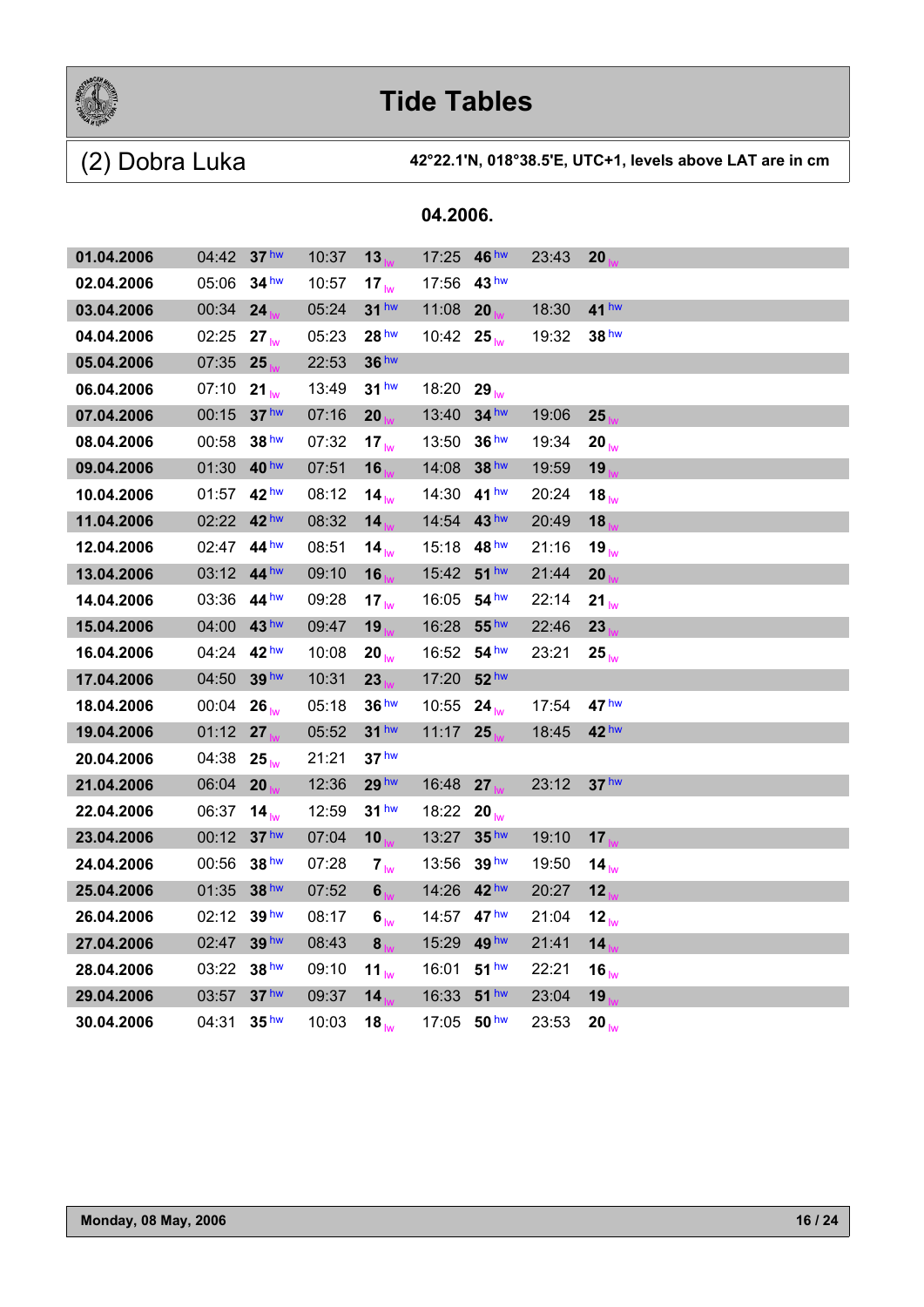

| 05.2006. |  |
|----------|--|
|          |  |

| 01.05.2006 | 05:07 | 32 <sup>hw</sup> | 10:26 | 20               | 17:37 47 hw |                   |       |                   |
|------------|-------|------------------|-------|------------------|-------------|-------------------|-------|-------------------|
| 02.05.2006 | 00:57 | $23_{\text{lw}}$ | 05:49 | 29 <sup>hw</sup> | 10:44       | $24_{h}$          | 18:11 | 43 <sup>hw</sup>  |
| 03.05.2006 | 02:24 | 23               | 07:24 | 27 <sup>hw</sup> | 10:42 26    |                   | 18:59 | 40 <sup>hw</sup>  |
| 04.05.2006 | 03:54 | $21_{hw}$        | 21:00 | 36 <sup>hw</sup> |             |                   |       |                   |
| 05.05.2006 | 05:05 | 20               | 12:50 | $31$ hw          | 16:33       | 29                | 22:39 | 35 <sup>hw</sup>  |
| 06.05.2006 | 05:52 | $19_{\text{hw}}$ | 12:53 | 33 <sup>hw</sup> | 18:16       | 27 <sub>lw</sub>  | 23:43 | 35 <sup>hw</sup>  |
| 07.05.2006 | 06:26 | 17 <sub>1</sub>  | 13:12 | 36 <sup>hw</sup> | 19:00       | 24                |       |                   |
| 08.05.2006 | 00:30 | 37 <sup>hw</sup> | 06:54 | $16_{\text{lw}}$ | 13:37 40 hw |                   | 19:33 | $23_{\text{lw}}$  |
| 09.05.2006 | 01:07 | 39 <sup>hw</sup> | 07:20 | 16               | 14:02       | 43 <sup>hw</sup>  | 20:04 | 23                |
| 10.05.2006 | 01:41 | 41 <sup>hw</sup> | 07:43 | 16 <sub>lw</sub> | 14:27       | 48 hw             | 20:35 | $21_{\text{lw}}$  |
| 11.05.2006 | 02:13 | 42 <sup>hw</sup> | 08:05 | 17 <sub>1</sub>  | 14:52       | 52 <sup>hw</sup>  | 21:06 | 21                |
| 12.05.2006 | 02:44 | 42 <sup>hw</sup> | 08:27 | $19_{\text{lw}}$ | 15:17       | 56 <sup>hw</sup>  | 21:37 | 21 <sub>lw</sub>  |
| 13.05.2006 | 03:16 | 42 hw            | 08:51 | 20               | 15:42       | 57 <sup>hw</sup>  | 22:10 | 23                |
| 14.05.2006 | 03:47 | 41 <sup>hw</sup> | 09:18 | $20_{\text{lw}}$ | 16:10       | 57 <sup>hw</sup>  | 22:47 | 23 <sub>lw</sub>  |
| 15.05.2006 | 04:19 | 39 <sup>hw</sup> | 09:48 | 20               | 16:41       | 54 <sup>hw</sup>  | 23:31 | 23                |
| 16.05.2006 | 04:55 | 35 <sup>hw</sup> | 10:21 | $21_{\text{lw}}$ | 17:17       | 50 <sup>hw</sup>  |       |                   |
| 17.05.2006 | 00:29 | 21               | 05:40 | $31$ hw          | 11:00       | 21                | 18:02 | 44 hw             |
| 18.05.2006 | 01:57 | 20 <sub>hw</sub> | 07:09 | 27 <sup>hw</sup> | 11:50       | $23_{\text{hw}}$  | 19:06 | 40 <sup>hw</sup>  |
| 19.05.2006 | 03:31 | 18               | 09:50 | 26 <sup>hw</sup> | 13:22       | 24                | 20:44 | 36 hw             |
| 20.05.2006 | 04:38 | $14_{hw}$        | 11:20 | 28 <sup>hw</sup> | 15:56       | $24_{\text{lw}}$  | 22:08 | 34 <sup>hw</sup>  |
| 21.05.2006 | 05:25 | 11               | 12:11 | 31 <sup>hw</sup> | 17:49       | 20                | 23:13 | 33 <sup>hw</sup>  |
| 22.05.2006 | 06:02 | 9 <sub>lw</sub>  | 12:50 | 36 <sup>hw</sup> | 18:52       | 18 $_{\text{lw}}$ |       |                   |
| 23.05.2006 | 00:09 | 32 hw            | 06:34 | $\bf{8}$         | 13:27       | 40 <sup>hw</sup>  | 19:39 | 16                |
| 24.05.2006 | 01:00 | 33 <sup>hw</sup> | 07:06 | $9_{\text{lw}}$  | 14:03       | 43 <sup>hw</sup>  | 20:21 | $15_{h\nu}$       |
| 25.05.2006 | 01:47 | 33 hw            | 07:39 | 10               | 14:38       | 48 hw             | 21:02 | 15                |
| 26.05.2006 | 02:32 | 33 <sup>hw</sup> | 08:11 | 12 <sub>lw</sub> | 15:13       | 50 <sup>hw</sup>  | 21:44 | 16 $_{\text{lw}}$ |
| 27.05.2006 | 03:15 | 33 hw            | 08:44 | 14 <sub>1</sub>  | 15:48       | 51 <sup>hw</sup>  | 22:28 | 16                |
| 28.05.2006 | 03:57 | 33 <sup>hw</sup> | 09:17 | 16 <sub>lw</sub> | 16:21       | 51 <sup>hw</sup>  | 23:14 | $17_{\text{lw}}$  |
| 29.05.2006 | 04:39 | 31 <sup>hw</sup> | 09:49 | 18               | 16:54       | 49 <sup>hw</sup>  |       |                   |
| 30.05.2006 | 00:02 | 17 <sub>hw</sub> | 05:23 | 29 <sup>hw</sup> | 10:21       | 20 <sub>hw</sub>  | 17:26 | 47 <sup>hw</sup>  |
| 31.05.2006 | 00:51 | 17               | 06:12 | 27 <sup>hw</sup> | 10:54       | 20                | 17:58 | 42 hw             |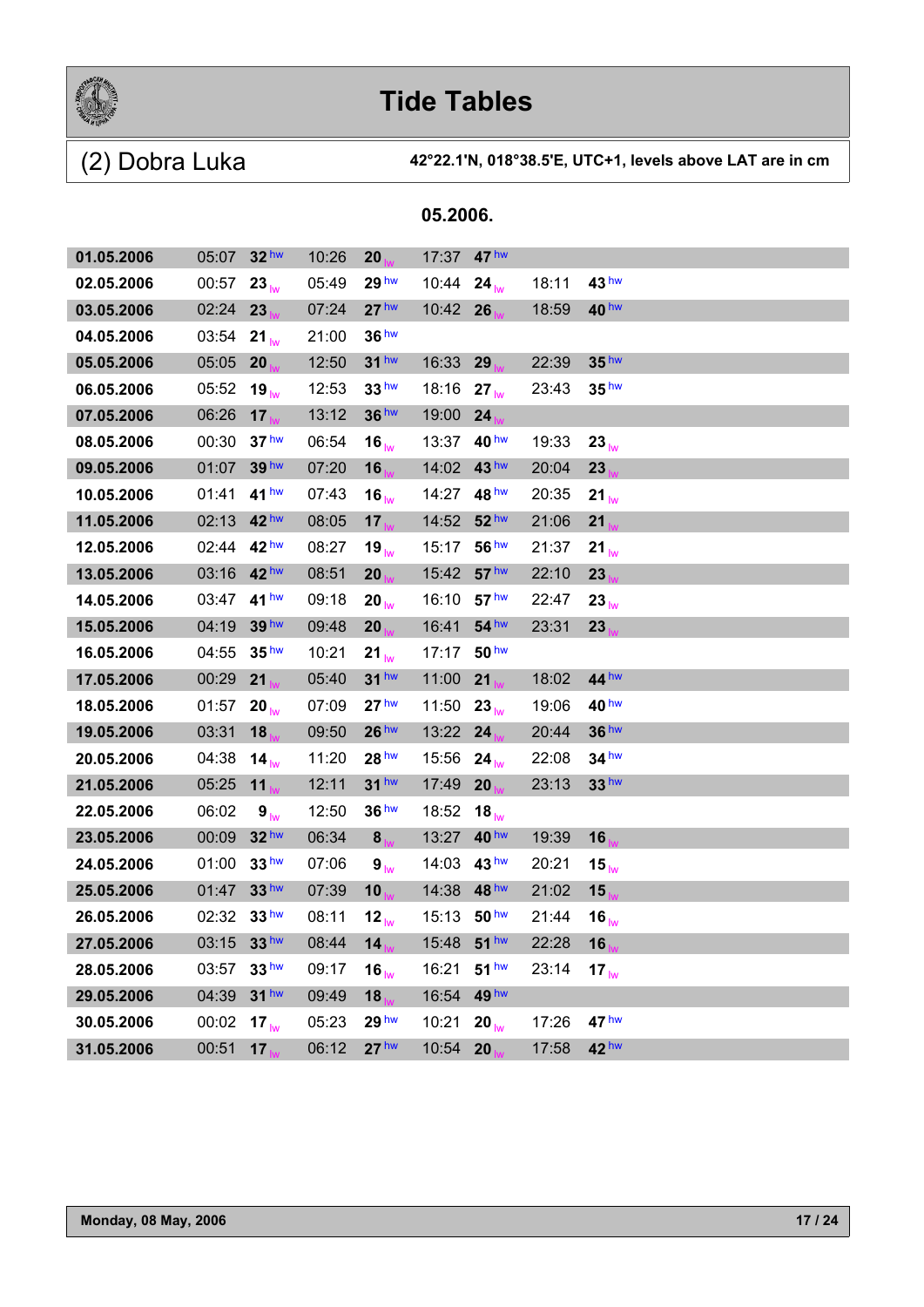

(2) Dobra Luka **42°22.1'N, 018°38.5'E, UTC+1, levels above LAT are in cm**

| 01.06.2006 | 01:41 | 17                | 07:18 | 26 <sup>hw</sup>  | 11:31 | 21                 | 18:36 | 39 <sup>hw</sup>  |
|------------|-------|-------------------|-------|-------------------|-------|--------------------|-------|-------------------|
| 02.06.2006 | 02:31 | 17 <sub>lw</sub>  | 08:48 | 26 <sup>hw</sup>  | 12:18 | $24_{h}$           | 19:28 | 36 <sup>hw</sup>  |
| 03.06.2006 | 03:24 | 16                | 10:20 | 28 hw             | 13:45 | 26                 | 20:46 | $34$ hw           |
| 04.06.2006 | 04:17 | $16_{\text{hw}}$  | 11:38 | 31 <sup>hw</sup>  | 16:32 | $28_{\text{lw}}$   | 22:03 | 33 <sup>hw</sup>  |
| 05.06.2006 | 05:06 | 16                | 12:28 | 35 <sup>hw</sup>  | 18:19 | 27                 | 23:10 | 33 <sup>hw</sup>  |
| 06.06.2006 | 05:48 | 17 <sub>lw</sub>  | 13:03 | 40 hw             | 19:12 | $26_{\text{lw}}$   |       |                   |
| 07.06.2006 | 00:10 | 35 <sup>hw</sup>  | 06:23 | 17                | 13:33 | 44 <sup>hw</sup>   | 19:51 | 25                |
| 08.06.2006 | 01:02 | 36 <sup>hw</sup>  | 06:55 | $18_{\text{lw}}$  | 14:01 | 49 <sup>hw</sup>   | 20:26 | $24_{\text{lw}}$  |
| 09.06.2006 | 01:48 | 37 <sup>hw</sup>  | 07:27 | 19                | 14:29 | 52 <sup>hw</sup>   | 21:01 | 21                |
| 10.06.2006 | 02:30 | 38 <sup>hw</sup>  | 07:59 | $20_{\text{lw}}$  | 14:59 | 54 <sup>hw</sup>   | 21:36 | $20_{\text{lw}}$  |
| 11.06.2006 | 03:09 | 38 hw             | 08:33 | 19                | 15:31 | 55 <sup>hw</sup>   | 22:14 | 20                |
| 12.06.2006 | 03:47 | 36 <sup>hw</sup>  | 09:10 | 18 <sub>lw</sub>  | 16:06 | 54 <sup>hw</sup>   | 22:57 | 18 $_{\text{lw}}$ |
| 13.06.2006 | 04:27 | 34 <sup>hw</sup>  | 09:50 | 17                | 16:44 | 51 <sup>hw</sup>   | 23:45 | 17                |
| 14.06.2006 | 05:12 | 31 <sup>hw</sup>  | 10:33 | 17 <sub>lw</sub>  | 17:24 | 48 <sup>hw</sup>   |       |                   |
| 15.06.2006 | 00:39 | 15                | 06:08 | 28 hw             | 11:21 | 17                 | 18:07 | 42 <sup>hw</sup>  |
| 16.06.2006 | 01:33 | 13 <sub>lw</sub>  | 07:23 | 26 <sup>hw</sup>  | 12:15 | 18 <sub>lw</sub>   | 18:56 | 39 hw             |
| 17.06.2006 | 02:24 | 11                | 08:47 | 26 <sup>hw</sup>  | 13:24 | 20                 | 19:52 | 34 hw             |
| 18.06.2006 | 03:12 | 10 $_{\text{lw}}$ | 10:05 | 28 <sup>hw</sup>  | 15:00 | $21_{\text{lw}}$   | 20:57 | 31 <sup>hw</sup>  |
| 19.06.2006 | 04:01 | 10                | 11:14 | $31$ hw           | 17:14 | 21                 | 22:09 | 28 hw             |
| 20.06.2006 | 04:51 | 11 <sub>lw</sub>  | 12:15 | 35 <sup>hw</sup>  | 18:46 | 20 <sub>lw</sub>   | 23:27 | 27 <sup>hw</sup>  |
| 21.06.2006 | 05:42 | 12                | 13:07 | 39 hw             | 19:43 | 18                 |       |                   |
| 22.06.2006 | 00:44 | 28 <sup>hw</sup>  | 06:33 | 13 <sub>lw</sub>  | 13:52 | 42 <sup>hw</sup>   | 20:30 | 17 <sub>lw</sub>  |
| 23.06.2006 | 01:48 | 29 hw             | 07:19 | 14                | 14:32 | 47 <sup>hw</sup>   | 21:13 | 16                |
| 24.06.2006 | 02:40 | 30 <sup>hw</sup>  | 08:02 | $15_{\text{lw}}$  | 15:07 | 49 <sup>hw</sup>   | 21:53 | $15_{\text{lw}}$  |
| 25.06.2006 | 03:24 | $31$ hw           | 08:41 | 16                | 15:40 | 50 <sup>hw</sup>   | 22:31 | 13                |
| 26.06.2006 | 04:04 | 31 <sup>hw</sup>  | 09:17 | $16_{\text{lw}}$  | 16:11 | 49 <sup>hw</sup>   | 23:07 | 12 <sub>lw</sub>  |
| 27.06.2006 | 04:41 | 30 hw             | 09:52 | 16                | 16:41 | 48 <sup>hw</sup>   | 23:42 | 12                |
| 28.06.2006 | 05:17 | 29 <sup>hw</sup>  | 10:24 | 16 $_{\text{lw}}$ | 17:09 | $44^{\mathrm{hw}}$ |       |                   |
| 29.06.2006 | 00:15 | 11                | 05:54 | 28 <sup>hw</sup>  | 10:56 | 17 <sub>1</sub>    | 17:37 | 42 <sup>hw</sup>  |
| 30.06.2006 | 00:48 | $12_{h}$          | 06:34 | 27 <sup>hw</sup>  | 11:28 | $18_{h}$           | 18:04 | 40 hw             |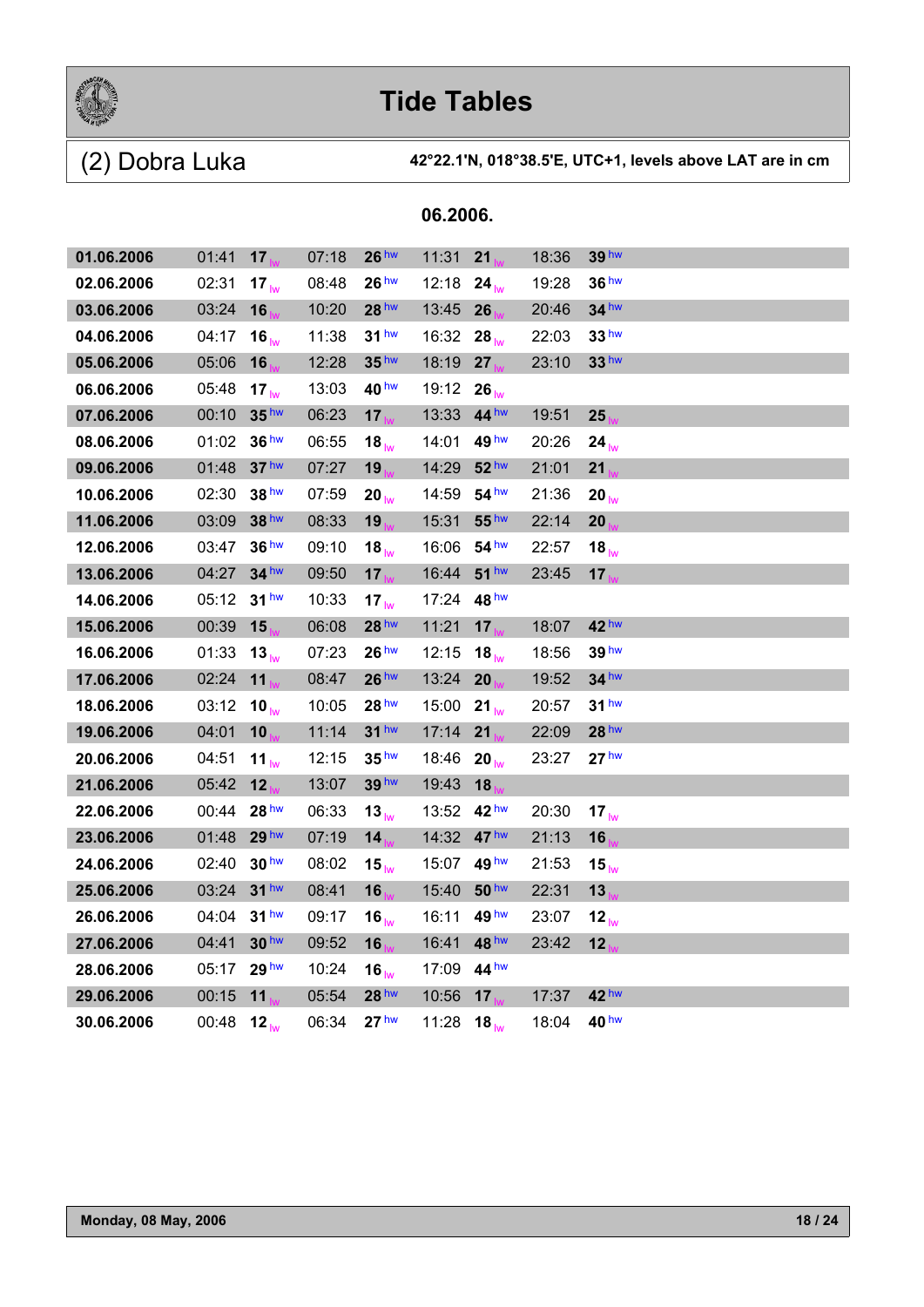

(2) Dobra Luka **42°22.1'N, 018°38.5'E, UTC+1, levels above LAT are in cm**

| 01.07.2006 | 01:23                   | 13               | 07:24 | 27 <sup>hw</sup>  | 12:02       | 20               | 18:32 | 37 <sup>hw</sup>  |
|------------|-------------------------|------------------|-------|-------------------|-------------|------------------|-------|-------------------|
| 02.07.2006 | 01:59                   | 14 <sub>lw</sub> | 08:31 | 29 <sup>hw</sup>  | 12:46       | $25_{\text{lw}}$ | 19:04 | 35 <sup>hw</sup>  |
| 03.07.2006 | 02:40                   | 16               | 09:51 | 32 <sup>hw</sup>  | 14:08       | 29               | 19:48 | 33 <sup>hw</sup>  |
| 04.07.2006 | 03:28                   | 18 <sub>lw</sub> | 11:15 | 36 <sup>hw</sup>  | 17:43       | 30 <sub>hw</sub> | 21:10 | 32 <sup>hw</sup>  |
| 05.07.2006 | 04:22                   | 20               | 12:18 | 40 hw             | 19:07       | 29               | 23:11 | $32$ hw           |
| 06.07.2006 | 05:21                   | $20_{h}$         | 13:01 | 44 hw             | 19:49       | $26_{\text{hw}}$ |       |                   |
| 07.07.2006 | 00:46                   | 33 <sup>hw</sup> | 06:17 | 21                | 13:38       | 48 <sup>hw</sup> | 20:25 | 24                |
| 08.07.2006 | 01:46                   | 34 <sup>hw</sup> | 07:07 | $21_{\text{lw}}$  | 14:14       | 51 <sup>hw</sup> | 21:00 | $20_{\text{lw}}$  |
| 09.07.2006 | 02:31                   | 35 <sup>hw</sup> | 07:52 | 20                | 14:50       | 52 <sup>hw</sup> | 21:36 | 18                |
| 10.07.2006 | 03:11                   | 35 <sup>hw</sup> | 08:35 | 17 <sub>lw</sub>  | 15:27       | 53 <sup>hw</sup> | 22:14 | $15_{\text{lw}}$  |
| 11.07.2006 | 03:50                   | 35 <sup>hw</sup> | 09:16 | 15                | 16:03       | 52 <sup>hw</sup> | 22:53 | 13                |
| 12.07.2006 | 04:30                   | 33 <sup>hw</sup> | 09:58 | 13 <sub>lw</sub>  | 16:39       | 50 <sup>hw</sup> | 23:31 | 10 $_{\text{lw}}$ |
| 13.07.2006 | 05:14                   | 32 <sup>hw</sup> | 10:40 | 12                | 17:14       | 47 <sup>hw</sup> |       |                   |
| 14.07.2006 | 00:07                   | 9 <sub>lw</sub>  | 06:01 | 31 <sup>hw</sup>  | 11:23       | 14 <sub>lw</sub> | 17:47 | 42 <sup>hw</sup>  |
| 15.07.2006 | 00:42                   | 8 <sub>1</sub>   | 06:52 | $31$ hw           | 12:09       | 16               | 18:21 | 39 <sup>hw</sup>  |
| 16.07.2006 | 01:16                   | 9 <sub>lw</sub>  | 07:48 | 31 <sup>hw</sup>  | 13:01       | $20_{\text{lw}}$ | 18:55 | $34$ hw           |
| 17.07.2006 | 01:52                   | 11               | 08:53 | 32 hw             | 14:11       | 24               | 19:33 | 30 <sup>hw</sup>  |
| 18.07.2006 | 02:33                   | 14 <sub>hw</sub> | 10:15 | $34$ hw           | 17:08       | $26_{\text{lw}}$ | 20:36 | 27 <sup>hw</sup>  |
| 19.07.2006 | 03:30                   | 17               | 11:56 | 37 <sup>hw</sup>  | 19:27       | 24               | 23:20 | 26 <sup>hw</sup>  |
| 20.07.2006 | 05:00                   | $20_{\text{lw}}$ | 13:07 | 41 <sup>hw</sup>  | 20:16       | $20_{\text{lw}}$ |       |                   |
| 21.07.2006 | 01:21                   | 28 <sup>hw</sup> | 06:30 | 20                | 13:53       | 44 <sup>hw</sup> | 20:49 | 19                |
| 22.07.2006 | 02:17                   | 30 <sup>hw</sup> | 07:29 | $20_{\text{lw}}$  | 14:28       | 48 <sup>hw</sup> | 21:18 | $16_{\text{lw}}$  |
| 23.07.2006 | 02:55                   | 32 <sup>hw</sup> | 08:12 | 18                | 14:59       | 49 <sup>hw</sup> | 21:46 | 14                |
| 24.07.2006 | 03:28                   | 33 <sup>hw</sup> | 08:48 | 17 <sub>lw</sub>  | 15:27       | 50 <sup>hw</sup> | 22:13 | 12 <sub>lw</sub>  |
| 25.07.2006 | 03:57                   | 34 hw            | 09:20 | 16                | 15:54       | 49 <sup>hw</sup> | 22:39 | 11                |
| 26.07.2006 | 04:25                   | 34 <sup>hw</sup> | 09:48 | 15 $_{\text{lw}}$ | 16:20       | 49 <sup>hw</sup> | 23:04 | 11 <sub>lw</sub>  |
| 27.07.2006 | 04:53 34 hw             |                  | 10:15 | 15 <sub>1</sub>   | 16:44 47 hw |                  | 23:29 | 11                |
| 28.07.2006 | 05:22                   | $34$ hw          | 10:42 | 17 $_{\text{lw}}$ | 17:07 46 hw |                  | 23:54 | 12 <sub>lw</sub>  |
| 29.07.2006 | 05:53                   | 35 <sup>hw</sup> | 11:09 | 19                | 17:27       | 43 hw            |       |                   |
| 30.07.2006 | 00:18 14 $_{\text{lw}}$ |                  | 06:28 | 36 hw             | 11:40       | $23_{\text{hw}}$ | 17:47 | 42 <sup>hw</sup>  |
| 31.07.2006 | $00:43$ 17              |                  | 07:11 | 37 <sup>hw</sup>  | 12:17       | 28               | 18:06 | 40 hw             |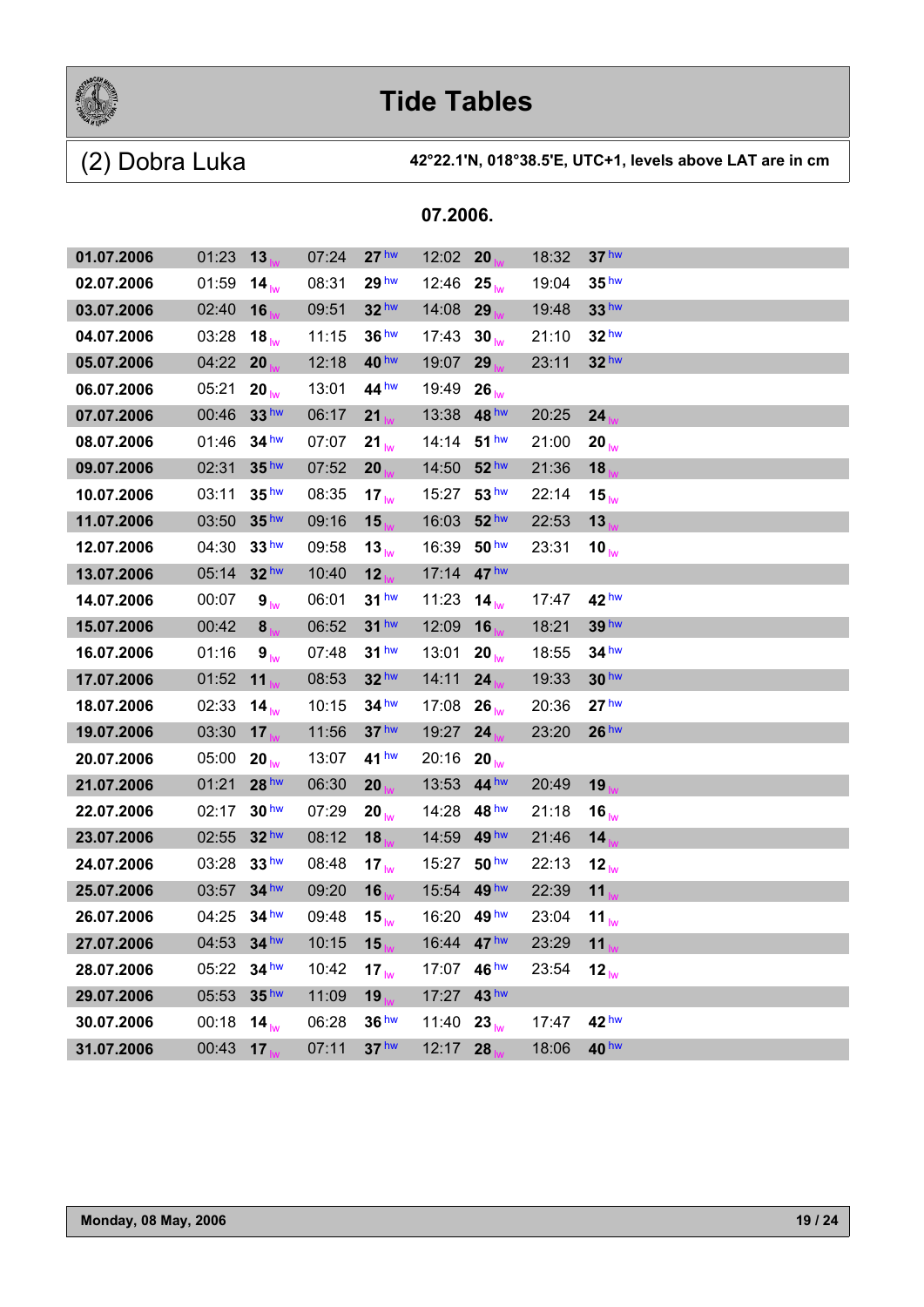

| 01.08.2006 | 01:09       | 20               | 08:05 | 39 <sup>hw</sup> | 13:11       | 32                     | 18:24 | 38 hw             |
|------------|-------------|------------------|-------|------------------|-------------|------------------------|-------|-------------------|
| 02.08.2006 | 01:41       | $23_{\text{hw}}$ | 09:22 | 41 <sup>hw</sup> |             |                        |       |                   |
| 03.08.2006 | 02:31       | 27               | 11:12 | 42 hw            | 19:45       | 32                     | 22:54 | 32 <sup>hw</sup>  |
| 04.08.2006 | 04:08       | $29_{\text{lw}}$ | 12:32 | 46 hw            | 19:57       | $28_{\text{lw}}$       |       |                   |
| 05.08.2006 | 01:09       | 34 <sup>hw</sup> | 06:03 | 28               | 13:22       | 49 <sup>hw</sup>       | 20:24 | 25                |
| 06.08.2006 | 01:56       | 36 <sup>hw</sup> | 07:10 | $25_{\text{lw}}$ | 14:03       | 52 <sup>hw</sup>       | 20:55 | $20_{\text{lw}}$  |
| 07.08.2006 | 02:33       | 37 <sup>hw</sup> | 07:57 | 20               | 14:39       | $54$ hw                | 21:26 | 16                |
| 08.08.2006 | 03:08       | 38 hw            | 08:37 | 17 <sub>lw</sub> | 15:13       | 55 <sup>hw</sup>       | 21:56 | 13 <sub>lw</sub>  |
| 09.08.2006 | 03:43       | 39 hw            | 09:15 | 14               | 15:46       | 54 hw                  | 22:25 | 10                |
| 10.08.2006 | 04:20       | 40 <sup>hw</sup> | 09:53 | 13 <sub>lw</sub> | 16:17       | 53 <sup>hw</sup>       | 22:53 | 8 <sub>lw</sub>   |
| 11.08.2006 | 04:57       | 40 hw            | 10:32 | 14               | 16:47       | 50 <sup>hw</sup>       | 23:20 | 8                 |
| 12.08.2006 | 05:34       | 41 <sup>hw</sup> | 11:10 | 16 <sub>lw</sub> | 17:15       | 46 $^{\text{hw}}$      | 23:47 | 10 $_{\text{lw}}$ |
| 13.08.2006 | 06:13       | 42 hw            | 11:50 | 20               | 17:40       | 42 <sup>hw</sup>       |       |                   |
| 14.08.2006 | 00:13       | $13_{\text{lw}}$ | 06:54 | 42 <sup>hw</sup> | 12:33       | $25_{h}$               | 18:01 | 39 hw             |
| 15.08.2006 | 00:39       | 18               | 07:45 | 41 <sup>hw</sup> | 13:32       | 30                     | 18:08 | 35 <sup>hw</sup>  |
| 16.08.2006 | 01:05       | $21_{\text{lw}}$ | 09:18 | 41 <sup>hw</sup> |             |                        |       |                   |
| 17.08.2006 | 01:38       | 27               | 12:00 | 42 <sup>hw</sup> | 20:38       | 28                     |       |                   |
| 18.08.2006 | 01:39       | 31 <sup>hw</sup> | 05:14 | 30 <sub>hw</sub> | 13:08       | 46 $h$ <sup>M</sup>    | 20:30 | $25_{\text{lw}}$  |
| 19.08.2006 | 02:07       | 35 <sup>hw</sup> | 06:58 | 28               | 13:45       | 49 hw                  | 20:42 | 21                |
| 20.08.2006 | 02:29       | 37 <sup>hw</sup> | 07:44 | $25_{\text{lw}}$ | 14:15       | 51 <sup>hw</sup>       | 20:59 | 19 <sub>lw</sub>  |
| 21.08.2006 | 02:50       | 39 hw            | 08:17 | 23               | 14:41       | 52 <sup>hw</sup>       | 21:18 | 17                |
| 22.08.2006 | 03:12       | 41 <sup>hw</sup> | 08:45 | $20_{\text{lw}}$ | 15:06       | 53 <sup>hw</sup>       | 21:39 | $16_{\text{lw}}$  |
| 23.08.2006 | 03:35       | 42 hw            | 09:10 | 19               | 15:30       | 53 <sup>hw</sup>       | 22:00 | 15                |
| 24.08.2006 | 03:59       | 42 <sup>hw</sup> | 09:34 | $19_{\text{lw}}$ | 15:53       | 53 <sup>hw</sup>       | 22:21 | $15_{\text{lw}}$  |
| 25.08.2006 | 04:23       | 43 hw            | 09:58 | 20               | 16:14       | 53 <sup>hw</sup>       | 22:41 | 17                |
| 26.08.2006 | 04:49       | 46 <sup>hw</sup> | 10:23 | $23_{\text{lw}}$ |             | 16:34 $52^{\text{hw}}$ | 23:00 | $19_{\text{lw}}$  |
| 27.08.2006 | 05:16 48 hw |                  | 10:51 | 26               | 16:51 51 hw |                        | 23:18 | 20                |
| 28.08.2006 | 05:43 49 hw |                  | 11:22 | $30_{\text{lw}}$ | 17:08       | 49 hw                  | 23:36 | $24_{\text{lw}}$  |
| 29.08.2006 | 06:12       | 51 <sup>hw</sup> | 11:58 | 35               | 17:25       | 47 <sup>hw</sup>       | 23:53 | 28                |
| 30.08.2006 | 06:45 51 hw |                  | 12:44 | $38_{\text{lw}}$ | 17:37       | 43 <sup>hw</sup>       |       |                   |
| 31.08.2006 | 00:09 31    |                  | 07:31 | 50 hw            | 14:46       | 41                     | 15:19 | $41$ hw           |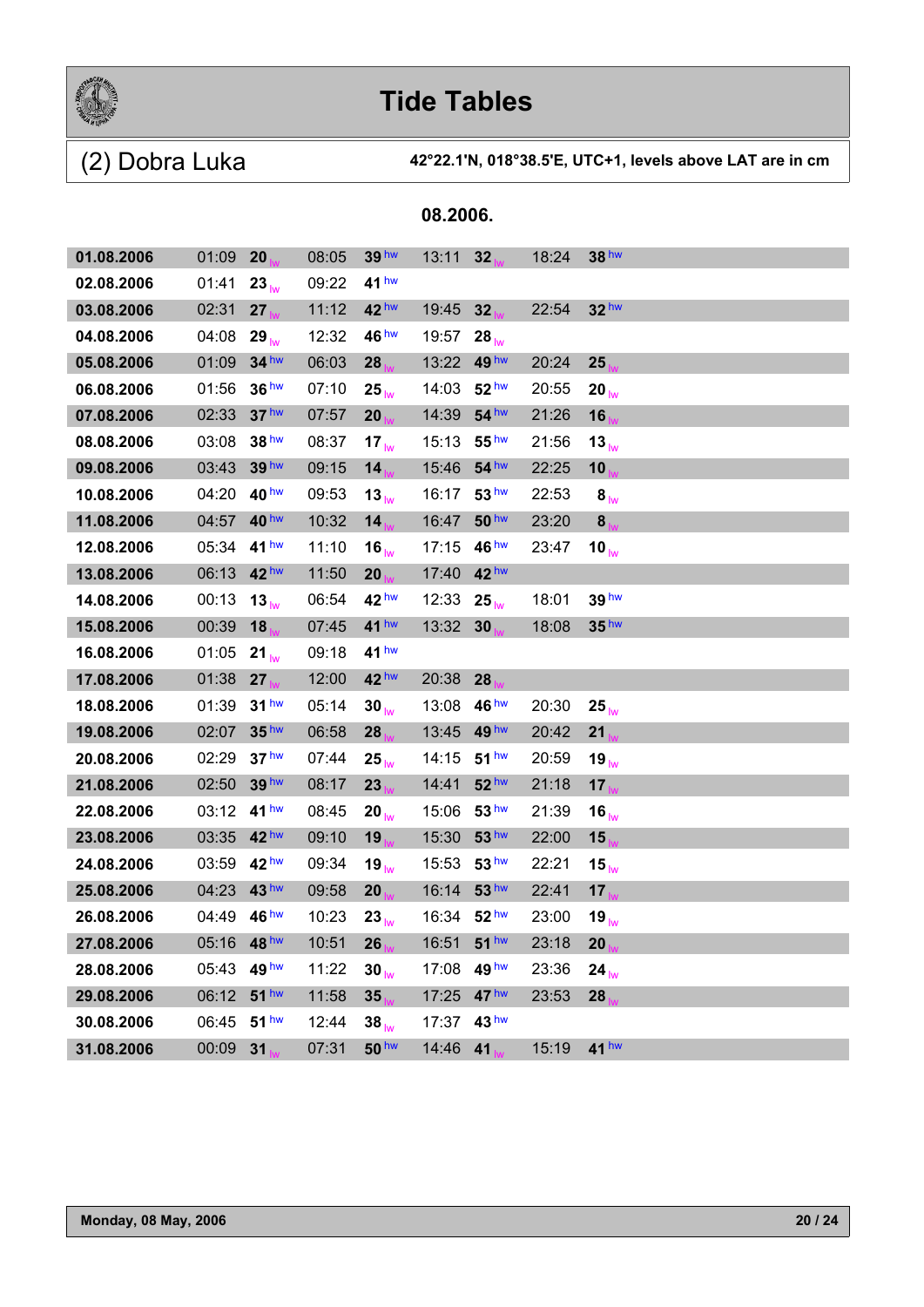

(2) Dobra Luka **42°22.1'N, 018°38.5'E, UTC+1, levels above LAT are in cm**

| 01.09.2006 | 00:20         | 34               | 09:39 | 48 hw             | 20:53 35              |                     |       |                   |
|------------|---------------|------------------|-------|-------------------|-----------------------|---------------------|-------|-------------------|
| 02.09.2006 | 12:09         | 49 hw            | 19:53 | $31_{\text{hw}}$  |                       |                     |       |                   |
| 03.09.2006 | 01:33         | 39 hw            | 06:18 | 34                | 13:05                 | 52 hw               | 20:09 | 26                |
| 04.09.2006 | 01:55         | 41 <sup>hw</sup> | 07:14 | $29_{\text{lw}}$  | 13:43                 | 55 <sup>hw</sup>    | 20:32 | $20_{\text{lw}}$  |
| 05.09.2006 | 02:23 42 hw   |                  | 07:53 | 24                | 14:17                 | 57 <sup>hw</sup>    | 20:57 | 17                |
| 06.09.2006 | 02:54         | 44 <sup>hw</sup> | 08:29 | 20 <sub>lw</sub>  | 14:48                 | 58 <sup>hw</sup>    | 21:21 | 14 $_{\text{lw}}$ |
| 07.09.2006 | 03:25         | 48 <sup>hw</sup> | 09:05 | 18                | 15:18                 | 57 <sup>hw</sup>    | 21:44 | 12                |
| 08.09.2006 | 03:58         | 50 hw            | 09:41 | 18 $_{\text{lw}}$ | 15:48                 | 56 hw               | 22:08 | 12 <sub>lw</sub>  |
| 09.09.2006 | 04:30         | 53 hw            | 10:17 | 20                | 16:16                 | 54 <sup>hw</sup>    | 22:32 | 14                |
| 10.09.2006 | 05:02         | 54 <sup>hw</sup> | 10:53 | 23 <sub>lw</sub>  | 16:42                 | 51 <sup>hw</sup>    | 22:55 | 18 $_{\text{lw}}$ |
| 11.09.2006 | 05:34         | 54 hw            | 11:31 | 28                | 17:04                 | 47 <sup>hw</sup>    | 23:18 | 21                |
| 12.09.2006 | 06:08         | 53 <sup>hw</sup> | 12:13 | 33 <sub>lw</sub>  | 17:19                 | 43 <sup>hw</sup>    | 23:36 | $27_{\text{lw}}$  |
| 13.09.2006 | 06:49         | $51$ hw          | 13:19 | 38                | 17:08                 | 40 <sup>hw</sup>    | 23:37 | 32 <sub>2</sub>   |
| 14.09.2006 | 08:18         | 48 <sup>hw</sup> | 21:21 | 34 <sub>hw</sub>  |                       |                     |       |                   |
| 15.09.2006 | 11:42         | 48 <sup>hw</sup> | 20:01 | 32                |                       |                     |       |                   |
| 16.09.2006 | 02:08         | 40 hw            | 06:07 | $38_{\text{lw}}$  | 12:45                 | 51 <sup>hw</sup>    | 19:58 | $29_{\text{lw}}$  |
| 17.09.2006 | 01:59         | 42 hw            | 07:07 | 34                | 13:21                 | 53 <sup>hw</sup>    | 20:07 | 27                |
| 18.09.2006 | 02:10         | 44 hw            | 07:39 | 31 <sub>lw</sub>  | 13:49                 | 54 <sup>hw</sup>    | 20:21 | $24_{\text{lw}}$  |
| 19.09.2006 | 02:26         | 47 <sup>hw</sup> | 08:06 | 28                | 14:14                 | 55 <sup>hw</sup>    | 20:39 | 23                |
| 20.09.2006 | 02:45         | 49 hw            | 08:29 | $26_{\text{lw}}$  | 14:38                 | 56 $h$ <sup>w</sup> | 20:58 | 21 $_{\text{lw}}$ |
| 21.09.2006 | 03:07         | 51 <sup>hw</sup> | 08:52 | 26                | 15:01                 | 57 <sup>hw</sup>    | 21:17 | 21                |
| 22.09.2006 | 03:30         | 54 hw            | 09:16 | $27_{\text{lw}}$  | 15:23                 | 58 <sup>hw</sup>    | 21:36 | 23 <sub>lw</sub>  |
| 23.09.2006 | 03:54         | 56 hw            | 09:41 | 29                | 15:44                 | 58 hw               | 21:53 | 25                |
| 24.09.2006 | 04:18         | 59 <sup>hw</sup> | 10:08 | 31 <sub>lw</sub>  | 16:04                 | 57 <sup>hw</sup>    | 22:10 | $27_{\text{lw}}$  |
| 25.09.2006 | 04:41         | $61$ hw          | 10:37 | 34                | 16:23                 | 56 <sup>hw</sup>    | 22:27 | 30                |
| 26.09.2006 | 05:04         | 62 <sup>hw</sup> | 11:09 | $37_{\text{lw}}$  | 16:42 54 hw           |                     | 22:43 | 33 <sub>lw</sub>  |
| 27.09.2006 | 05:28         | 62 <sup>hw</sup> | 11:44 | 40                | 17:01                 | 51 <sup>hw</sup>    | 22:59 | 35                |
| 28.09.2006 | 05:55         | 60 <sup>hw</sup> | 12:29 | 42 <sub>lw</sub>  | 17:16 $47 \text{ hw}$ |                     | 23:12 | $37_{\text{lw}}$  |
| 29.09.2006 | 06:32         | 56 <sup>hw</sup> | 22:55 | 39                |                       |                     |       |                   |
| 30.09.2006 | $08:15$ 51 hw |                  | 19:35 | $37_{\text{lw}}$  |                       |                     |       |                   |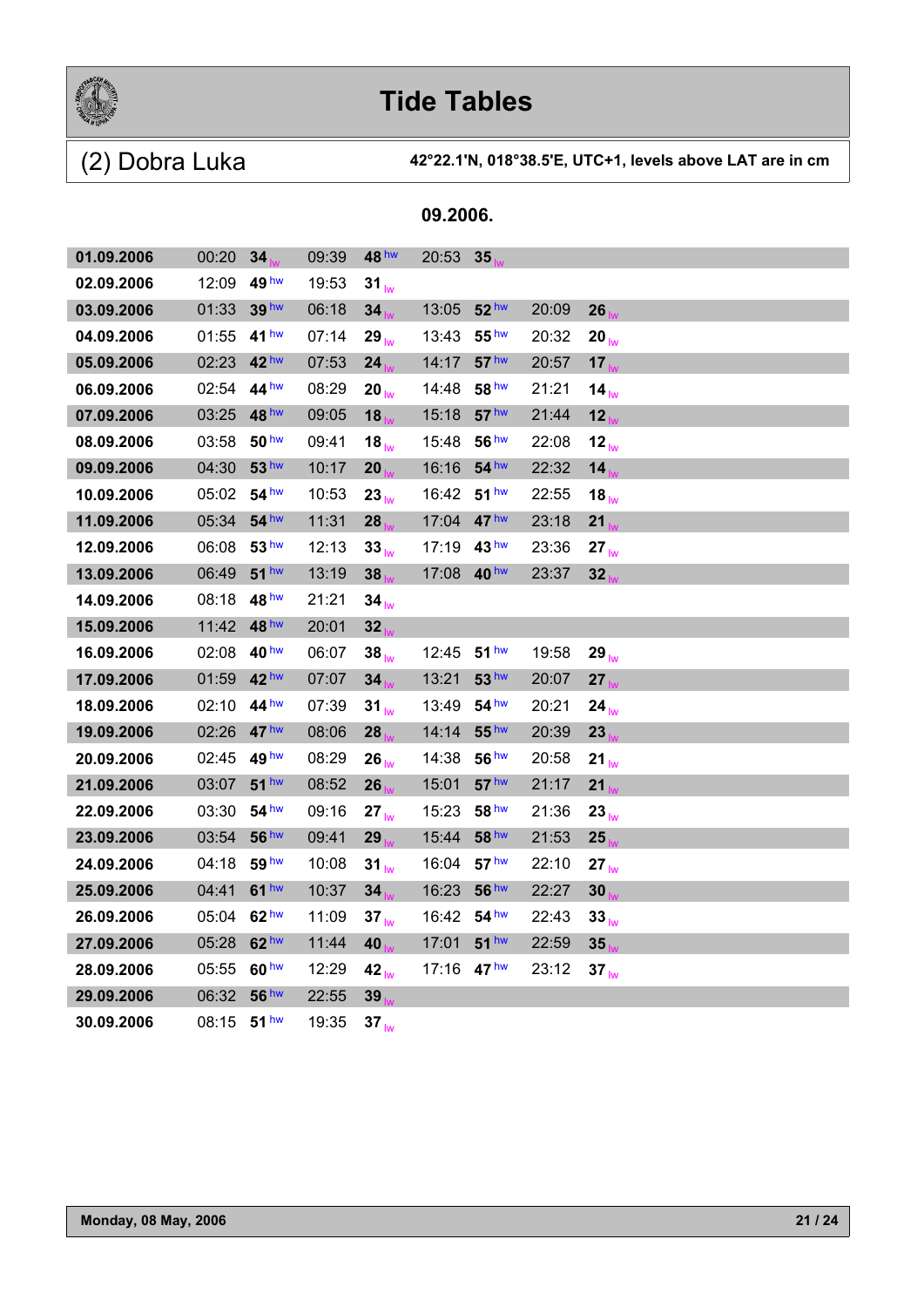

(2) Dobra Luka **42°22.1'N, 018°38.5'E, UTC+1, levels above LAT are in cm**

| 01.10.2006 | 11:36 52 hw |                  | 19:16 | 32                |                 |                  |       |                  |  |
|------------|-------------|------------------|-------|-------------------|-----------------|------------------|-------|------------------|--|
| 02.10.2006 | 01:17       | 42 <sup>hw</sup> | 06:16 | 37 <sub>lw</sub>  | 12:32           | 54 hw            | 19:33 | $26_{\text{lw}}$ |  |
| 03.10.2006 | 01:35       | 46 hw            | 07:03 | 31                | 13:11           | 56 hw            | 19:54 | 21 <sub>1</sub>  |  |
| 04.10.2006 | 02:01       | 49 <sup>hw</sup> | 07:41 | $27_{\text{lw}}$  | 13:45           | 57 <sup>hw</sup> | 20:15 | $18_{\text{lw}}$ |  |
| 05.10.2006 | 02:29       | 53 <sup>hw</sup> | 08:16 | 24                | 14:17           | 57 <sup>hw</sup> | 20:37 | 17 <sub>1</sub>  |  |
| 06.10.2006 | 02:59       | 56 hw            | 08:52 | 23 <sub>lw</sub>  | 14:49           | 57 <sup>hw</sup> | 21:00 | 17 <sub>lw</sub> |  |
| 07.10.2006 | 03:30       | 60 hw            | 09:27 | 23                | 15:20           | 56 hw            | 21:24 | 19               |  |
| 08.10.2006 | 04:01       | 62 <sup>hw</sup> | 10:03 | $26_{\text{lw}}$  | 15:50           | 54 <sup>hw</sup> | 21:49 | $21_{\text{lw}}$ |  |
| 09.10.2006 | 04:32       | 63 hw            | 10:40 | 29                | 16:18           | 52 <sup>hw</sup> | 22:14 | 26               |  |
| 10.10.2006 | 05:04       | 62 <sup>hw</sup> | 11:21 | 34 <sub>lw</sub>  | 16:45           | 49 <sup>hw</sup> | 22:36 | $30_{\text{lw}}$ |  |
| 11.10.2006 | 05:37       | 59 hw            | 12:13 | 38                | 17:06           | $44^{\text{hw}}$ | 22:53 | 34               |  |
| 12.10.2006 | 06:14       | 56 <sup>hw</sup> | 14:00 | 40 $tw$           | 17:12 $41^{hw}$ |                  | 22:39 | $37_{\text{lw}}$ |  |
| 13.10.2006 | 07:21       | 52 <sup>hw</sup> | 19:15 | 37                |                 |                  |       |                  |  |
| 14.10.2006 | 10:28       | 50 <sup>hw</sup> | 18:52 | $34_{\text{lw}}$  |                 |                  |       |                  |  |
| 15.10.2006 | 01:27       | 43 <sup>hw</sup> | 05:55 | 41                | 11:54           | 50 <sup>hw</sup> | 19:00 | 32               |  |
| 16.10.2006 | 01:23       | 46 hw            | 06:49 | 37 <sub>lw</sub>  | 12:40           | 51 <sup>hw</sup> | 19:16 | $29_{\text{lw}}$ |  |
| 17.10.2006 | 01:36       | 48 hw            | 07:20 | 34                | 13:13           | 52 <sup>hw</sup> | 19:35 | 28               |  |
| 18.10.2006 | 01:54       | 51 <sup>hw</sup> | 07:46 | 32 <sub>lw</sub>  | 13:41           | 54 <sup>hw</sup> | 19:55 | $27_{\text{lw}}$ |  |
| 19.10.2006 | 02:16       | 54 <sup>hw</sup> | 08:11 | 31                | 14:06           | 56 hw            | 20:15 | 27               |  |
| 20.10.2006 | 02:39       | 57 <sup>hw</sup> | 08:36 | 31 <sub>lw</sub>  | 14:31           | 57 <sup>hw</sup> | 20:34 | $27_{\text{lw}}$ |  |
| 21.10.2006 | 03:03       | 61 <sup>hw</sup> | 09:02 | 32                | 14:56           | 58 hw            | 20:53 | 29               |  |
| 22.10.2006 | 03:27       | 64 <sup>hw</sup> | 09:30 | $34_{\text{lw}}$  | 15:21           | 58 <sup>hw</sup> | 21:11 | $31_{\text{lw}}$ |  |
| 23.10.2006 | 03:49       | 67 <sup>hw</sup> | 09:59 | 35                | 15:45           | 57 <sup>hw</sup> | 21:30 | 33               |  |
| 24.10.2006 | 04:12       | 68 hw            | 10:29 | 37 <sub>lw</sub>  | 16:08           | 56 <sup>hw</sup> | 21:51 | $35_{\text{lw}}$ |  |
| 25.10.2006 | 04:35       | 68 hw            | 11:02 | 38                | 16:32           | 53 <sup>hw</sup> | 22:12 | 36               |  |
| 26.10.2006 | 05:00       | 65 <sup>hw</sup> | 11:40 | $39_{\text{lw}}$  | 16:58           | 49 hw            | 22:36 | 37 <sub>lw</sub> |  |
| 27.10.2006 | 05:32 61 hw |                  | 12:37 | 40 <sub>k</sub>   |                 | 17:27 44 hw      | 23:01 | 38               |  |
| 28.10.2006 | 06:16       | 55 <sup>hw</sup> | 15:37 | $39_{\text{lw}}$  | 18:29           | 40 <sup>hw</sup> | 23:21 | $39_{\text{lw}}$ |  |
| 29.10.2006 | 08:16       | 50 <sup>hw</sup> | 17:35 | 34                |                 |                  |       |                  |  |
| 30.10.2006 | 00:08       | 41 <sup>hw</sup> | 03:25 | 40 $_{\text{lw}}$ | 10:37 49 hw     |                  | 18:12 | $29_{\text{lw}}$ |  |
| 31.10.2006 | 00:31       | 42 hw            | 05:51 | 35                | 11:43           | 49 <sup>hw</sup> | 18:39 | 24               |  |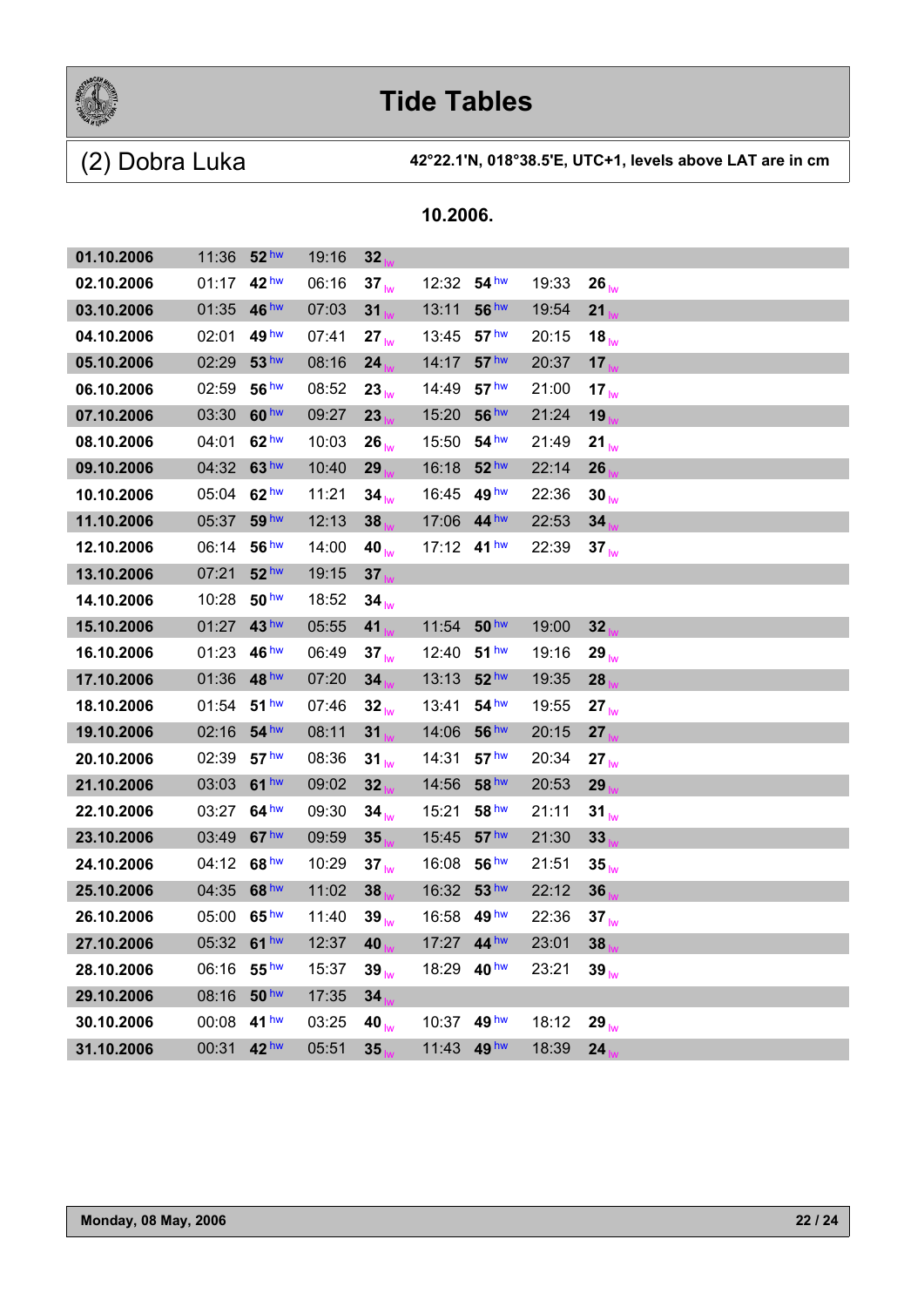

| 01.11.2006 | 01:00 47 hw |                  | 06:44 | 31               | 12:29 | 50 <sup>hw</sup> | 19:03 | 20               |
|------------|-------------|------------------|-------|------------------|-------|------------------|-------|------------------|
| 02.11.2006 | 01:29       | 51 <sup>hw</sup> | 07:26 | $27_{\text{lw}}$ | 13:10 | 51 <sup>hw</sup> | 19:28 | $19_{\text{lw}}$ |
| 03.11.2006 | 02:00       | 55 <sup>hw</sup> | 08:04 | 25               | 13:48 | 51 <sup>hw</sup> | 19:54 | 19               |
| 04.11.2006 | 02:32       | 59 hw            | 08:42 | $24_{\text{lw}}$ | 14:26 | 51 <sup>hw</sup> | 20:21 | $20_{\text{hw}}$ |
| 05.11.2006 | 03:05       | $62$ hw          | 09:19 | 25               | 15:02 | 50 <sup>hw</sup> | 20:49 | 23               |
| 06.11.2006 | 03:39       | 64 <sup>hw</sup> | 09:59 | $27_{\text{lw}}$ | 15:38 | 49 <sup>hw</sup> | 21:19 | $25_{\text{lw}}$ |
| 07.11.2006 | 04:13       | 63 hw            | 10:41 | 29               | 16:15 | 47 <sup>hw</sup> | 21:48 | 28               |
| 08.11.2006 | 04:47       | 62 <sup>hw</sup> | 11:30 | $31_{\text{lw}}$ | 16:53 | 43 <sup>hw</sup> | 22:17 | $31_{\text{lw}}$ |
| 09.11.2006 | 05:21       | 59 hw            | 12:29 | 33               | 17:37 | 41 <sup>hw</sup> | 22:45 | 34               |
| 10.11.2006 | 05:58       | 54 <sup>hw</sup> | 13:49 | $33_{\text{hw}}$ | 18:51 | 38 <sup>hw</sup> | 23:10 | 36 <sub>lw</sub> |
| 11.11.2006 | 06:47       | 50 <sup>hw</sup> | 15:17 | 32               |       |                  |       |                  |
| 12.11.2006 | 08:34 46 hw |                  | 16:34 | 31 <sub>lw</sub> |       |                  |       |                  |
| 13.11.2006 | 00:10 40 hw |                  | 04:03 | 39               | 10:20 | 43 <sup>hw</sup> | 17:30 | 30               |
| 14.11.2006 | 00:32 42 hw |                  | 06:06 | 36 <sub>hw</sub> | 11:31 | 43 <sup>hw</sup> | 18:08 | $28_{\text{lw}}$ |
| 15.11.2006 | 00:57       | 46 <sup>hw</sup> | 06:52 | 34               | 12:21 | 46 <sup>hw</sup> | 18:39 | 27               |
| 16.11.2006 | 01:23       | 49 <sup>hw</sup> | 07:26 | $33_{\text{lw}}$ | 13:00 | 47 <sup>hw</sup> | 19:06 | $27_{\text{lw}}$ |
| 17.11.2006 | 01:49       | 53 <sup>hw</sup> | 07:56 | 32               | 13:34 | 49 <sup>hw</sup> | 19:30 | 28               |
| 18.11.2006 | 02:14       | 58 <sup>hw</sup> | 08:26 | 32 <sub>lw</sub> | 14:07 | 51 <sup>hw</sup> | 19:53 | 29 <sub>lw</sub> |
| 19.11.2006 | 02:39       | 62 <sup>hw</sup> | 08:56 | 32               | 14:38 | 52 <sup>hw</sup> | 20:16 | 30               |
| 20.11.2006 | 03:03       | 64 <sup>hw</sup> | 09:25 | 32 <sub>lw</sub> | 15:09 | 52 <sup>hw</sup> | 20:41 | $31_{\text{lw}}$ |
| 21.11.2006 | 03:28       | 66 <sup>hw</sup> | 09:56 | 32               | 15:39 | 51 <sup>hw</sup> | 21:07 | 32               |
| 22.11.2006 | 03:54       | 65 <sup>hw</sup> | 10:29 | 32 <sub>lw</sub> | 16:09 | 49 hw            | 21:36 | 32 <sub>lw</sub> |
| 23.11.2006 | 04:23       | 63 hw            | 11:06 | 32               | 16:41 | 46 <sup>hw</sup> | 22:09 | 31               |
| 24.11.2006 | 04:56       | 59 <sup>hw</sup> | 11:54 | 31 <sub>lw</sub> | 17:19 | 42 <sup>hw</sup> | 22:47 | $31_{\text{lw}}$ |
| 25.11.2006 | 05:36       | 55 <sup>hw</sup> | 13:00 | 30               | 18:17 | 38 <sup>hw</sup> | 23:33 | 31               |
| 26.11.2006 | 06:27       | 50 <sup>hw</sup> | 14:26 | $28_{\text{lw}}$ | 20:22 | 35 <sup>hw</sup> |       |                  |
| 27.11.2006 | 00:42       | 32               | 07:47 | 44 hw            | 15:44 | 25               | 22:17 | 36 hw            |
| 28.11.2006 | 02:44       | 32 <sub>lw</sub> | 09:21 | 42 <sup>hw</sup> | 16:42 | $21_{\text{lw}}$ | 23:27 | 39 hw            |
| 29.11.2006 | 05:07       | 30               | 10:37 | 40 <sup>hw</sup> | 17:26 | 20               |       |                  |
| 30.11.2006 | 00:16 42 hw |                  | 06:26 | $27_{\text{lw}}$ |       | 11:42 40 hw      | 18:05 | $19_{\text{lw}}$ |